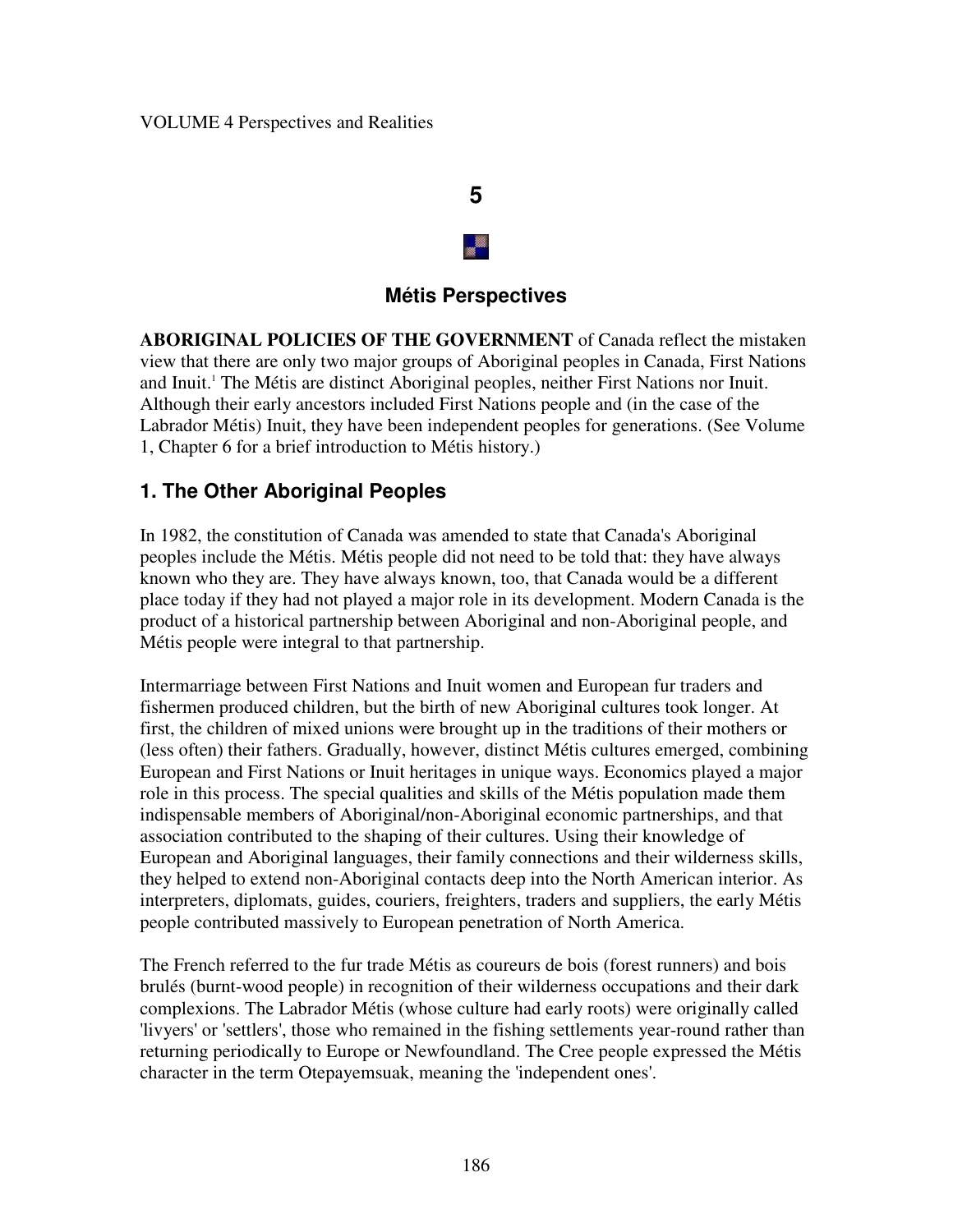# **1.1 Nation-to-Nation Relations**

As we have stated throughout this report, the only satisfactory resolution of contentious Aboriginal issues can be one that is negotiated between the representatives of appropriate Aboriginal and non-Aboriginal governments. No remedial steps, however benevolently intended, should be taken without prior approval of Aboriginal people. The independence of Métis peoples dictates that the nation-to-nation approach is as appropriate in dealing with them as it is for First Nations and Inuit.

#### **Recommendation**

The Commission recommends that

#### **4.5.1**

Political negotiation on a nation-to-nation or analogous basis be the primary method of resolving Métis issues.

Aboriginal collectivities claiming to be nations of Métis people should be recognized under the same recognition policy and using the same criteria as applied to all Aboriginal peoples (see Volume 2, Chapter 3). To justify this conclusion it is necessary to demonstrate that Métis nations are distinct from First Nations and Inuit. Applying the policy will require the identification of mature Métis nations and a procedure for dealing with Métis communities that have not yet attained the status of nation. An understanding of the nature of Métis identity is essential to these determinations. We address each of these matters in succeeding sections.

# **1.2 Métis Identity**

Identity, whether of an individual or a people, is always a sensitive and complex matter. A person can be identified simultaneously as Métis, Aboriginal, Albertan, Canadian and female, among other identities. For some, being Métis is a vital part of who they are; for others, it is less significant. Being Métis, moreover, can mean different things in different contexts: one context may speak to an individual's inner sense of personal identity; another may refer to membership in a particular Métis community; a third may signal entitlement to Métis rights as recognized by section 35 of the Constitution Act, 1982. Throughout the following discussion of Métis identity, the meaning of the term is governed largely by the context in which it is used.

The determination of Métis identity (and indeed Aboriginal identity) is not merely a question of genetics. A Métis person certainly has both Aboriginal and non-Aboriginal ancestry, but ancestral links may also be non-genetic. They sometimes involve marriages or adoptions, family links that are as deeply cherished as blood connections.

Ancestry is only one component of Métis identity. Cultural factors are significant; a people exists because of a common culture. When someone thinks of themselves as Métis, it is because they identify with the culture of a Métis people; and when a Métis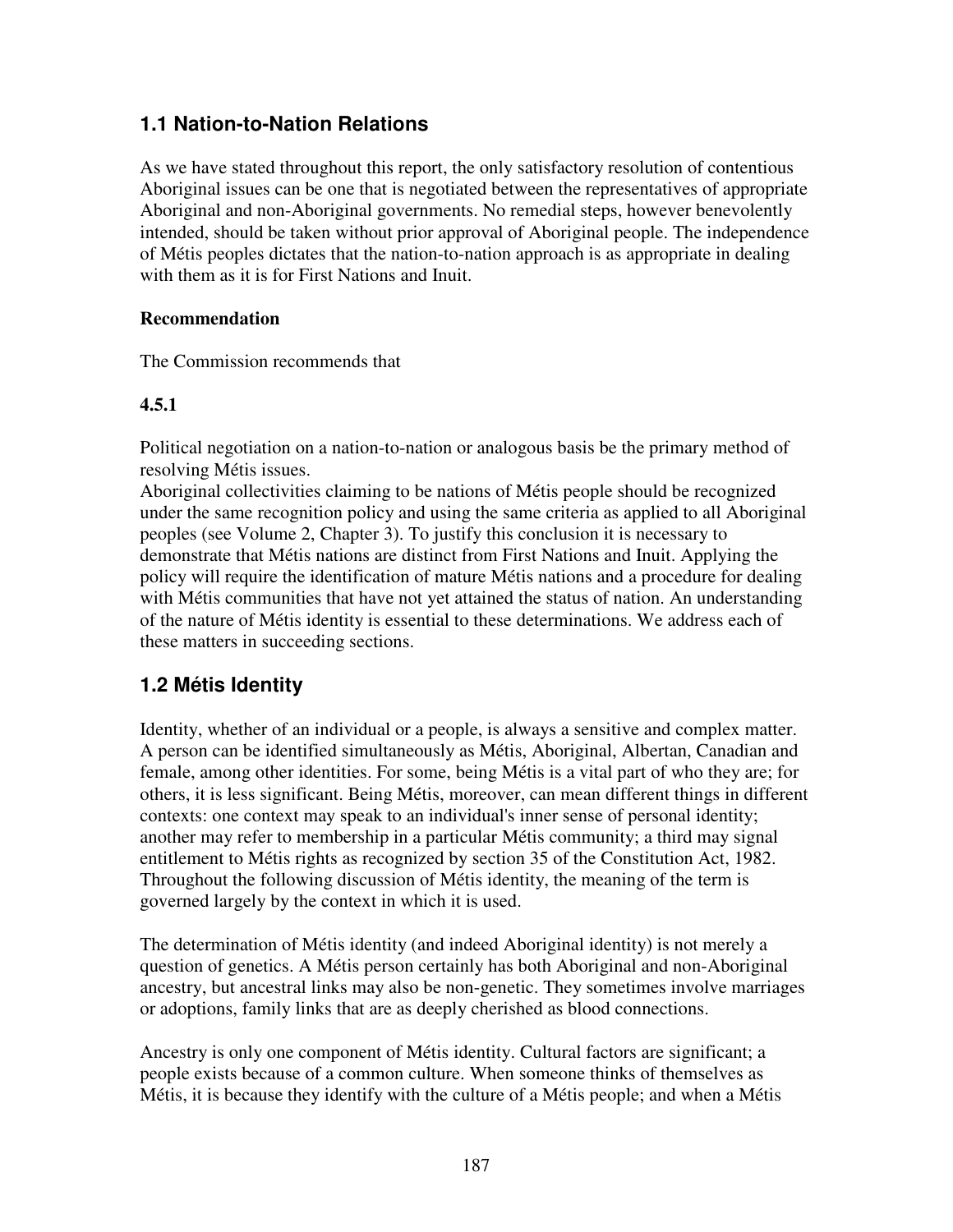people accepts someone as a member, it is because that person is considered to share in its culture. A comment to the Commission from Delbert Majer makes the point:

I'll say I'm Métis or other young people that I know that are Métis have been confronted with the same question: 'Oh, I didn't think you were Métis. You don't look it.' You know, it's not a biological issue. It's a cultural, historical issue and it's a way of life issue; and it's not what you look like on the outside, it's how you carry yourself around on the inside that is important, both in your mind and your soul and your heart.

Delbert Majer Saskatchewan Metis Addictions Council Regina, Saskatchewan, 10 May 1993 \*

When the subject of Aboriginal identity is discussed, reference is sometimes made to rational connections and objective criteria, such as place of residence, languages spoken, family links and community involvement. These are matters of evidence. They are guides to helping people decide whether someone who claims association has a genuine connection with the people. No one objective factor can ever be conclusive by itself; even when weighted for value, objective measures cannot be applied mechanically. In the end it comes down to two key elements — ancestry and culture — and their acceptance by both the individual and the people.

It is primarily culture that sets the Métis apart from other Aboriginal peoples. Many Canadians have mixed Aboriginal/non-Aboriginal ancestry, but that does not make them Métis or even Aboriginal. Some of them identify themselves as First Nations persons or Inuit, some as Métis and some as non-Aboriginal. What distinguishes Métis people from everyone else is that they associate themselves with a culture that is distinctly Métis.

Historically, Métis cultures grew out of ways of life dictated by the resource industry roles of the early Métis. For those who served the fur trade, the birth of the unique Métis language, Michif, was a consequence of using both French and Indian languages. The need to travel inspired mobile art forms: song, dance, fiddle music, decorative clothing. The periodic return to fixed trading bases, the seasonal nature of the buffalo hunt and discriminatory attitudes all shaped settlement patterns. For Métis people of the east, seasonal hunting and gathering expeditions combined with influences that stemmed from a fishing economy. In all cases, the cultures developed organically, their characteristics determined by the social and economic circumstances that germinated and nourished them.

Those shaping circumstances have changed over time, as have aspects of collective Métis cultures and individual lifestyles. The changes have been minimal for some and dramatic for others. A few have experienced a complete loss of Métis identity; others have rediscovered ancestral Métis connections. Some maintain their forebears' day-to-day participation in hunting, fishing, trapping and gathering while others engage in these traditional pursuits only on a recreational basis. Métis cultures themselves have changed: barbecues are often used instead of campfires, and jigs are sometimes played on electric keyboards. Despite the evolving nature of resource use and the diversity of modern Métis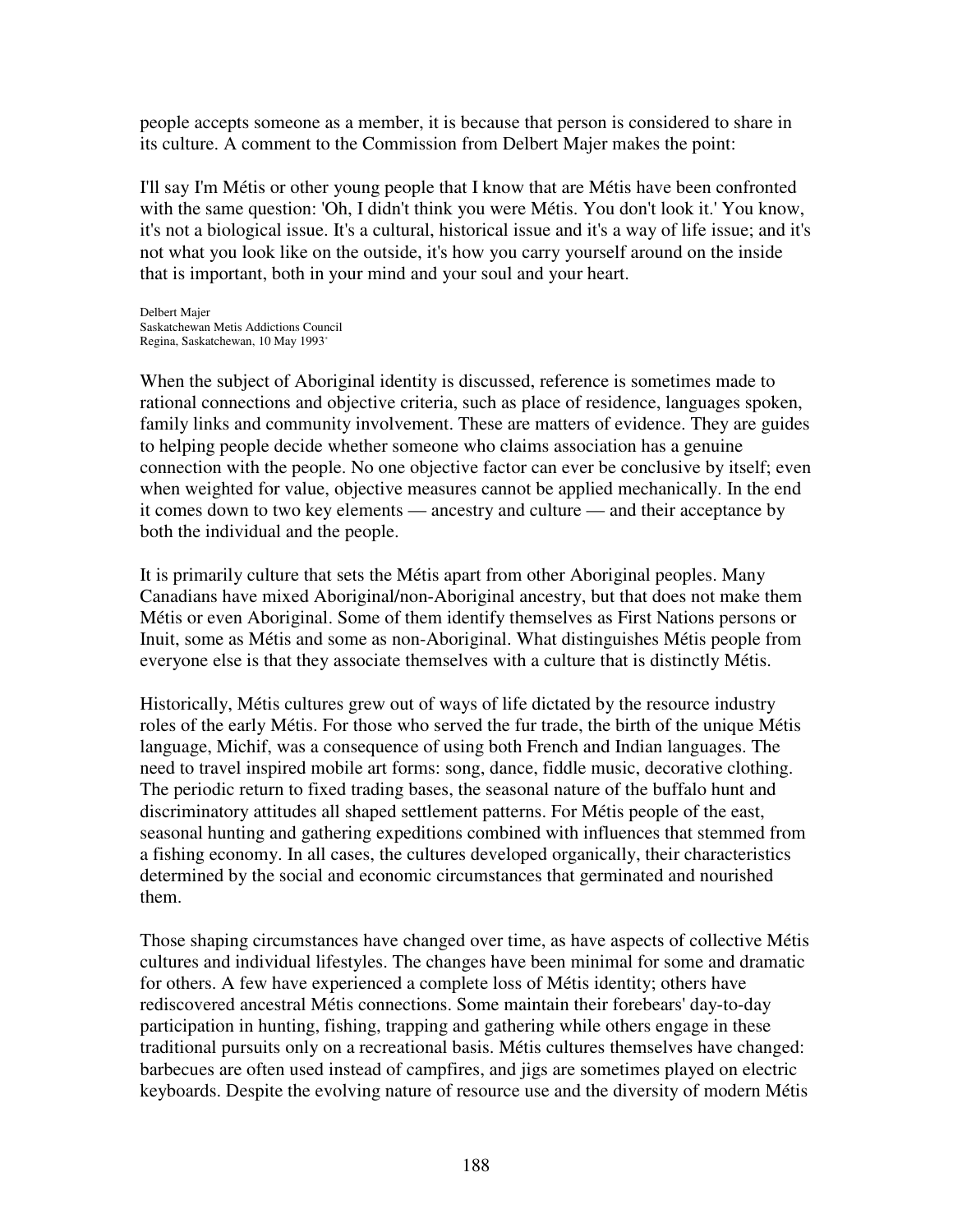lifestyles, the celebration of original Métis cultures remain central to all who retain their Métis identity.

Individual identity is a matter of personal choice. One can identify with any people or nation, whether or not there is an objective reason for doing so and whether or not that people or nation agrees. For acceptance of that identification, however, it is necessary to win the approval of the people or nation with which one identifies. It would be inappropriate for anyone outside that nation to intervene. Therefore, when a government wishes to know a nation's membership for the purpose of engaging in nation-to-nation negotiations, it can legitimately consider only two criteria: self-identification and acceptance by the nation.

This does not mean that other governments can never legitimately concern themselves with who is or is not Métis. Suppose that the government of Canada agreed through negotiation to provide a benefit to Métis residents of a particular area. In the absence of an agreed definition of Métis, it would be necessary for the government to decide who did and did not qualify for the benefit. Or if, pending the negotiated settlement of a Métis issue, it were agreed that a government should administer a program related to the issue, the program's beneficiaries would necessarily have to be identified. It might also be appropriate for a government to identify the membership of an Aboriginal nation in order to assess the ramifications of a decision recognizing its status as a nation. Beyond such purposes, the composition of an Aboriginal nation should be the business of no one other than that nation and its members.

#### **Recommendation**

The Commission recommends that

# **4.5.2**

Every person who

(a) identifies himself or herself as Métis and

(b) is accepted as such by the nation of Métis people with which that person wishes to be associated, on the basis of criteria and procedures determined by that nation be recognized as a member of that nation for purposes of nation-to-nation negotiations and as Métis for that purpose.

# **1.3 Métis Cultures and Communities**

The mandate of the Commission extends to all Aboriginal peoples, however they may be designated by themselves or by others. Where a particular group of Aboriginal persons has chosen a name for itself, we feel obliged to respect that choice; any other response on our part would be unacceptably intrusive. For that reason, we use the term Métis in reference to the Labradorians and others beyond the Métis Nation homeland who so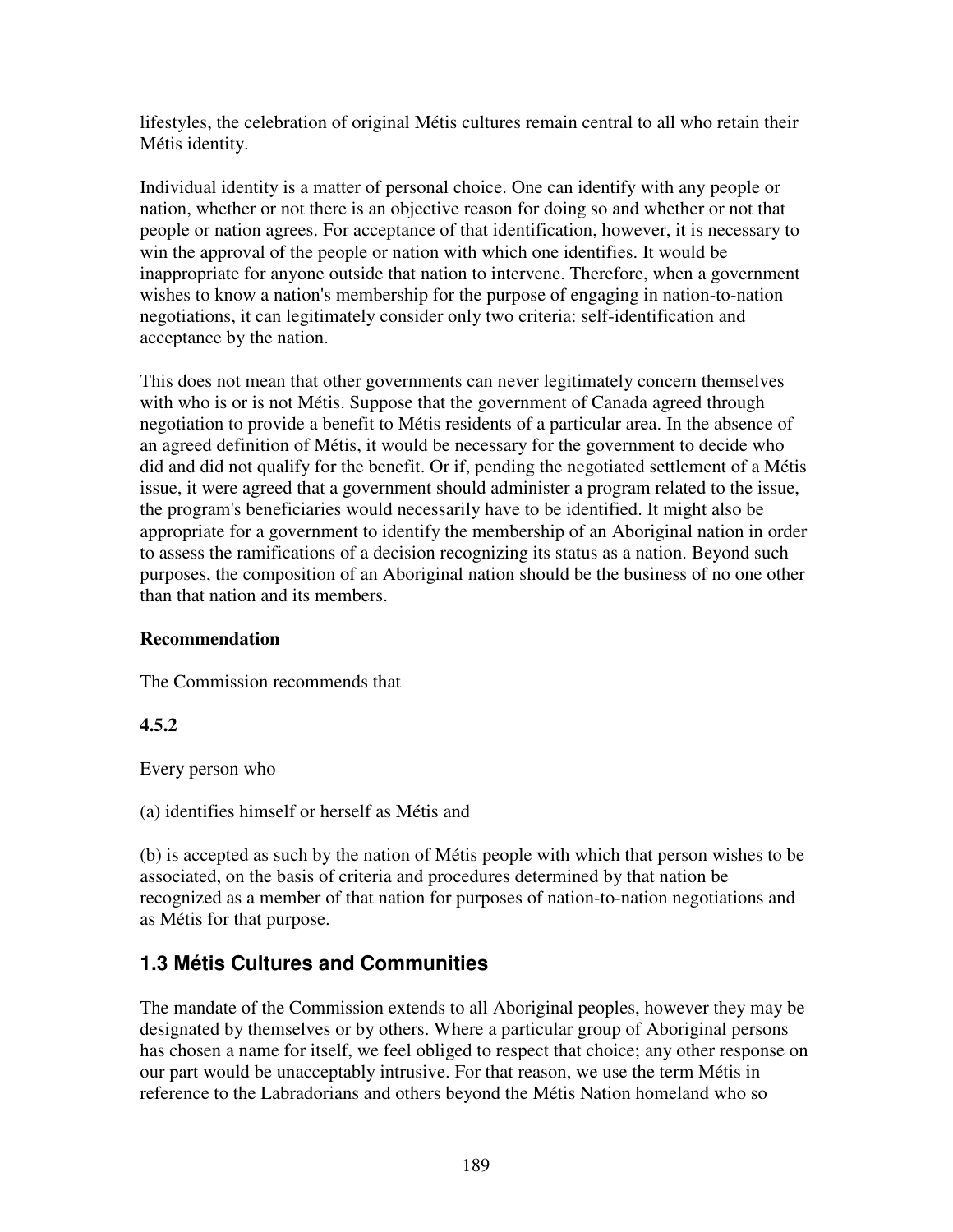describe themselves. On the other hand, in deference to the legitimate concerns of Métis Nation members who trace their roots to the western fur trade, we have tried to differentiate these two Métis worlds as much as possible by referring to one as the Métis Nation and to the other by terms such as other Métis, eastern Métis, Labrador Métis and so on. This chapter is organized along those lines, with the introductory material followed by discussions of the Métis Nation and other Métis.

There are many distinctive Métis communities across Canada, and more than one Métis culture as well. Geographically, the homeland of the Métis Nation embraces the three prairie provinces as well as parts of Ontario, the Northwest Territories, British Columbia, and the north central United States. Another Métis people, at least as old as the Métis Nation, is located in Labrador and has maritime traditions. Although the origins of that population are venerable, the application of the term Métis to it is relatively recent. Other Métis communities are found in Quebec, Ontario, Nova Scotia, New Brunswick, British Columbia and the North. Some have significant links to the western Métis Nation while others do not. A comparison of the size and distribution of these other Métis populations with those of the Métis Nation and the Métis of Labrador is shown in Table 5.1.

#### TABLE 5.1 **Comparison of Size and Distribution of Métis Populations**

|                              | Origin  | <b>Identity</b> |
|------------------------------|---------|-----------------|
| Newfoundland and Labrador    | 1,605   | 2,075           |
| Prince Edward Island         | 185     |                 |
| Nova Scotia                  | 1,590   | 225             |
| New Brunswick                | 975     | $100*$          |
| Quebec                       | 19,480  | 8,690           |
| Ontario                      | 26,905  | 12,055          |
| Manitoba                     | 45,575  | 33,230          |
| Saskatchewan                 | 32,840  | 26,995          |
| Alberta                      | 56,310  | 38,755          |
| British Columbia             | 22,295  | 9,030           |
| Yukon                        | 565     | 190*            |
| <b>Northwest Territories</b> | 4,310   | 3,895           |
| Canada                       | 212,650 | 135,265         |

Notes:

These figures are unadjusted for undercoverage in the census. Because the Commission has not made any adjustment to the Métis population count in the 1991 census to take account of undercoverage, the unadjusted population counts of Métis in the Aboriginal Peoples Survey are used to facilitate the comparisons made in this table. The adjusted Métis count, used elsewhere in this chapter, is 139,400. — Figures suppressed because of small size; their coefficient of variation is higher than 33.3%.

\* Figures to be used with caution; their coefficient of variation is between 16.7% and 33.3%.

Source: Statistics Canada, Age and Sex: Aboriginal Data, catalogue no. 94-327 (March 1993); Census Table 1, Aboriginal Peoples Survey, Table 1.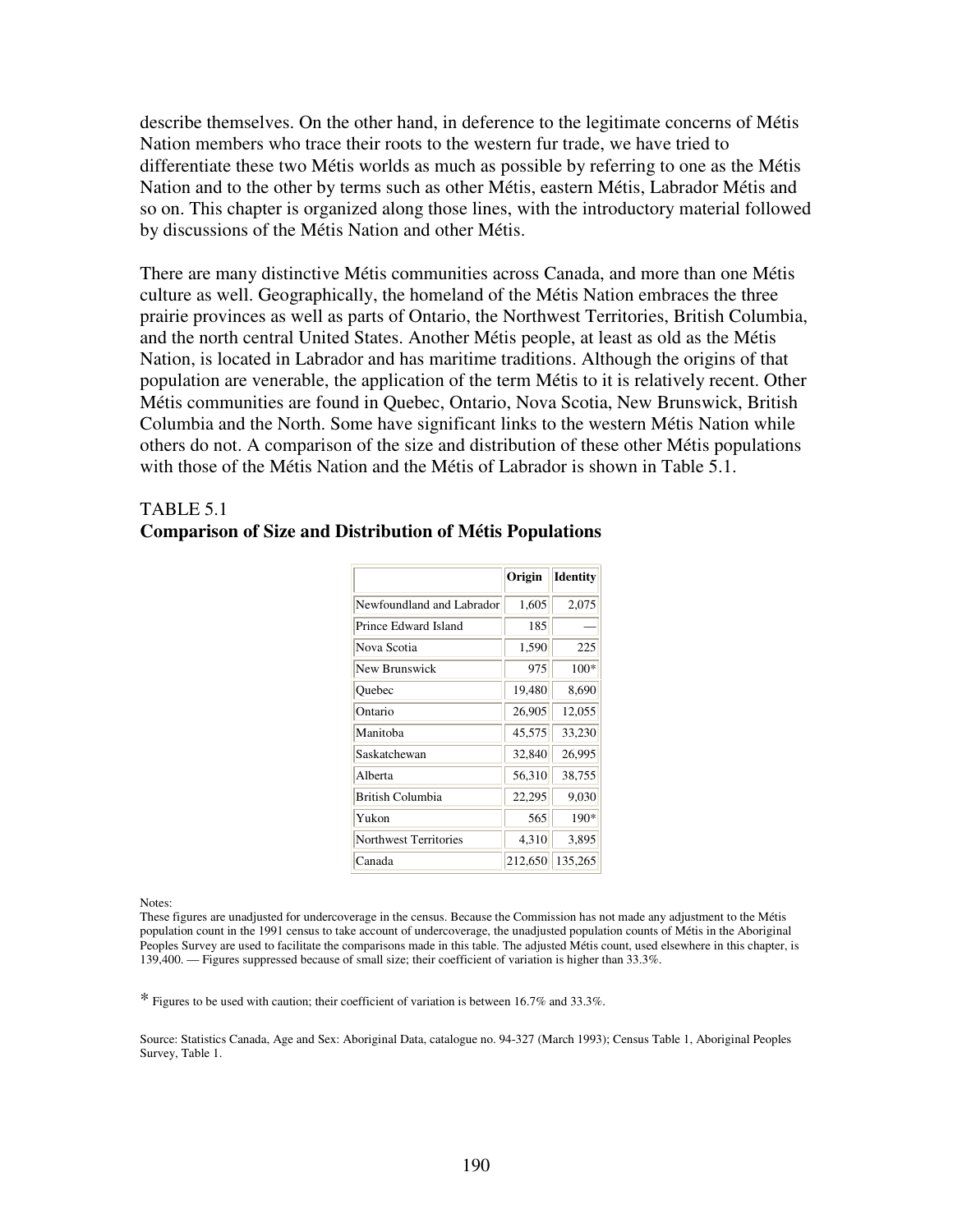The Métis population of Newfoundland is located mostly in Labrador. Identifying the Métis Nation population is more difficult. Some think that only the figures for the prairie provinces should be included, while others would include some or all of the figures for Ontario, British Columbia and the northern territories. This variation in approach stems from fundamental differences in interpretation of the term Métis and the make-up of the Métis Nation. Unadjusted 1991 Aboriginal peoples survey (APS) data show that the Métis Nation is without doubt larger than the Labrador group, no matter how one counts them: 98,980 if only prairie residents are counted; 111,565 if half the Ontario, British Columbia and territorial figures are added; 124,150 if all Ontario, British Columbia and territorial Métis are included. <sup>2</sup> While the figures represent the number of persons who identified themselves as Métis in the APS, the number reporting Métis ancestry in the 1991 census was considerably higher.

These statistics can be strongly influenced by circumstances, as shown dramatically in the Newfoundland figures, which seem at first glance to show an impossible situation: more persons reported Métis identity than have Métis ancestral origins. The explanation for the discrepancy appears to be that, when asked to specify their origins, some Labrador Métis chose to answer the origin question on the census form in terms of their early Inuit or Innu ancestry, while they identified themselves as Métis in the APS. Many Labradorians probably reported Métis identity in the APS

because of the high-profile organizational and advocacy activities of the Labrador Métis leadership at the time the survey was being conducted. Advocacy activities in other provinces and territories could have a similar impact on future statistics for those areas.

# *Identifying Métis persons*

The appropriateness of applying the term Métis to everyone covered by Table 5.1 is the subject of much dispute. Many members of the Métis Nation believe that, because the term has been associated most often with them and their ancestors, they have a right to its exclusive use. They believe other Canadians of mixed Aboriginal/non-Aboriginal ancestry and culture should be described in some other way. Persons in the latter category point out that in terms of dictionary definitions, 'métis' simply means 'mixed'. They point to early historical references to the term on maps of areas outside Métis Nation territory and contend there is evidence that when the term was inserted in the constitution in 1982, it was intended to apply to all Métis people. The controversy has legal, social, cultural and political dimensions. The legal aspects are discussed later in the chapter.<sup>3</sup>

Socially and culturally speaking, if people consider themselves Métis and those with whom they associate agree, it does not really matter what others think. Politically speaking, if those in the disputed categories can obtain places at the relevant bargaining tables or participate in political processes, the validity of their legal claim as distinct Métis peoples will be beside the point. If, for example, the Métis National Council and the Metis Nation of Ontario agree that all Ontario Métis constitute part of the Métis Nation, the governments of Canada and Ontario do not have to agree. Similarly, if the federal government chooses to offer its Métis-specific programs to the Labrador Métis, it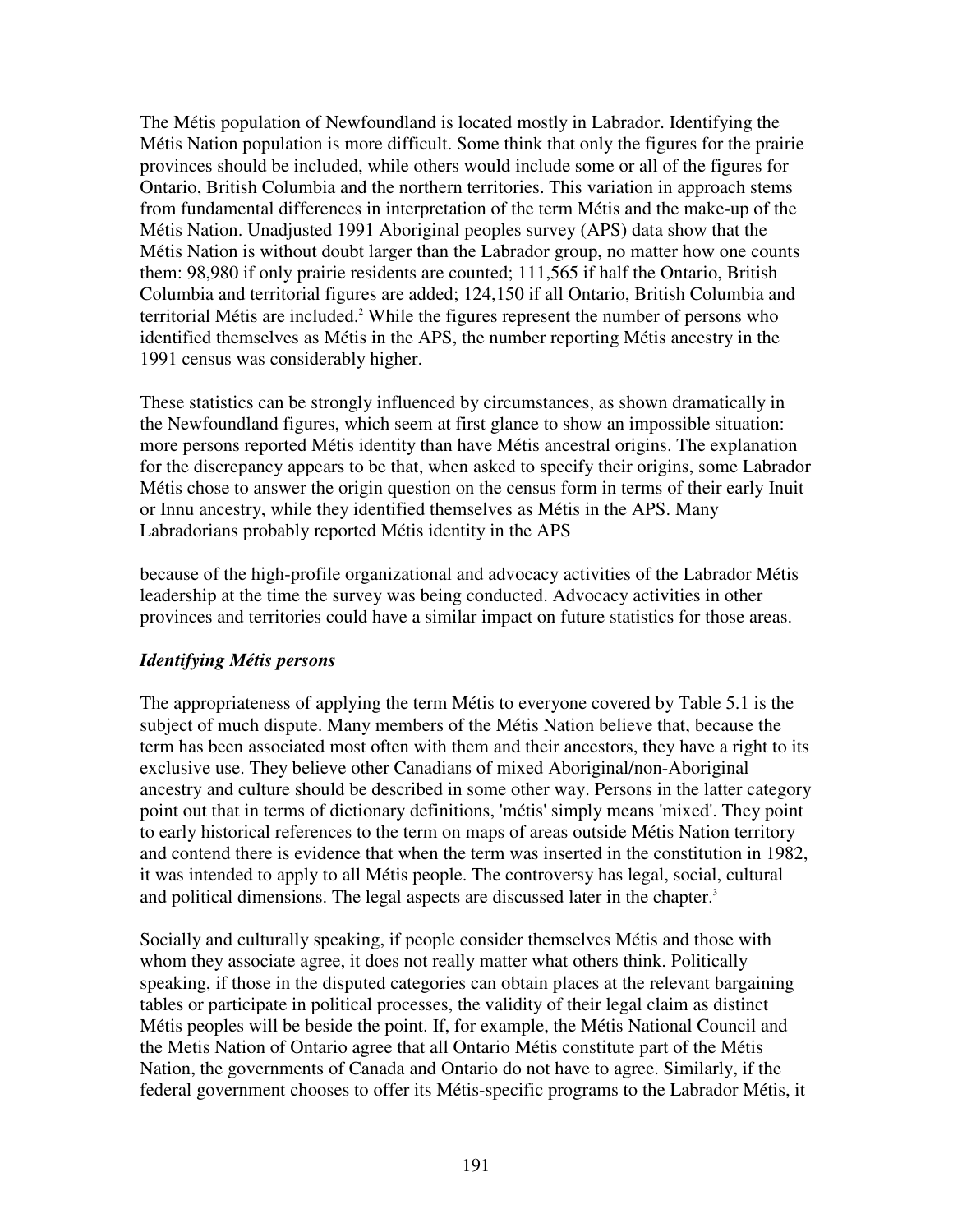does not matter if the political leaders of the Métis Nation concur in the decision. Assuming that fair and justiciable qualifying criteria exist, if one order of government makes a decision that could have significant impact on the other (for example, by expanding the number of beneficiaries under a program), the other order is free to accept or reject the decision for its own reasons.

Apart from the laws relating to trade names, corporate names and fraud, there is nothing to prevent any group of people from calling themselves whatever they wish. While it is true that the term Métis has been associated with the Métis Nation of the west much more commonly than with any other group, the Labrador Métis and others who now consider themselves Métis within the meaning of section 35 of the Constitution Act, 1982 are entitled to refer to themselves as Métis (although not as members of the Métis Nation) if they choose.

#### Recognition of nationhood

There are sharp differences of opinion about the nation status of communities other than the Métis Nation. Although it is not easy to list definitively all the essential attributes of peoplehood or nationhood, they certainly include social cohesiveness, collective selfconsciousness, cultural distinctiveness and effective political organization. While many are convinced that some of the other Métis collectivities already possess these essential attributes of nationhood, others doubt that stage has been reached by any community outside the Métis Nation. The Commission is not in a position to resolve that controversy.

Recognition of nationhood is an essentially political function about which we commented at length in Volume 2, Chapter 3. Having recommended a general recognition policy for application to all Aboriginal nations, it would be inappropriate for us to attempt here to settle controversial questions relating to the status of particular groups within the Métis population of Canada. That said, we do intend to offer a few observations on the subject of Métis nationhood for those whose task it will be to implement the recognition policy.

#### *The Métis Nation and the Labrador Métis*

Application of the recognition policy is not likely to cause any problems for the Métis Nation. Its long-standing existence as a people and as a nation seems to us indisputable. It is widely acknowledged that the Métis Nation is culturally distinct and that it has demonstrated social cohesiveness as well as political determination and effectiveness throughout its eventful history. The Métis Nation's political representatives are completely appropriate participants in intergovernmental negotiations concerning Métis issues. The Métis National Council, representing a large sector of the Métis Nation, proved its competence in that role during the deliberations that produced the draft Métis Nation Accord as part of the Charlottetown Accord deliberations. The Native Council of Canada (NCC) had previously negotiated the inclusion of Métis in section 35 of the Constitution Act, 1982. We believe that the Métis Nation is a suitable unit for the exercise of Aboriginal self-government. We say nothing about the question concerning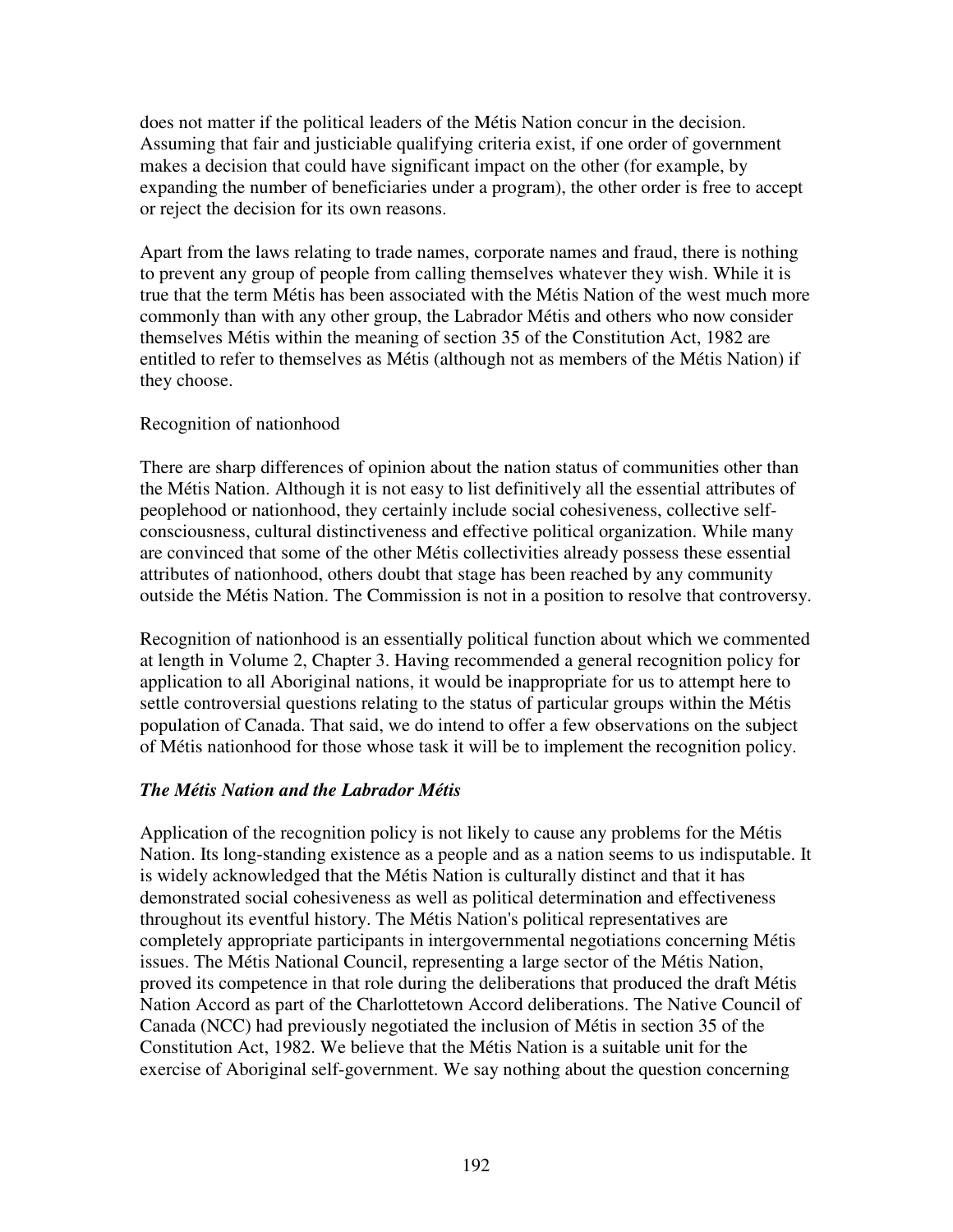which communities constitute the Métis Nation, of course; that is to be determined by the nation and each community.

Although we have less information about the Métis people of Labrador, we believe that they are probably also in a position to exercise the rights and powers of nationhood. Certainly, the Labrador Métis community exhibits the historical rootedness, social cohesiveness and cultural self-consciousness that are essential to nationhood, and they are developing a political organization that will allow them to engage in effective nation-tonation negotiation and to exercise self-government. While the way of life of the Labrador Métis is very similar to that of Labrador Inuit and Innu, the Métis culture is sufficiently distinct to mark them as a unique people, and in our view they are likely to be accorded nation status under the recognition policy we propose.

#### *Other Métis communities*

The Commission has not formed an opinion about the nationhood of other Métis communities. It is possible that some communities could qualify under the recognition policy and that those that cannot do so now will be able to do so at a later time as their cultural and political situations evolve.

The issue of nationhood must be approached with caution. We know much more about the Métis Nation and the Labrador Métis than we do about the other Métis groups. That is why we have recommended the application of a general recognition policy when the validity of any Aboriginal nation is called into question.

In the meantime, it may be possible for effective negotiations on some Aboriginal matters to be conducted by or on behalf of Métis communities that are in the process of emerging as nations. Few would doubt the legitimacy of NCC's efforts to have Métis people included in the Constitution Act, 1982; yet few would contend that those affected by the provision, apart from the Métis Nation and the Labrador Métis, possessed full nationhood at the time. That was a matter about which Métis opinion across Canada was all but unanimous, so NCC's representativeness on the question was indisputable. The legitimacy of NCC's role in the negotiations would have been very different if the subjects negotiated had been more controversial. For example, if NCC had attempted to relinquish Aboriginal rights on behalf of other Métis, or to create governing bodies for them, its attempts would surely not have been valid.

It may be that, for the purpose of negotiations concerning Métis collectivities that are emerging as nations, the only relevant question is whether the negotiating organization has a mandate to negotiate on behalf of those it purports to represent. In other words, rather than asking whether the organization in question can properly act in a governmental capacity, one would ask only whether it has a political mandate to negotiate on a particular question. In our view, satisfactory progress in the negotiation of some Métis issues may require this pragmatic approach rather than an all-or-nothing focus on nationhood.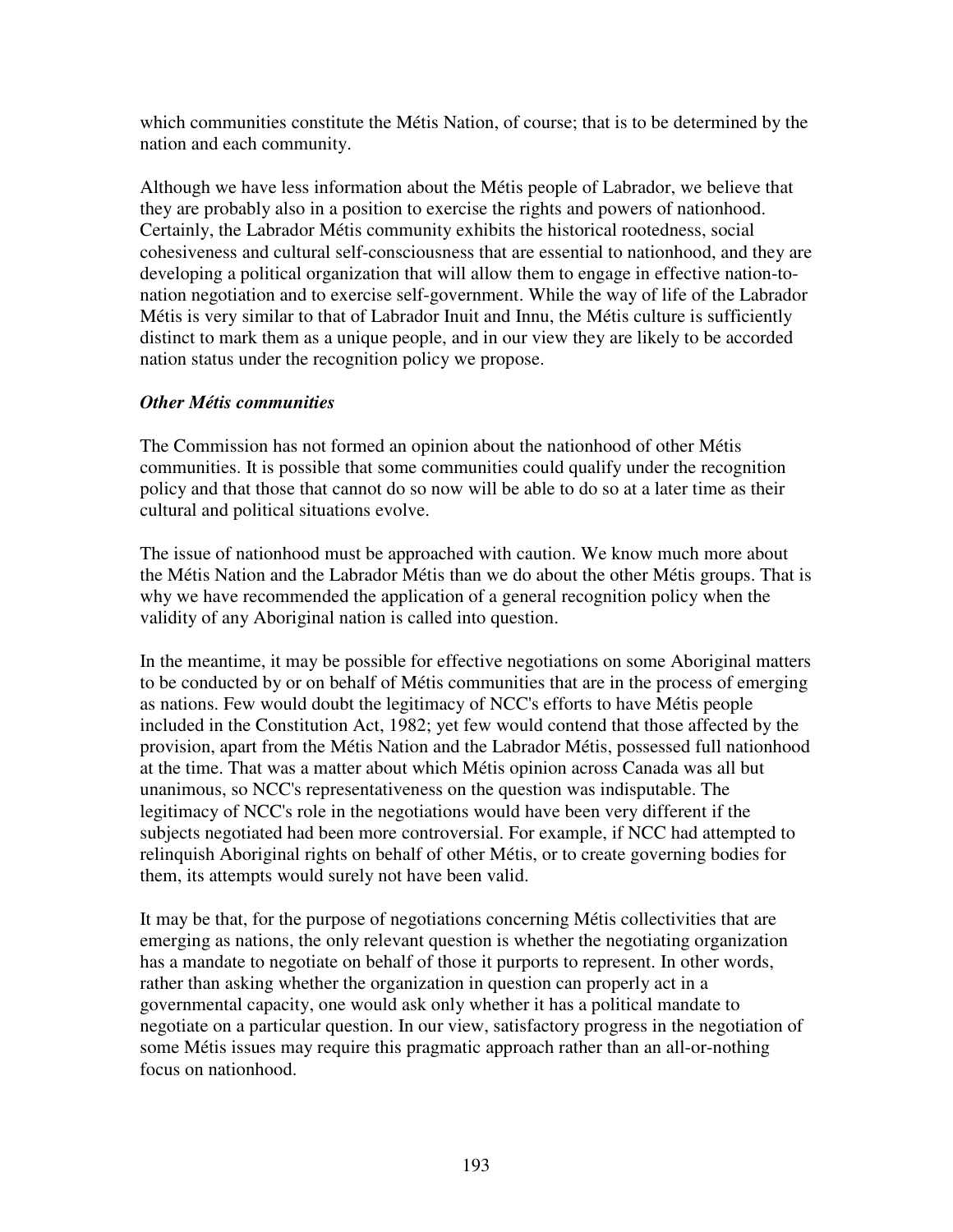Admittedly, in the absence of full nationhood, it would be difficult to determine which organizations governments should recognize for purposes of particular negotiations. The guidelines for such decisions would likely be the nature of the issue to be negotiated, the size, stability and significance of the organization's constituency, the group's access to satisfactory representation by an existing Aboriginal nation, the attitudes of other Aboriginal participants in the negotiations, and common sense.

In some cases, the decision would be obvious. Suppose that federal and provincial governments proposed to discuss a constitutional amendment or changes in legislation or policy that could affect the rights of all Canadian Métis but that the representatives of the Métis Nation and the Labrador Métis had no mandate to speak for anyone beyond the geographic boundaries of their respective homelands. It would then be imperative to invite to the bargaining table representatives of other Métis communities.

A more problematic situation would arise where a large group of self-identified Métis people disputed its exclusion from membership in a nation or demanded separate participation in negotiations. Generally speaking, such demands should be ignored by external governments if the citizenship process of the nation includes fair criteria and an effective appeal procedure, because matters of membership and representation within a nation should be resolved by the nation itself. If, however, a major component of the Métis population (for example, most of the Métis people of one province or a majority of the female population) renounced or was denied association with a nation or its political structures, or sought separate participation in negotiations, a more challenging situation would present itself, calling for sensitivity to both the position of the excluded minority and the autonomy of the nation.

# **1.4 Protection under Section 35**

Another identity issue that divides Métis people to some extent relates to their legal status under section 35 of the Constitution Act, 1982. That historic amendment to the constitution of Canada recognized and affirmed existing rights of the "Aboriginal peoples of Canada" and certified that the Métis are among those peoples. What it did not make clear was who Métis people are for purposes of section 35. Some believe that the term Métis in section 35 was intended to cover only the Métis Nation. Others interpret it to mean that it applies to all who consider themselves Métis. 4

The legal definition of Métis cannot be resolved without a Supreme Court of Canada ruling. Whatever the Supreme Court eventually decides, though, the practical legal consequences are likely to be the same, because section 35 unquestionable covers all "Aboriginal" peoples. That "Aboriginal" is not exhausted by the phrase "Indian, Inuit and Métis" is made clear by the word "includes" in section 35(2). Therefore, even if Aboriginal peoples outside the Indian, Inuit and Métis Nation categories are not "Métis" for purposes of section 35, they nevertheless have the full protection of that section since they are indisputably "Aboriginal". That logic has not been disputed by the government of Canada or of a province, and unless it was, we would see no need for further amendment to section 35, as some eastern Métis have proposed.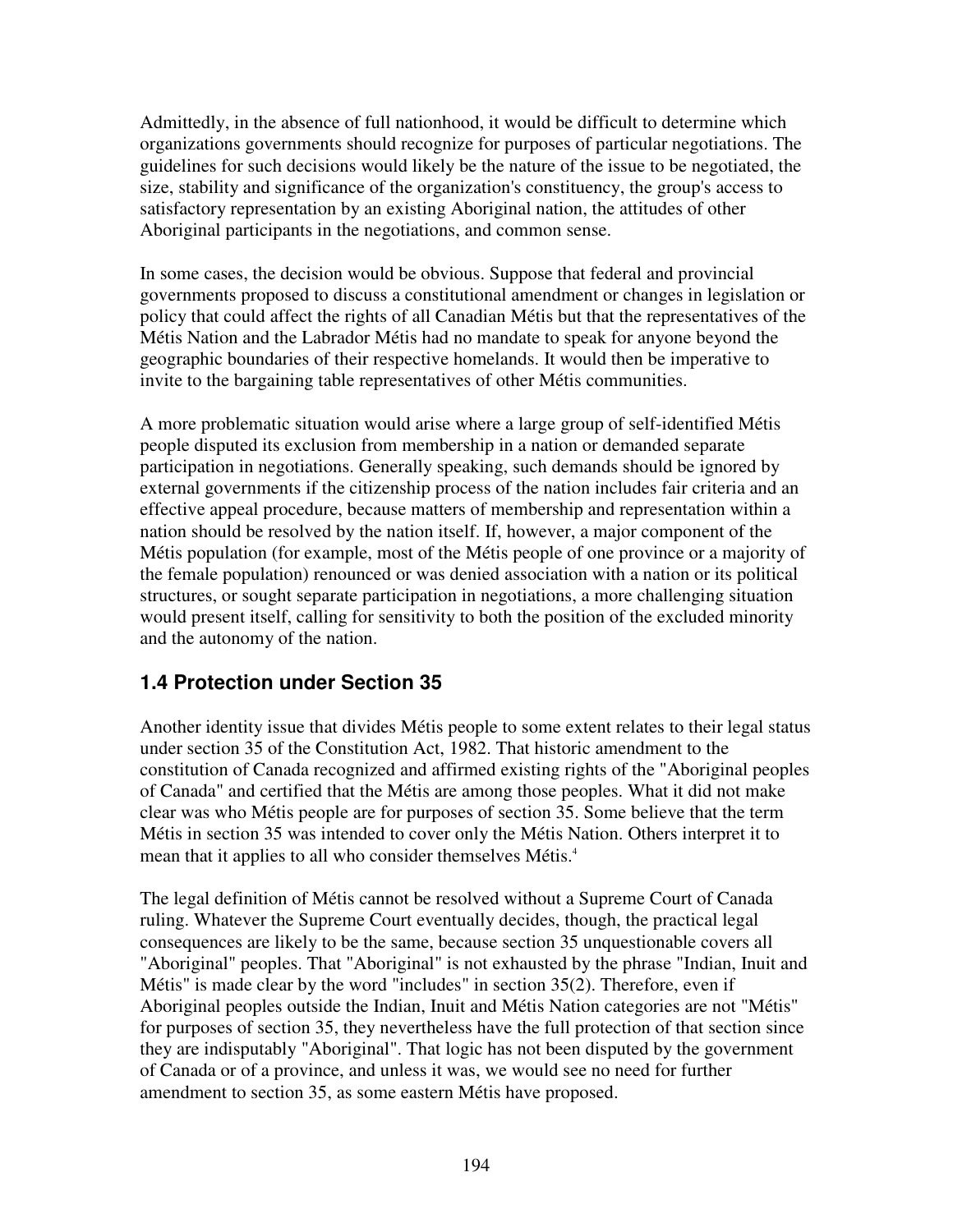# **1.5 Coverage under Section 91(24)**

A significant identity dispute between Métis people and the federal government centres on the meaning of section 91(24) of the Constitution Act, 1867, which gives Parliament exclusive jurisdiction with respect to "Indians, and Lands reserved for the Indians". Does the word 'Indians' embrace Métis people? The government of Canada has consistently said it does not and has refused to acknowledge its jurisdiction over Métis matters (although it has initiated certain programs for the benefit of Métis in recent years). Métis people have said that section 91(24) applies to them and have accused the federal government of discrimination in excluding them from social benefit programs available to other Aboriginal peoples. This question also has not been decided by the courts.

We are convinced that all Métis people, whether or not they are members of full-fledged Aboriginal nations, are covered by section 91(24). There are several reasons for that conclusion. The first is that at the time of Confederation, use of the term 'Indian' extended to the Métis (or 'halfbreeds' as they were called then). This can be seen, for example, in section 31 of the Manitoba Act, 1870 and in section 125(e) of the Dominion Lands Act 1879, both of which made provision for land grants to "halfbreed" persons ("Métis" in the French versions) or in connection with the "extinguishment of Indian title" [emphasis added]. The Supreme Court of Canada held as early as 1939 that Inuit ("Eskimos") are included within the scope of section 91(24) because the section was intended to refer to "all the aborigines of the territory subsequently included in the Dominion",<sup>5</sup> and there is every reason to apply the same reasoning to Métis people. Most academic opinion supports the view that Métis are Indians under section 91(24), 6 and a recent commission of inquiry in Manitoba reached the same conclusion. <sup>7</sup> We support this view.

In light of the consistent refusal of the government of Canada to concur with that conclusion, however, it might be advisable to remove all possible doubt by an amendment to section 91(24), as the government of Canada agreed to do in the Charlottetown Accord. Sections 54 and 55 of the accord contained proposals for such an amendment:

#### 54. Section 91(24).

For greater certainty, a new provision should be added to the Constitution Act, 1867, to ensure that Section 91(24) applies to all Aboriginal peoples. The new provision would not result in a reduction of existing expenditures on Indians and Inuit or alter the fiduciary and treaty obligations of the federal government for Aboriginal peoples. This would be reflected in a political accord...

55. Métis in Alberta/Section 91(24).

The Constitution should be amended to safeguard the legislative authority of the Government of Alberta for Métis and Métis Settlements lands.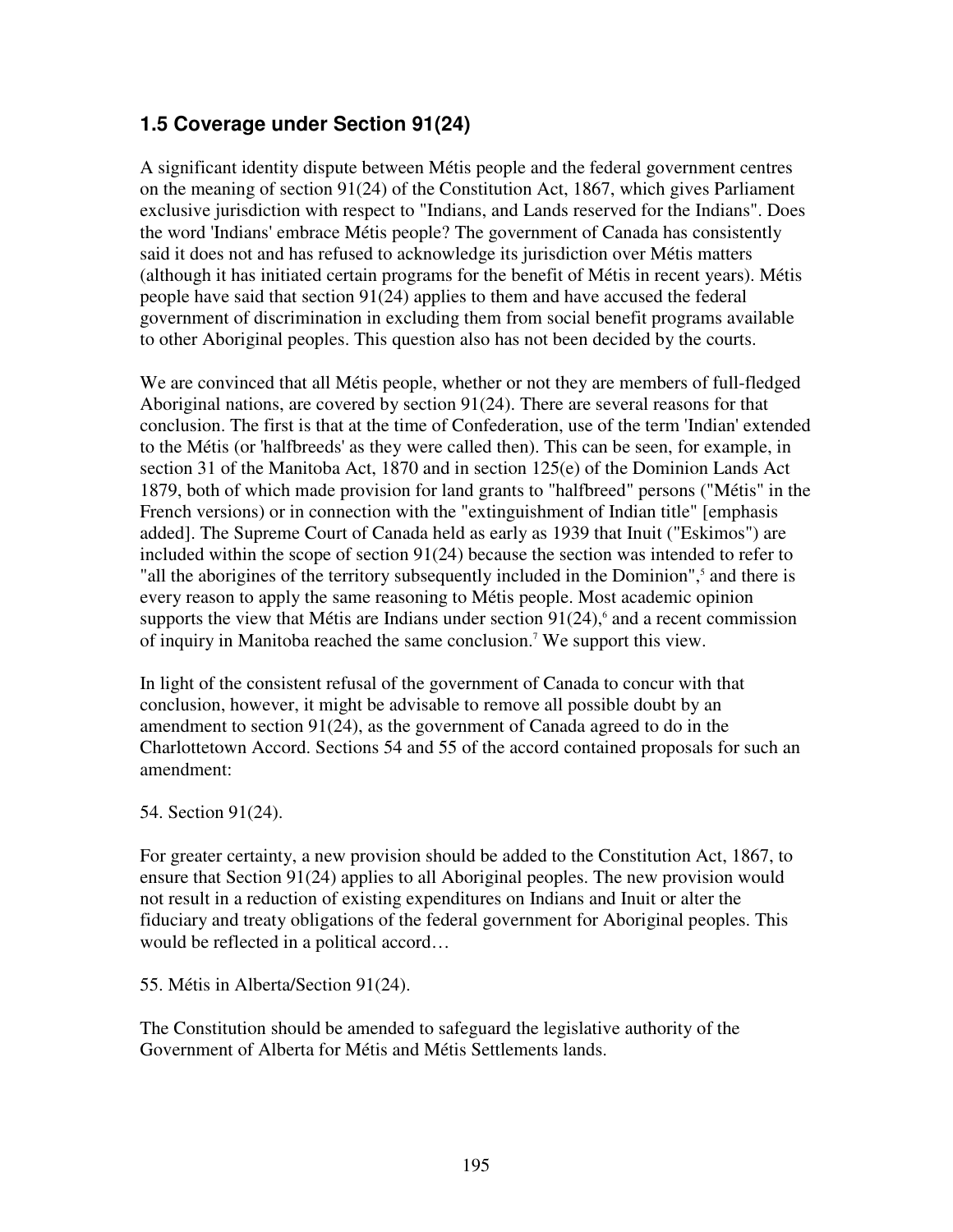To eliminate doubt about the inclusion of Métis people in section 91(24) as it is now worded, the governments of Canada and the provinces should, after consulting with appropriate representatives of Métis and other affected Aboriginal peoples, formulate an amendment to section 91(24) that will ensure their inclusion. Failing that, the government of Canada should refer the meaning of the present section to the Supreme Court of Canada in a constitutional reference.

#### **Recommendation**

The Commission recommends that

#### **4.5.3**

The government of Canada either

(a) acknowledge that section 91(24) of the Constitution Act, 1867 applies to Métis people and base its legislation, policies and programs on that recognition; or

(b) collaborate with appropriate provincial governments and with Métis representatives in the formulation and enactment of a constitutional amendment specifying that section 91(24) applies to Métis people.

If it is unwilling to take either of these steps, the government of Canada make a constitutional reference to the Supreme Court of Canada, asking that court to decide whether section 91(24) of the Constitution Act, 1867 applies to Métis people.

# **1.6 Economic and Social Profile**

The 1991 census and the Aboriginal peoples survey (APS) that followed it painted a gloomy picture of Métis economic circumstances. Overall, Métis are a little better off than Aboriginal people generally but much worse off than most non-Aboriginal Canadians. Their health, safety, longevity and cultural stability are all threatened by their economic situation.

It will not come as a surprise that unemployment leads the economic difficulties of Métis people. Although the unemployment rate for Métis individuals (21.8 per cent) is lower than for Aboriginal persons (30.8 per cent), it is more than double the Canadian average (10.2 per cent) (see Table 5.2).

### TABLE 5.2 **Selected Labour Force Activity Indicators, Population Age 15+, 1991**

| North American Indian |                                | Métis Inuit                 |                 | <b>Total</b>   | <b>Total</b>                |
|-----------------------|--------------------------------|-----------------------------|-----------------|----------------|-----------------------------|
|                       | On- reserve   Non- reserve   ' |                             |                 | Aborignal Pop. |                             |
| %                     | %                              | $\mathcal{G}_{\mathcal{D}}$ | $\mathcal{O}_0$ | %              | $\mathcal{O}_{\mathcal{O}}$ |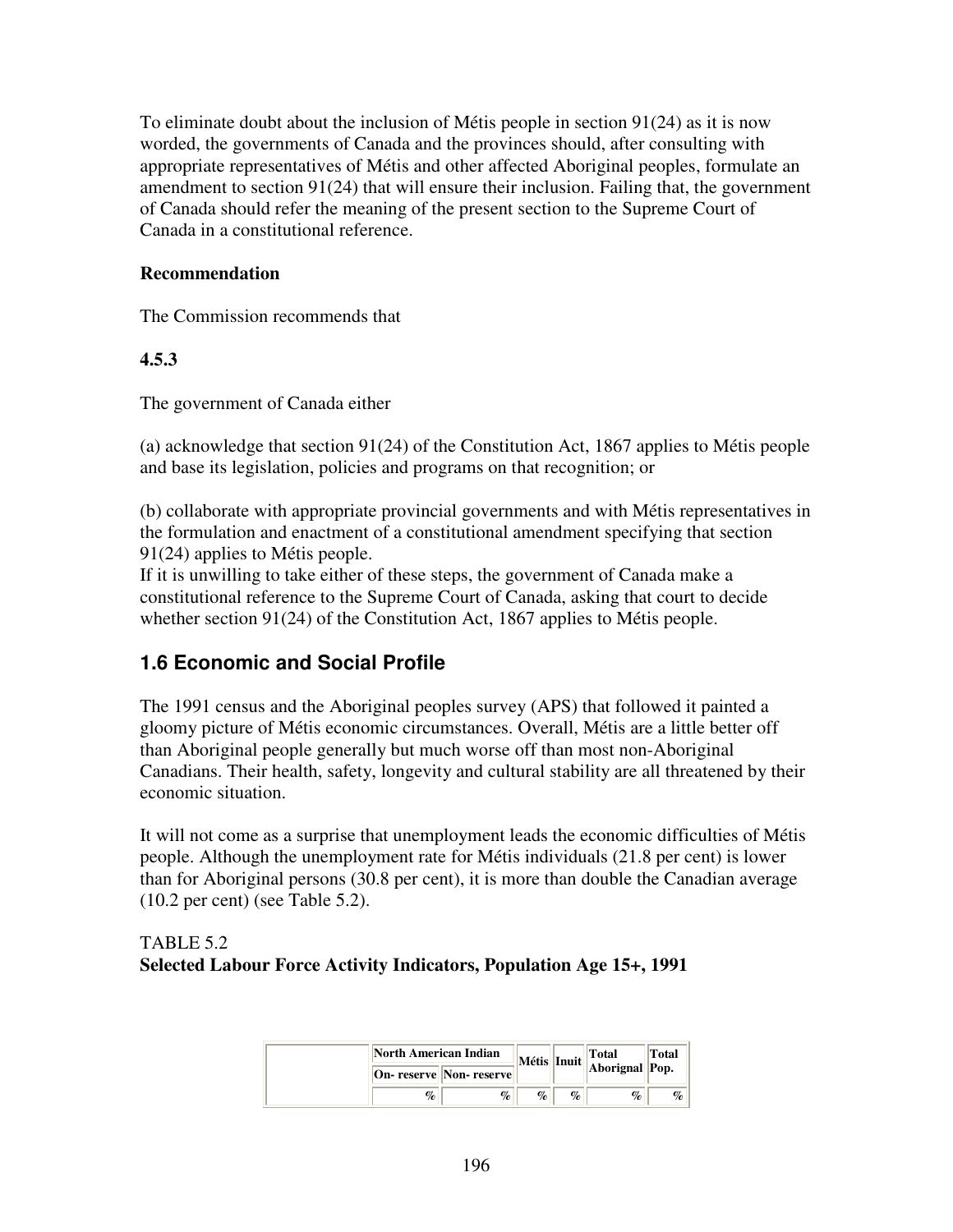| Employed            | 31.4 | 46.5 | 49.4 | 42.9 | 43.0 |      |
|---------------------|------|------|------|------|------|------|
| Unemployed          | 14.0 | 14.2 | 13.7 | 14.3 | 14.0 | 6.9  |
| Not in labour force | 54.0 | 39.0 | 36.6 | 42.4 | 42.6 | 32.1 |
| Participation rate  | 45.3 | 60.7 | 63.1 | 57.2 | 57.0 | 67.9 |
| Unemployment rate   | 30.8 | 23.4 | 21   | 25.0 | 24.6 | 10.2 |

Source: Statistics Canada, 1991 Aboriginal Peoples Survey, catalogue no. 89-534; 1991 Census, catalogue no. 93-324.

When annual income levels are examined (see Table 5.3) an equally dismal picture emerges: Métis people are represented more heavily than other Canadians in the income categories below \$20,000 per annum; in higher income categories, they fall sharply behind other Canadians. In annual incomes of \$40,000 and over, for example, we find 15.4 per cent of Canadians but only 6.5 per cent of Métis people. Off-reserve Indians are represented in almost the same relationship as Métis people in the categories above \$20,000.

#### TABLE 5.3 **Income Distribution, Population Age 15+, 1991**

| <b>Total Income</b>  | North American Indian |                                |      | Métis Inuit Total Aboriginal Total Pop. |      |      |
|----------------------|-----------------------|--------------------------------|------|-----------------------------------------|------|------|
|                      |                       | <b>On-reserve Non- reserve</b> |      |                                         |      |      |
|                      | $\%$                  | $\%$                           | $\%$ | $\%$                                    | $\%$ | $\%$ |
| <b>Under \$2000</b>  | 28.7                  | 24.0                           | 22.9 | 27.7                                    | 25.2 | 14.4 |
| \$2,000 to \$9,999   | 35.5                  | 26.4                           | 26.4 | 29.7                                    | 30.0 | 19.6 |
| \$10,000 to \$19,999 | 22.2                  | 22.7                           | 24.1 | 19.8                                    | 22.8 | 22.3 |
| \$20,000 to \$39,999 | 11.9                  | 20.3                           | 20.1 | 16.0                                    | 17.8 | 28.2 |
| \$40,000 and over    | 1.7                   | 6.6                            | 6.5  | 6.8                                     | 5.3  | 15.4 |

Source: Statistics Canada, 1991 Aboriginal Peoples Survey, catalogue no. 89-534; 1991 Census, catalogue no. 93-331.

Economic stress breeds social stress, and the economic hardship of Métis people relative to other Canadians is reflected in a correspondingly higher incidence of social problems. When the APS asked Métis respondents in 1991 to indicate which of several social issues were problems in their communities (see Table 5.4), the problems they cited most frequently were unemployment (66.9 per cent), alcohol abuse (58.8 per cent), drug abuse (45.2 per cent) and family violence (39 per cent). While Métis statistics for these perceived problems are marginally lower than for the general Aboriginal population, they are consistently higher by a greater margin than those reported by Indian people living off-reserve.

### TABLE 5.4 **Selected Social Problems Reported by Aboriginal Identity Population, 1991**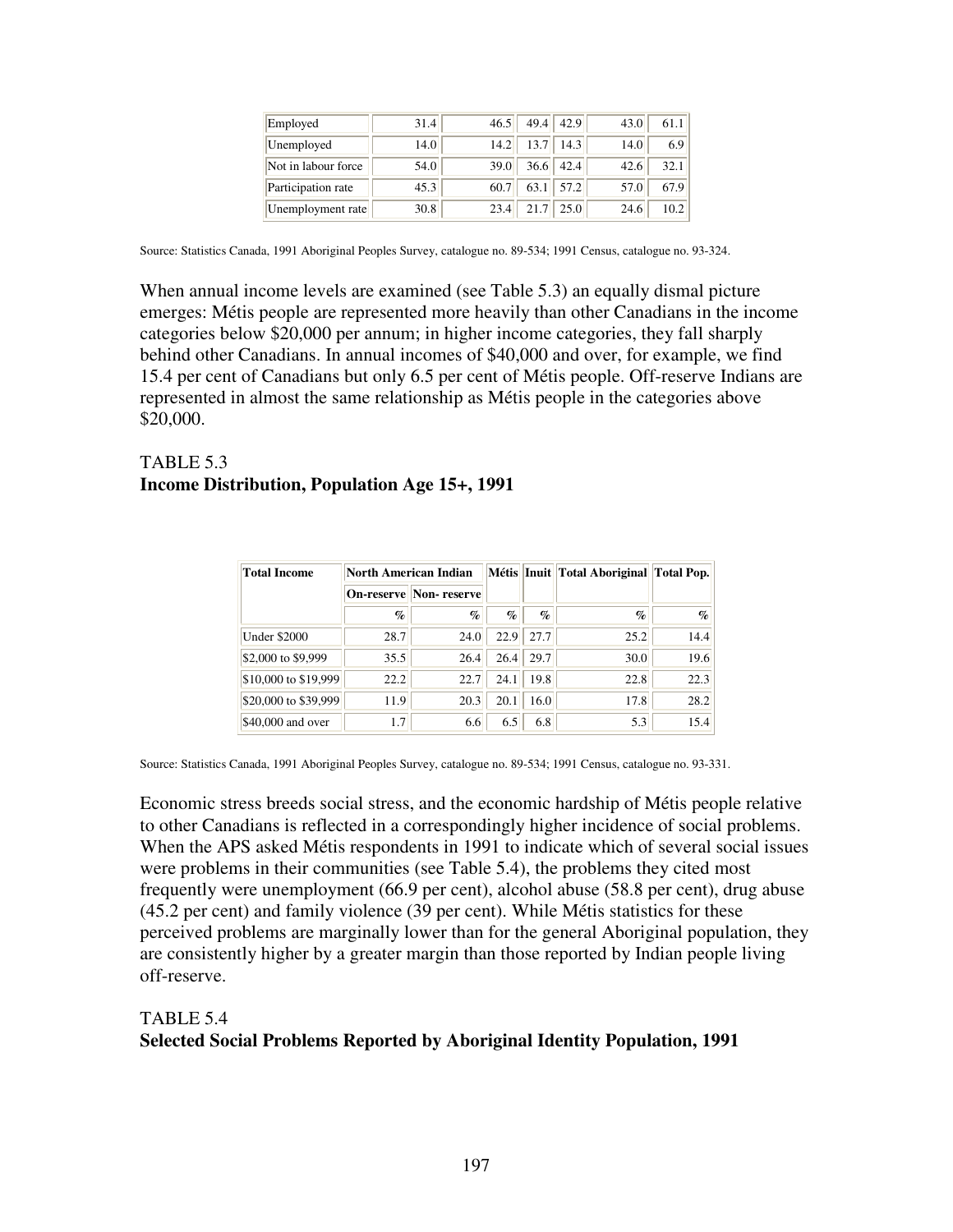|                 | Total Aboriginal North American Indian |      | Métis Inuit            |      |      |
|-----------------|----------------------------------------|------|------------------------|------|------|
|                 |                                        |      | On-reserve Non-reserve |      |      |
|                 | $\%$                                   | $\%$ | $\%$                   | $\%$ | $\%$ |
| Unemployment    | 67.1                                   | 78.3 | 60.2                   | 66.9 | 74.5 |
| Family violence | 39.2                                   | 44.1 | 36.4                   | 39.0 | 43.5 |
| Suicide         | 25.4                                   | 34.4 | 20.4                   | 21.6 | 41.2 |
| Sexual abuse    | 24.5                                   | 29.0 | 21.8                   | 23.0 | 35.1 |
| Rape            | 15.0                                   | 16.4 | 13.3                   | 14.6 | 25.0 |
| Alcohol abuse   | 61.1                                   | 73.2 | 56.0                   | 58.8 | 57.6 |
| Drug abuse      | 47.9                                   | 58.8 | 43.2                   | 45.2 | 49.0 |

Note: Percentage of respondents reporting each phenomenon as a problem in their community.

Source: Statistics Canada, 1991 Aboriginal Peoples Survey, catalogue no. 89-533.

#### TABLE 5.5 **Percentage of Aboriginal Identity Population Age 15+ that Reported Receiving Social Assistance, 1991**

| <b>Duration</b>         | North American Indian  |                             |      | Métis Inuit TotalAboriginal |      |  |
|-------------------------|------------------------|-----------------------------|------|-----------------------------|------|--|
|                         |                        | On-reserve Non-reserve      |      |                             |      |  |
|                         | $\mathcal{G}_{\Omega}$ | $\mathcal{G}_{\mathcal{O}}$ | $\%$ | $\%$                        | $\%$ |  |
| 1 to 6 months           | 10.6                   | 7.8                         | 7.5  | 8.2                         | 8.5  |  |
| $\sqrt{7}$ to 12 months | 28.1                   | 15.8                        | 13.6 | 14.1                        | 18.4 |  |
| Total                   | 41.5                   | 24.8                        | 22.1 | 23.5                        | 28.6 |  |

Source: Statistics Canada, 1991 Aboriginal Peoples Survey, catalogue no. 89-534.

Among the few bright notes in Métis economic statistics are two indicators of the entrepreneurial spirit noted by the Cree when they called Métis people 'the independent ones'. The proportion of Métis people reporting receipt of social assistance in 1991 (22.1 per cent), although unacceptably high, was lower than for all Aboriginal persons (28.6 per cent) (see Table 5.5). In statistics for business ownership, the rate of Métis ownership (6.4 per cent) is well ahead of that for all Aboriginal groups (4.8 per cent) (see Table 5.6).

#### TABLE 5.6 **Business Ownership, Aboriginal Identity and Canadian Populations Age 15+, 1991**

|                       | North American Indian |                                 |                        |      | Métis Inuit Total Aboriginal Total Pop. |                 |
|-----------------------|-----------------------|---------------------------------|------------------------|------|-----------------------------------------|-----------------|
|                       |                       | <b>On-</b> reserve Non- reserve |                        |      |                                         |                 |
|                       | $\%$                  | $\%$                            | $\mathcal{G}_{\Omega}$ | $\%$ | $\%$                                    | $\mathcal{O}_0$ |
| Have previously owned | 5.3                   | 9.2                             | 12.1                   | 4.3  | 8.4                                     |                 |
| Currently own         | 3.3                   | 5.2                             | 6.4                    | 2.6  | 4.8                                     | 9.9             |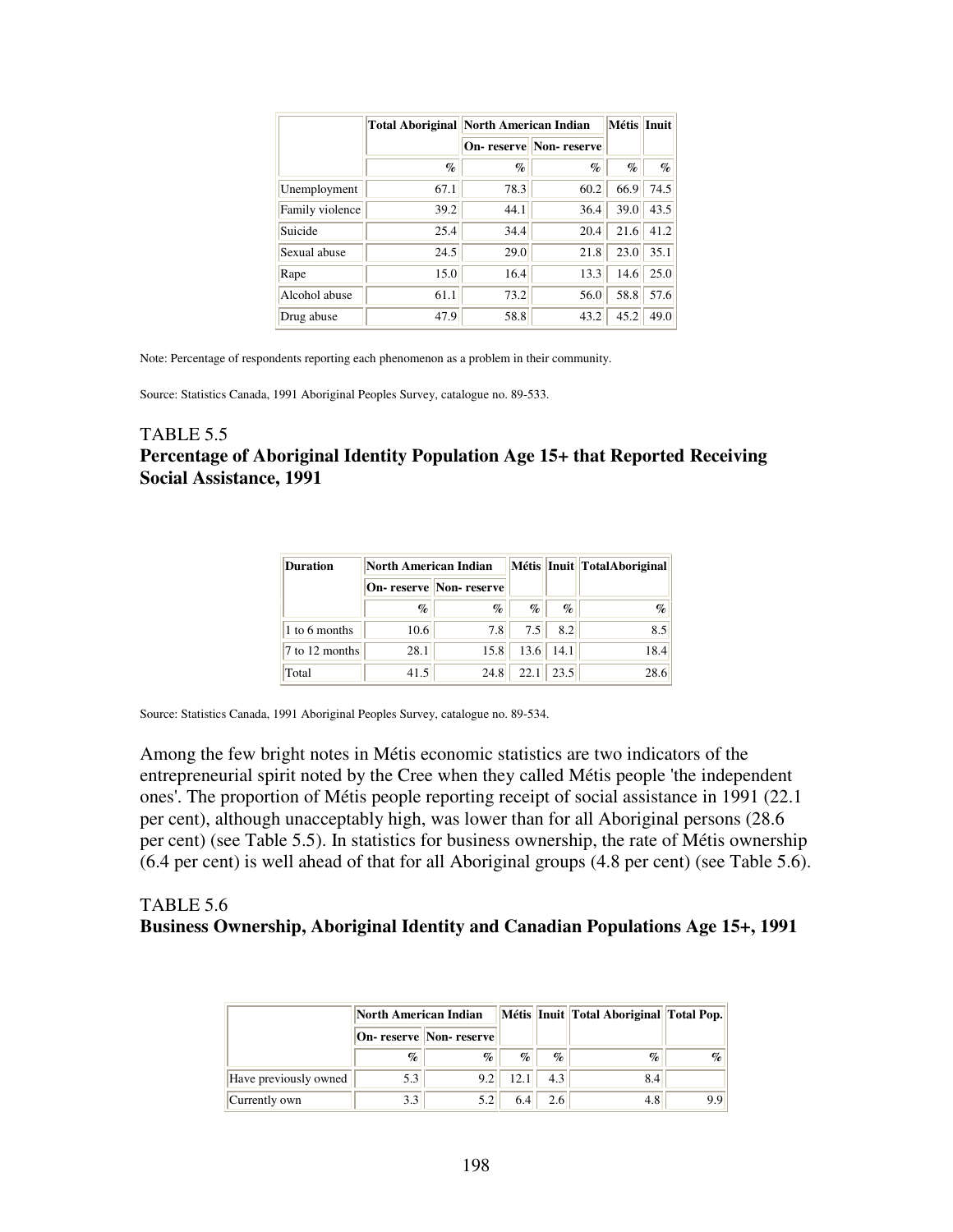| $ Are$ considering owning $ $ |  |  |  |  |  |
|-------------------------------|--|--|--|--|--|
|-------------------------------|--|--|--|--|--|

Source: Statistics Canada, 1991 Aboriginal Peoples Survey, catalogue no. 89-534; 1991 Census, catalogue no. 93-326.

Education holds the key to harnessing the independent Métis spirit to improve their future social and economic circumstances. Although Métis people have slightly more formal education on average than either Inuit or Indian people living on-reserve, their educational attainment is lower than that of Indian people living off-reserve and markedly below that of Canadians generally (see Table 5.7). Of the Métis population, 19.1 per cent have fewer than eight years of schooling, compared to only 11.8 per cent of Canadians generally. While 12.2 per cent of Canadians hold university degrees, only 3.3 per cent of Métis persons do. In all certificate or degree categories, from high school to university, as well as in university attendance, Métis people are significantly less well represented than Indian people living off-reserve.

#### TABLE 5.7

| Highest Level of Education, Aboriginal Identity and Canadian Populations Age 15- |  |  |
|----------------------------------------------------------------------------------|--|--|
| 64 No Longer Attending School, 1991                                              |  |  |

|                                | North American Indian |                                 |      |      |                                         |                 |
|--------------------------------|-----------------------|---------------------------------|------|------|-----------------------------------------|-----------------|
|                                |                       | <b>On- reserve Non- reserve</b> |      |      | Métis Inuit Total Aboriginal Total Pop. |                 |
|                                | $\%$                  | $\%$                            | $\%$ | $\%$ | $\%$                                    | $\mathcal{O}_0$ |
| Less than grade 9              | 39.6                  | 16.0                            | 19.1 | 46.6 | 25.4                                    | 11.8            |
| Secondary, no certificate      | 29.9                  | 33.9                            | 34.2 | 20.1 | 32.1                                    | 22.8            |
| Secondary certificate          | 8.3                   | 15.5                            | 14.8 | 8.7  | 12.8                                    | 21.2            |
| Non-university, no certificate | 6.9                   | 8.3                             | 8.5  | 8.6  | 8.0                                     | 6.2             |
| Non-university certificate     | 10.6                  | 16.2                            | 15.3 | 13.2 | 14.1                                    | 17.9            |
| University, no degree          | 3.4                   | 6.1                             | 4.4  | 1.8  | 4.7                                     | 7.9             |
| University degree              | 0.9                   | 3.6                             | 3.3  |      | 2.6                                     | 12.2            |

Note: — Figures suppressed because of small size; their coefficient of variation is higher than 33.3%.

Source: Statistics Canada, 1991 Aboriginal Peoples Survey and 1991 Census, custom tabulations.

### TABLE 5.8 **Aboriginal Language Use, Aboriginal Identity Population Age 15+ 1991**

|                     | Total Aboriginal Total North American Indian |                    |                        |             |      |
|---------------------|----------------------------------------------|--------------------|------------------------|-------------|------|
|                     |                                              | <b>On-</b> reserve | Non-reserve            | Métis Inuit |      |
|                     | $\%$                                         | $\%$               | $\mathcal{G}_{\Omega}$ | %           | $\%$ |
| No longer speak     | 6.1                                          | 5.3                | 7.1                    | 5.8         | 2.9  |
| Would like to learn | 88.2                                         | 88.4               | 92.5                   | 83.0        | 88.0 |
| Never spoke         | 54.9                                         | 28.0               | 65.3                   | 73.7        | 21.9 |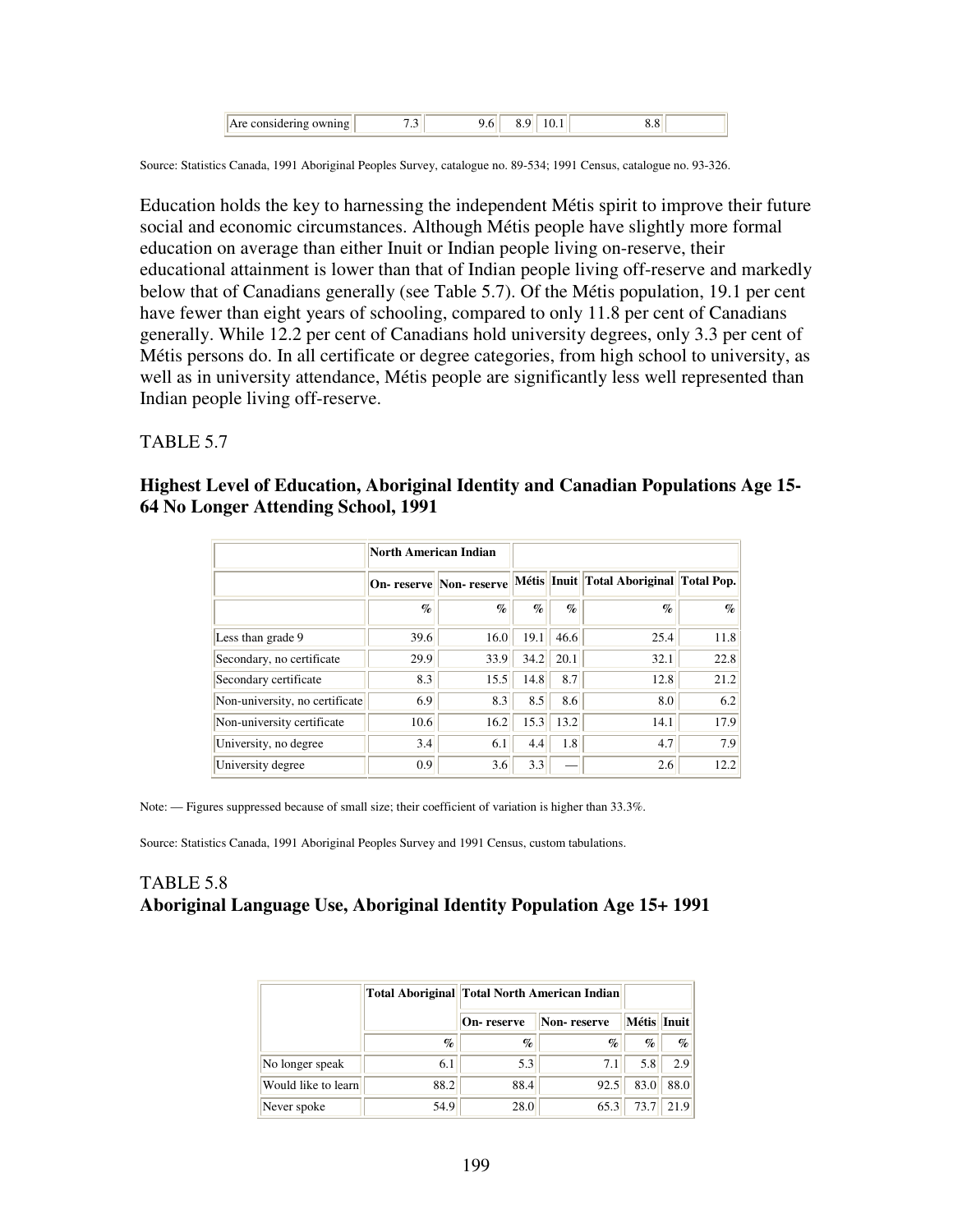Source: Statistics Canada, 1991 Aboriginal Peoples Survey, catalogue no. 89-533.

A distressing pattern of cultural loss also emerges from the statistics on Métis use of Aboriginal languages and Métis participation in traditional Aboriginal activities. A much higher percentage of Métis adults than those of other Aboriginal groups reported having ceased to speak (5.8 per cent) or never having spoken (73.7 per cent) an Aboriginal language (see Table 5.8). However, 72.5 per cent of those people expressed a desire to learn an Aboriginal language (this contrasts with nearly 87 per cent of non-reserve North American Indians). The percentage of Métis adults who reported listening to or watching selected media such as radio, television, recordings or video tapes in an Aboriginal language was lower than in every other Aboriginal group (except for North American Indians residing off-reserve; see Table 5.9).

#### TABLE 5.9

#### **Aboriginal Identity Population Age 15+ Who Listen to or Watch Selected Media in an Aboriginal Language, 1991**

|                        |                 | Radio   Recordings   Television   Videos |                 |                 |  |  |  |
|------------------------|-----------------|------------------------------------------|-----------------|-----------------|--|--|--|
|                        | $\mathcal{G}_0$ | $\mathcal{G}_0$                          | $\mathcal{G}_0$ | $\mathcal{O}_0$ |  |  |  |
| Total Aboriginal       | 25.3            | 19.1                                     | 33.9            | 15.1            |  |  |  |
| North American Indian: |                 |                                          |                 |                 |  |  |  |
| On-reserve             | 40.0            | 28.9                                     | 37.9            | 22.1            |  |  |  |
| Non-reserve            | 14.0            | 13.9                                     | 27.4            | 11.3            |  |  |  |
| Métis                  | 16.6            | 9.8                                      | 31.2            | 9.4             |  |  |  |
| Inuit                  | 78.0            | 49.3                                     | 81.0            | 34.1            |  |  |  |

Source: Statistics Canada, 1991 Aboriginal Peoples Survey, custom tabulations.

Other aspects of Métis culture are also seriously at risk. Métis participation in traditional Aboriginal activities, especially in the areas of the Métis Nation, is dramatically lower than for other Aboriginal groups (see Table 5.10). The Métis participation rate overall is 39.8 per cent for those 15 and over. While significant numbers of Métis continue to follow traditional lifestyles, those numbers will probably diminish over time. For most people, their Métis heritage is a source of enrichment that does not demand that they pattern their thoroughly modern lives on the past. When we speak of participation in traditional Aboriginal activities, we refer, for the most part, to activities that are cultural, spiritual, ceremonial or recreational in nature. While they may not affect the breadwinning capabilities of most, their contribution to the quality of modern Métis life is of cardinal importance. (See the discussion of education, culture and language later in the chapter.)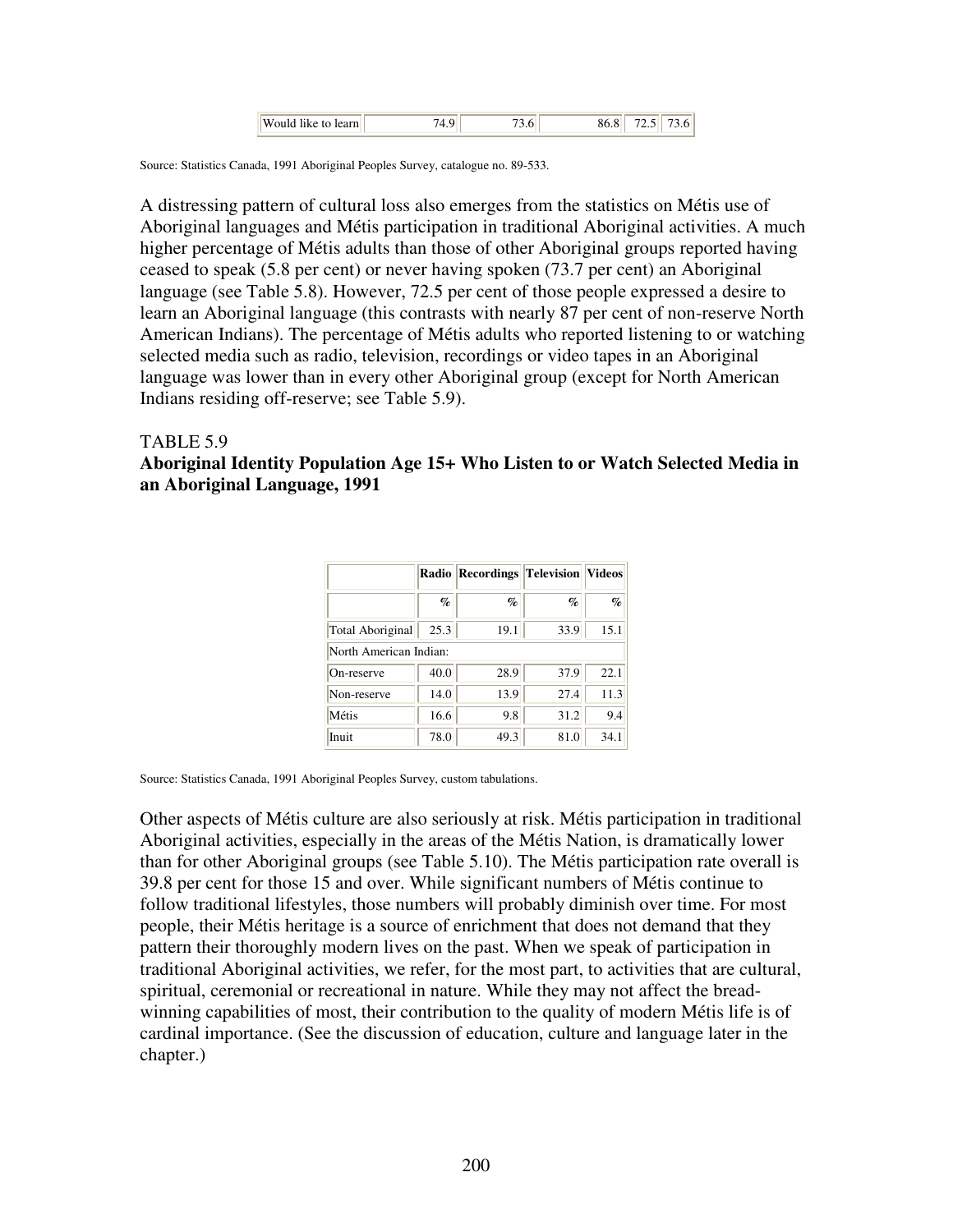### TABLE 5.10 **Participation in Traditional Activities, Aboriginal Population Age 15+, 1991**

|                         |        | <b>North American Indian</b> |                                |      |        |                 |        |      |              |      |
|-------------------------|--------|------------------------------|--------------------------------|------|--------|-----------------|--------|------|--------------|------|
|                         |        |                              | On-ReservellNon-ReservellMétis |      |        |                 | Inuit  |      | <b>Total</b> |      |
|                         | #      | $\mathcal{G}_0$              | #<br>$\mathcal{G}_0$           |      | #      | $\mathcal{G}_0$ | #      | $\%$ | #            | $\%$ |
| Newfoundland & Labrador | 170    | 49.3                         | 750                            | 41.8 | 985    | 71.9            | 1,790  | 62.5 | 3,570        | 57.4 |
| Prince Edward Island    | 90     | 66.7                         |                                |      |        |                 |        |      | 145          | 40.3 |
| Nova Scotia             | 1,970  | 56.1                         | 820                            | 41.4 |        |                 |        |      | 2,825        | 50   |
| New Brunswick           | 805    | 45.4                         | 515                            | 38   |        |                 |        |      | 1,350        | 41.9 |
| Quebec                  | 10,120 | 75.2                         | 5,750                          | 38.7 | 2,140  | 34.4            | 3,310  | 81.6 | 21,030       | 55.4 |
| Ontario                 | 8,910  | 64.9                         | 20,130                         | 37.8 | 2,530  | 33.2            | 265    | 64.6 | 31,660       | 42.6 |
| Manitoba                | 11,280 | 55.9                         | 8,415                          | 42.5 | 7,660  | 35.7            |        |      | 27,220       | 44.3 |
| Saskatchewan            | 10,470 | 64.1                         | 9,590                          | 54.9 | 6,765  | 43.1            |        |      | 26,705       | 54.2 |
| Alberta                 | 8,110  | 67                           | 11,625                         | 44.3 | 9,770  | 42.4            | 260    | 66.7 | 29,365       | 48   |
| <b>British Columbia</b> | 14,285 | 71                           | 18,995                         | 46.8 | 1,850  | 31.2            |        |      | 34,560       | 52.6 |
| Yukon                   | 195    | 90.7                         | 1,890                          | 70.5 | 75     |                 |        |      | 2,175        | 71.4 |
| Northwest Territories   | 115    | 88.5                         | 4,845                          | 79.6 | 1,635  | 65.3            | 9,680  | 80   | 16,215       | 78.2 |
| Canada                  | 66,510 | 65.2                         | 83,390                         | 44.8 | 33,460 | 39.8            | 15,410 | 74.1 | 196,830      | 50.6 |

Note:

— Figures suppressed because of small size.

Source: Statistics Canada: 1991 Aboriginal Peoples Survey, catalogue no. 89-533.

Ways to improve the situation of Métis cultural loss are suggested by the reasons respondents gave for not taking part in traditional Aboriginal activities (see Table 5.11). The two most frequently cited reasons are a lack of opportunity to participate (availability) and a lack of traditional knowledge. If Métis people are to participate more fully in Aboriginal culture, the assistance they need includes greater opportunities to participate and the provision of better information about what is available.

#### TABLE 5.11 **Reasons for Not Participating in Traditional Activities, Aboriginal Identity Population 15+, 1991**

|                               | <b>North American</b><br>Indian | Métis Inuit |                           |
|-------------------------------|---------------------------------|-------------|---------------------------|
|                               | $\%$                            | $\%$        | $\%$                      |
| Availability                  | 35.9                            |             | 32.6 33.8                 |
| No time                       | 15.9                            | 16.8        | 18.3                      |
| Lack of traditional knowledge | 15.3                            |             | $19.7$   9.2 <sup>*</sup> |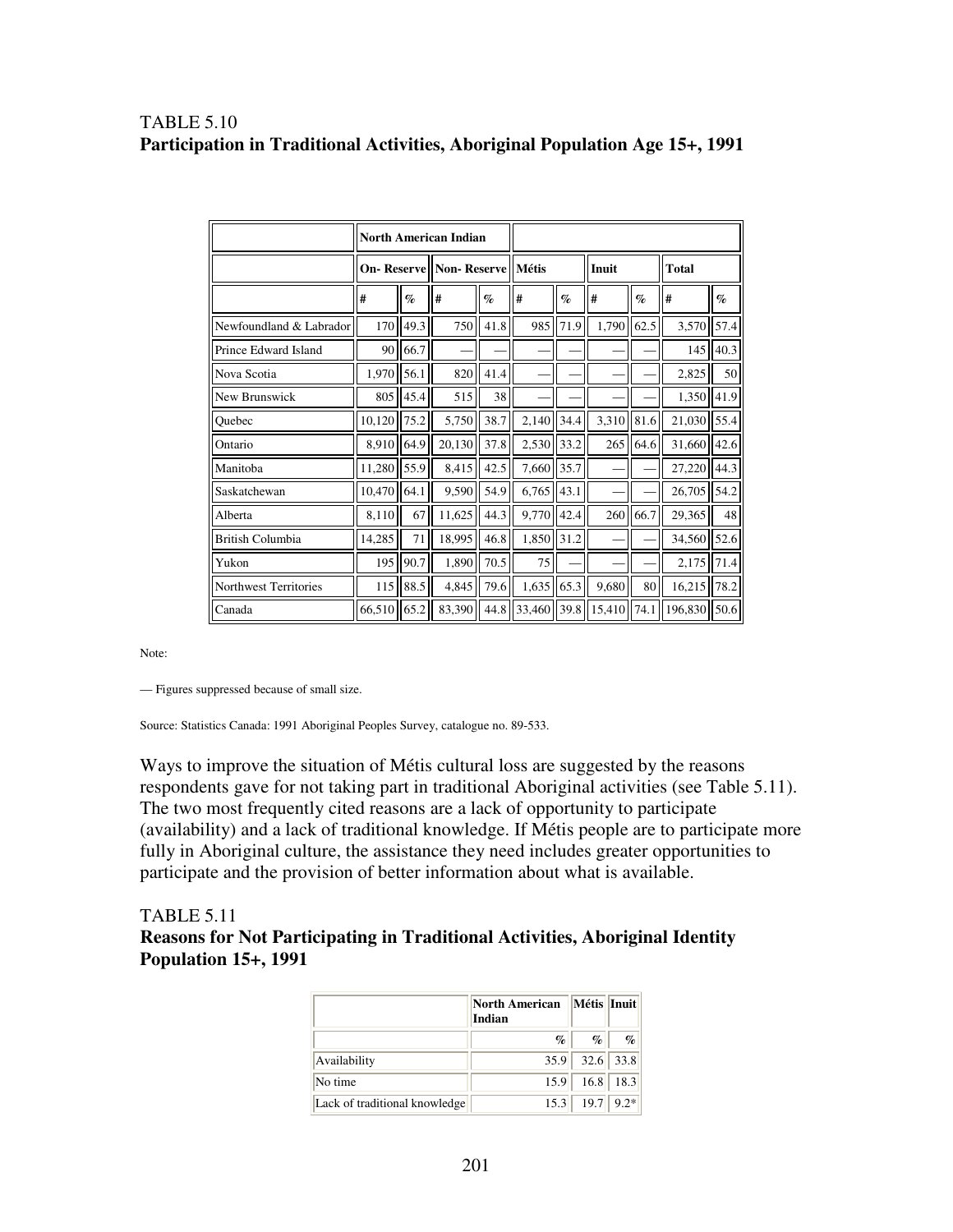| Legal problems      | 0.9  | $1.0*$ |        |
|---------------------|------|--------|--------|
| Cost                | 1.5  | $1.1*$ |        |
| Health              | 3.8  | 4.2    | $8.9*$ |
| Personal reasons    | 7.1  | 7.1    | $9.6*$ |
| No desire           | 4.2  | 5.1    | $4.0*$ |
| Lack of information | 9.4  | 11.1   |        |
| Don't know/refused  | 12.4 | 7.9    | 16.1   |
| Other               | 2.5  | 1.8    |        |

Note: \* Figures to be used with caution; coefficient of variation is between 16.7% and 33.3%. — Figures suppressed because of small size; coefficient of variation is higher than 33.3%.

Source: Statistics Canada, 1991 Aboriginal Peoples Survey, custom tabulations.

A final demographic fact is that fully 65 per cent of Métis people live in urban areas, compared to 34 per cent of the registered North American Indian population. Only nonregistered Indians (69 per cent) are more heavily represented in cities. Table 5.12 indicates that Winnipeg and Edmonton are home to much larger Métis populations than other cities in Canada.

#### TABLE 5.12 **Métis Identity Population by Age, Selected Metropolitan Areas, 1991**

|             | $0 - 14$ vears | 15-24 years |        |      | $ 25 - 34$ years $ 55 +$ years |      |        | Total |        |  |
|-------------|----------------|-------------|--------|------|--------------------------------|------|--------|-------|--------|--|
|             | #              | $\%$        | #      | $\%$ | #                              | $\%$ | #      | $\%$  | #      |  |
| Montreal    |                |             |        |      | 785*                           | 47   |        |       | 1,675  |  |
| Ottawa-Hull | 395*           | 28          | 295*   | 21   | 650                            | 46   |        |       | 1,425  |  |
| Toronto     |                |             |        |      |                                |      |        |       | 1,430* |  |
| Winnipeg    | 5,315          | 36          | 3,330  | 22   | 5,475                          | 37   | 870*   | 6     | 14,990 |  |
| Regina      | 1,490          | 40          | 695*   | 19   | 1,295                          | 35   | $235*$ | 6     | 3,720  |  |
| Saskatoon   | 2,500          | 45          | 1,025  | 18   | 1,865                          | 33   |        |       | 5,585  |  |
| Calgary     | 1,435          | 34          | $880*$ | 21   | 1,755                          | 41   |        |       | 4,285  |  |
| Edmonton    | 5,250          | 39          | 2,545  | 19   | 5,045                          | 37   | $675*$ | 5     | 13,515 |  |
| Vancouver   | 1,180          | 29          | 810*   | 20   | 1,765                          | 43   | 315*   |       | 4,070  |  |

Notes: Métis population is not adjusted for undercoverage in the 1991 Aboriginal Peoples Survey. — Figures suppressed because of small size; their coefficient of variation is higher than 33.3%.

\* Figures to be used with caution; their coefficient of variation is between 16.7% and 33.3%.

Source: Statistics Canada, Aboriginal Data: Age and Sex, catalogue no. 94-327 (1993).

# **1.7 Métis Rights**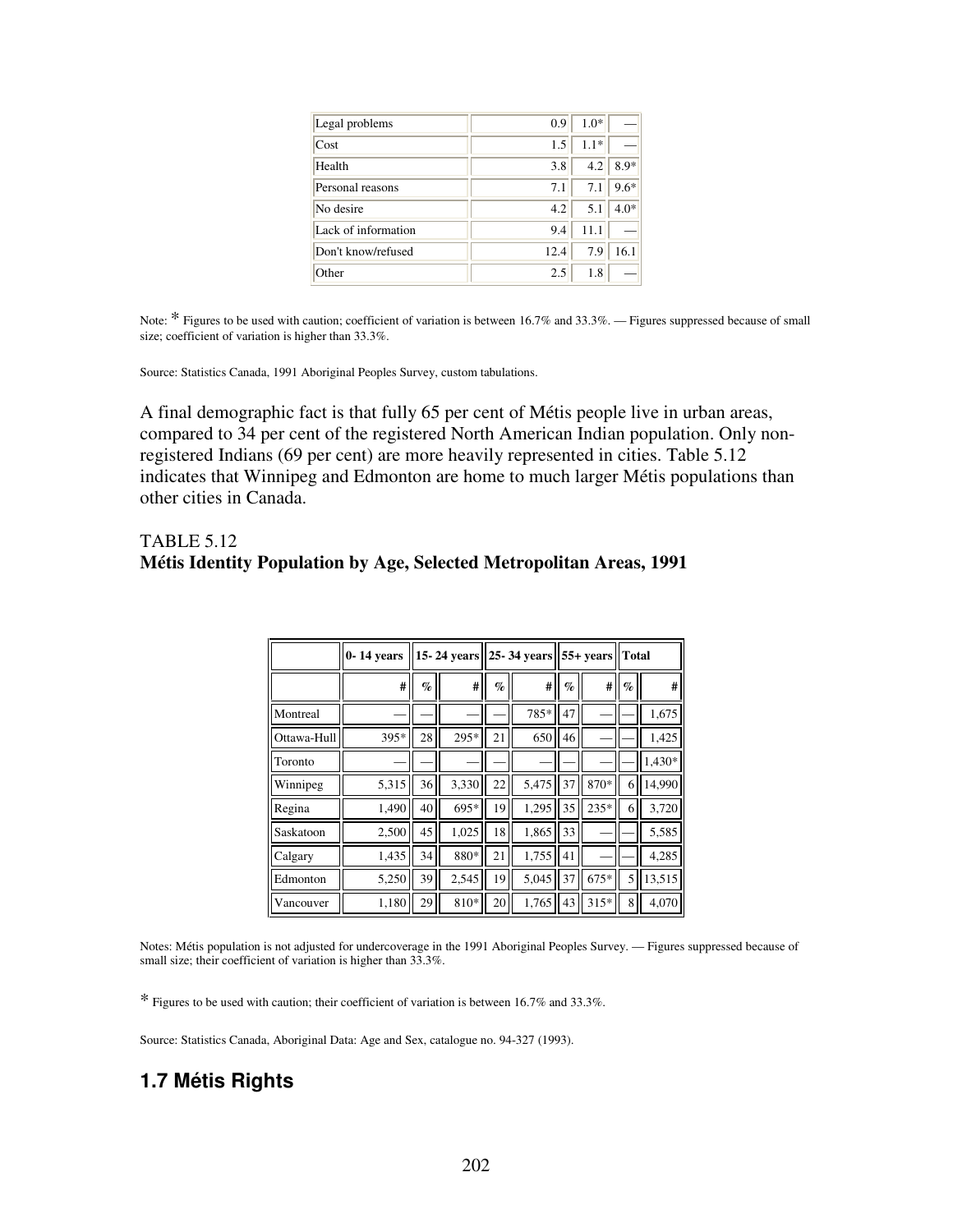The often inadequate consideration of Métis rights and the present status of these rights are addressed at length in Appendices 5A, 5B and 5C to this chapter and briefly later in the chapter. However, there are two issues we wish to highlight now.

We believe that Métis, as Aboriginal people, are entitled to exercise Aboriginal rights. Section 35(2) of the Constitution Act, 1982 lists Métis among Canada's Aboriginal peoples, making it clear that they have the same autonomous entitlement to exercise Aboriginal and treaty rights as other Aboriginal peoples.

Our other preliminary observation about Métis rights is that they are both legal and moral/political in nature. In our later discussion of Métis rights, it will be seen that for historical reasons, legal entitlements vary from one Métis group to another. It will also be seen that most if not all Métis legal claims are open to debate, although the grounds for disputing them differ with the situation. Common to most situations, however, is an indisputable moral claim to restitution. That moral claim is based on inexcusable governmental handling of Métis land rights over the years, as well as continuing discrimination and neglect experienced at the hands of the government of Canada by Métis people.

The experience of discrimination is common to all Métis people. It has contributed largely to their present problem, and it strengthens both their legal and their moral claims to entitlements. This problem is not unique to Métis, of course; every Aboriginal person is familiar with discrimination. Their situation does, however, have some unique characteristics. <sup>8</sup> Although most Métis people are or have been involved in both the Aboriginal and non-Aboriginal worlds, many have never felt fully accepted by either world. That is one reason why their forebears established separate Métis settlements. While prejudice has affected many aspects of their lives, the worst and least excusable form it has taken has been discriminatory governmental policies, especially on the part of the government of Canada.

At the core of official federal government discrimination has been the government's consistent refusal to acknowledge that Métis matters fall within its jurisdiction under section 91(24) of the constitution. While that section does not refer explicitly to Métis people, there is strong legal reason to believe that section 91(24) applies to all Aboriginal persons. The government of Canada's refusal to accept that argument has had serious discriminatory consequences, both personal and collective, for Canadian Métis.

Except in the northern territories, Métis people often have been deprived of postsecondary educational assistance and benefits ranging from health care to economic development and cultural support programs available to other Aboriginal peoples. On one occasion, the federal government's refusal to deal with Métis concerns tied the hands of a provincial government trying to help: as discussed later in this chapter, when the Alberta government requested federal co-operation to enact a constitutional amendment to entrench the Alberta Metis Settlements, the government of Canada refused to help.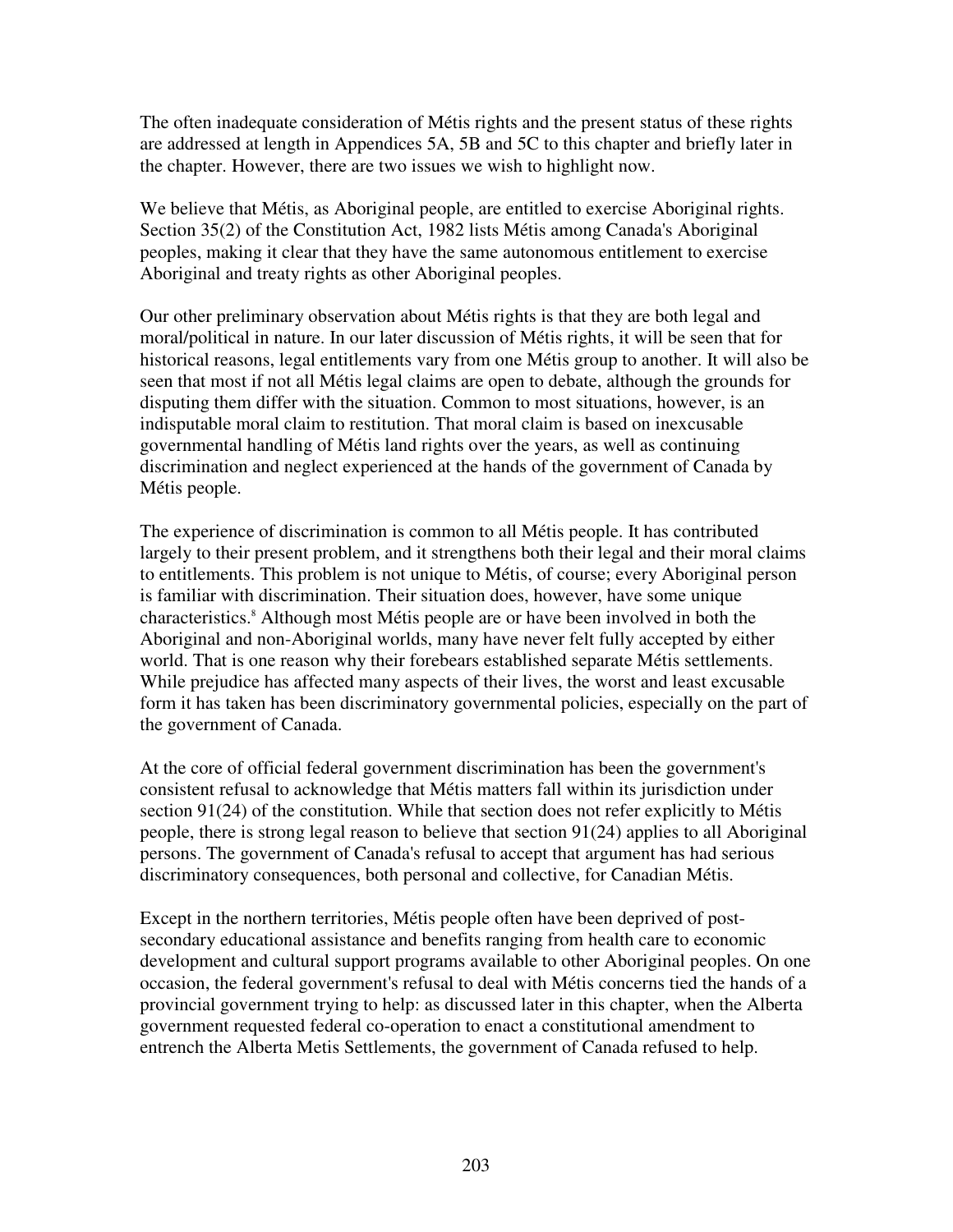Of the many measures needed to ensure that Métis people receive fair treatment in the future, one of the most fundamental is the elimination of discrimination in all forms. The refusal by the government of Canada to treat Métis as full-fledged Aboriginal people covered by section 91(24) of the constitution is the most basic current form of governmental discrimination. Until that discriminatory practice has been changed, no other remedial measures can be as effective as they should be.

# **2. The Métis Nation**

# **2.1 The History**

Ancestors of today's Métis Nation people established communities in parts of what is called the Métis Nation homeland in north central North America. The better-known settlements were at Sault Ste. Marie in present-day Ontario, at Red River and White Horse Plains in present-day Manitoba, at Pembina in present-day North Dakota, at Batoche in present-day Saskatchewan, and at St. Albert in present-day Alberta.9

The culture of those early forebears derived from the lifestyles of the Aboriginal and non-Aboriginal peoples from whom the modern Métis trace their beginnings, yet the culture they created was no cut-and-paste affair. The product of the Aboriginal-European synthesis was more than the sum of its elements; it was an entirely distinct culture.

A fine example of that cultural distinctiveness is Michif, a unique language that blends components of French and Aboriginal languages in a novel way. A recent study of the language by a Dutch linguist says this about Cree-French Michif:

It is a mixed language drawing its nouns from a European language and its verbs from an Amerindian language…No such mixture of two languages has been reported from any [other] part of the world....Michif is unusual if not unique in several respects among the languages of the world. It poses challenges for all theories of language and language contact….Michif challenges all theoretical models of language. It is a language with two completely different components with separate sound systems, morphological endings and syntactic rules….The impetus for its emergence was the fact that the bilingual Métis were no longer accepted as Indians or French and they formulated their own ethnic identity, which was mixed and where a mixed 'language of our own' was considered part of their ethnicity. 10

The right to pursue a distinct Métis way of life was not won easily. When the Hudson's Bay Company sponsored agricultural settlement at Red River, the intrusive policies of the company's governor of Assiniboia in 1815 and 1816 threatened the fur trade activities of the rival Northwest Company and its Métis employees and associates. The violent confrontations that resulted culminated in the bloody Battle of Seven Oaks, in which a party of Métis and First Nations warriors headed by Métis leader Cuthbert Grant defeated an armed force led by Governor Semple. Twenty-one members of the company's force, including the governor, were killed in that clash. One Métis person died. The victory was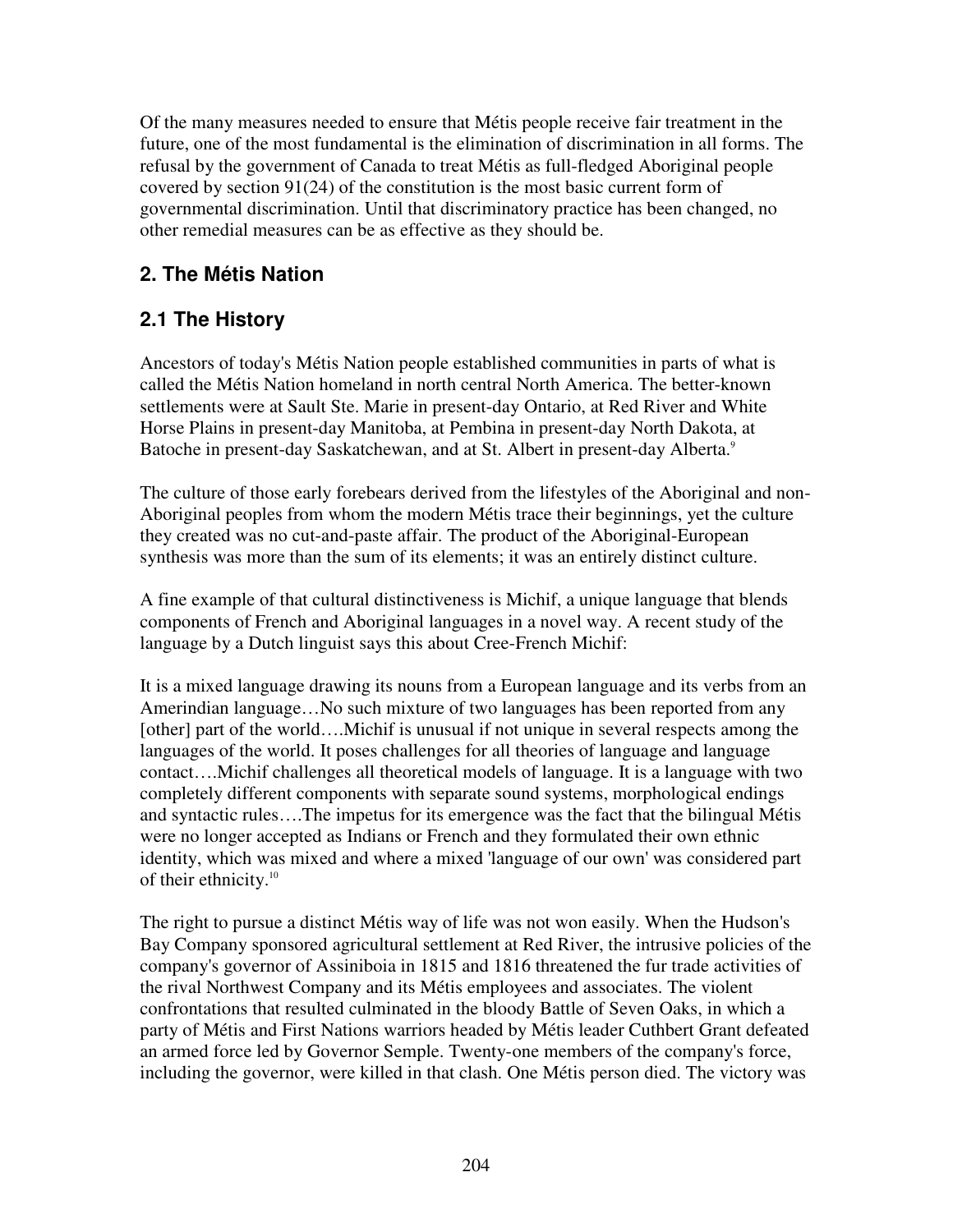celebrated in song by Pierre Falcon, the irreverent nineteenth century Métis bard (see box).

#### **The Battle of Seven Oaks**

Would you like to hear me sing Of a true and recent thing? It was June nineteen, the band of Bois-Brulés Arrived that day, Oh the brave warriors they!

We took three foreigners prisoners when We came to the place called Frog, Frog Plain. They were men who'd come from Orkney, Who'd come, you see, To rob our country.

Well, we were just about to unhorse When we heard two of us give, give voice. Two of our men cried, "Hey! Look back, look back The Anglo-Sack Coming for to attack"….

Now we like honourable men did act, Sent an ambassador — yes, in fact! "Monsieur Governor! Would you like to stay?

A moment spare — There's something we'd like to say."

Governor, Governor, full of ire. "Soldiers!" he cries, "Fire! Fire." So they fire the first and their muskets roar! They almost kill Our ambassador!

When we went galloping, galloping by Governor thought that he would try For to chase and frighten us Bois-Brûlés. Catastrophe! Dead on the ground he lay.

You should have seen those Englishmen— Bois-Brûlés chasing them, chasing them. From bluff to bluff they stumbled that day While the Bois-Brûlés Shouted "Hurray!"

Tell, oh tell me who made up this song? Why it's our own poet, Pierre Falcon. Yes, she was written, this song of praise, For the victory

We won this day. Yes, she was written, this song of praise— Come sing the glory Of the Bois-Brûlés.

Source: Margaret Arnett MacLeod, comp. and ed., Songs of Old Manitoba (Toronto: Ryerson Press, 1959), pp. 5-9, translated by James Reaney.

In 1849, the Hudson's Bay Company again tried to restrict Métis fur trading, this time by prosecuting Métis trader Guillaume Sayer in its own court for allegedly violating its trade monopoly. A massive demonstration of Métis people in and around the Red River courthouse resulted in a decision that did not impose any penalty on Sayer. It thus conveyed a clear message that the company's trading monopoly was no longer enforceable. A Métis observer in the courthouse shouted to his confrères outside the building, "Le commerce est libre!", and history concurred.<sup>11</sup>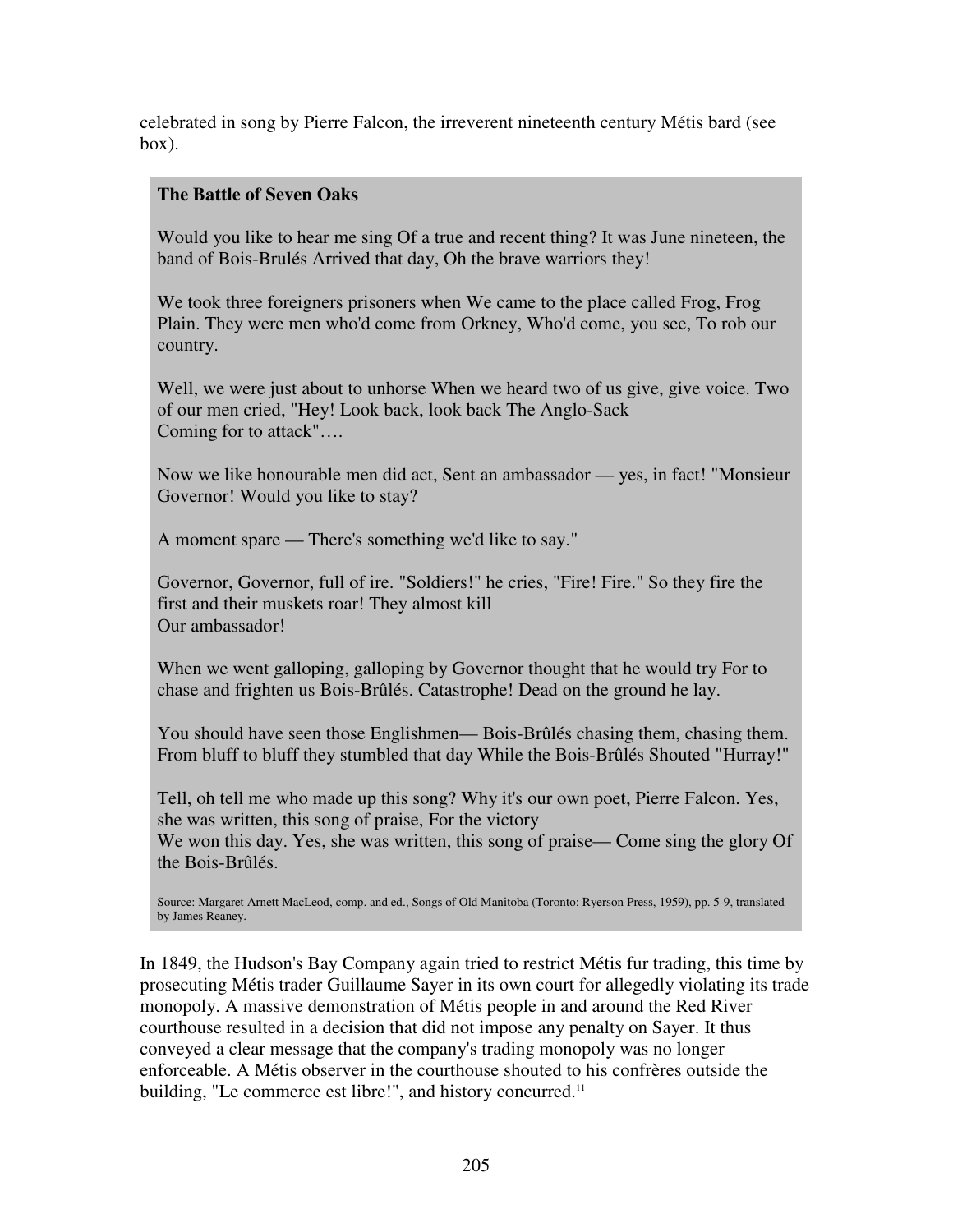One of the principal organizers of the Métis demonstration at the Sayer trial was Louis Riel, Sr., born at Ile-a-la-Crosse and prominent at Red River. His son, Louis David Riel, would later come to national and international attention as the leader of Métis resistance that would affect Canadian history in fundamental ways.

#### **Misfortunes of an Unlucky 'King'**

Now where in all the country Could e'er be found again, A tale as sad as this one Of McDougall and his men?

Now as I sing, draw near, If this, my song, you'd hear.

He journeyed to our region— He thought it his estate; The good man there would govern Like an Eastern potentate; This land for him was free, By Cartier's decree.

From Canada he started; His heart with hope did swell; With confidence he stated, "Out there we'll all live well, With joy and rapture sing, At last I am a king".

This minister so faithful Was far from finding out, That facts as he foretold them Would never come about; Delusions he would know— Illusions turned to woe!

His kingdom lies before him, He starts to enter it; A man cries out to stop there— "This thing we'll not permit; My friend, you need not fear Provided you stop here."

Astonished by the firmness Of rebels brave and bold, With threats he tries to conquer,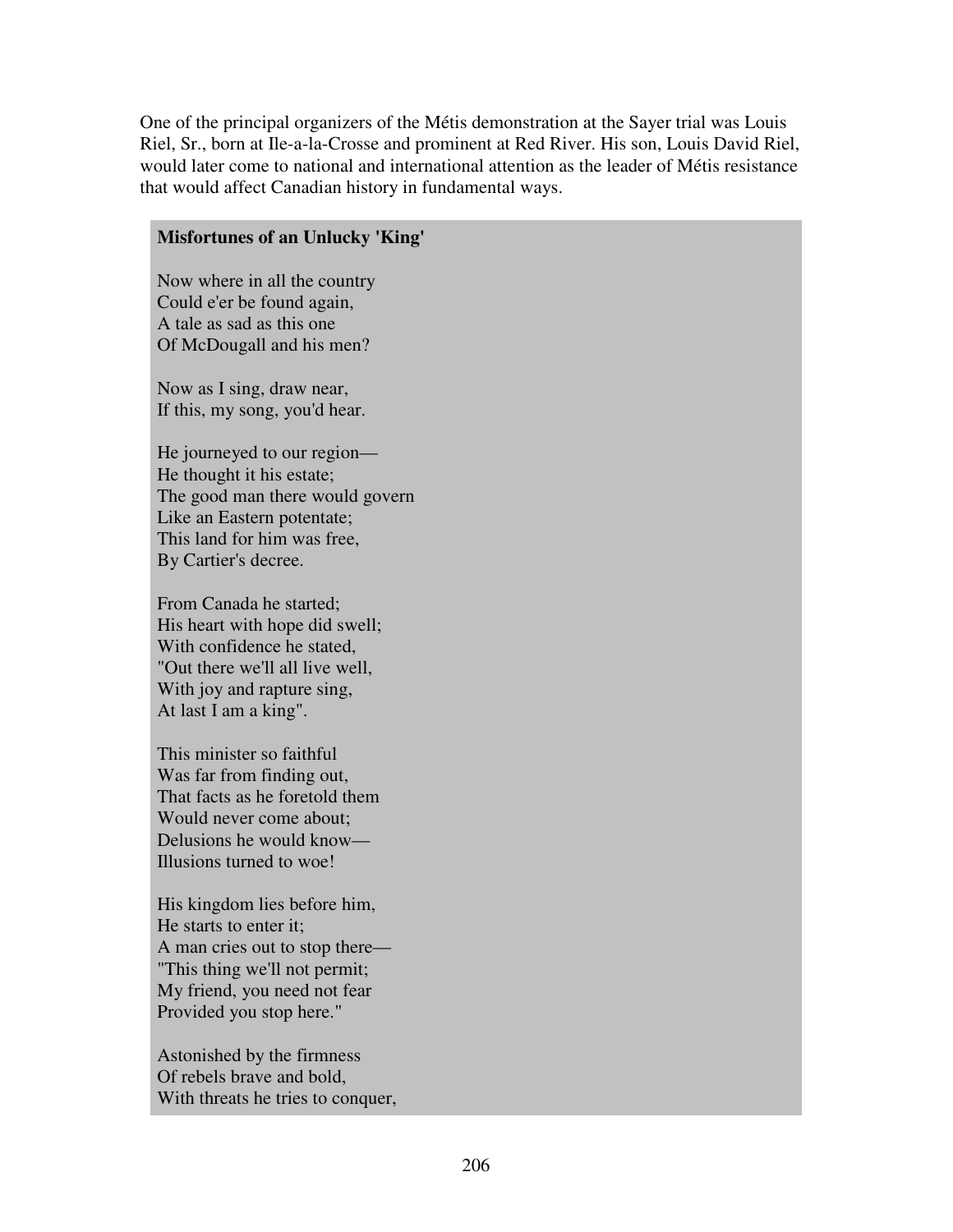"You'll do as you are told." His actions are in vain— He won't have his domain….

In dreams he wears a crown still And never knows defeat; The only throne he has now Has a hole cut in the seat: And this today he owns; He needs no other thrones.

As soon as the officials Find out their plan fell through, Will they turn black with laughter? Will they know what to do? They did not have their way, Thanks to the Bois-Brûlés!

Source: Margaret Arnett MacLeod, comp. and ed., Songs of Old Manitoba (Toronto: Ryerson Press, 1959), translated by Robert L. Walters.

The first Riel Resistance began in 1869 with an ill-advised attempt by the government of Canada to open for Canadian and European immigration parts of the prairies it had purchased from the Hudson's Bay Company. <sup>12</sup> The government had not consulted those who already lived in the area, most of whom were First Nations and Métis people, but sent surveyors to Red River to prepare for a new system of land distribution, even before the transfer to Canada was complete. Métis people, who felt their land holdings threatened, ordered the surveyors to cease their activities and organized a common response with other residents to the incursions of the government of Canada. The newly formed provisional government, headed by Louis Riel, Jr., dispatched a delegation of Red River representatives to Ottawa to negotiate the terms of the area's entry into Canada. John Bruce was the designated president at first, with Riel as secretary, but Riel played a central role from the start and eventually was made president in name as well as fact. Local demands were embodied in a 'Bill of Rights' that the delegates carried with them. In the meantime, a party of Canadian officials, including the new governor-designate, was intercepted by an armed Métis force and ordered to stay out of the territory.

Again, the minstrel Pierre Falcon chronicled the events (now remembered by the place name La Barrière, just south of Winnipeg). He took particular delight in the turning back of governor William McDougall and his entourage. McDougall was a rather pompous fellow, and Falcon made the most of his predicament.

The negotiations in Ottawa were tough, but persistence on the part of the Red River representatives, especially Abbé Ritchot, resulted in a deal. A statute of the Parliament of Canada (the Manitoba Act) and written and verbal promises to Ritchot from the prime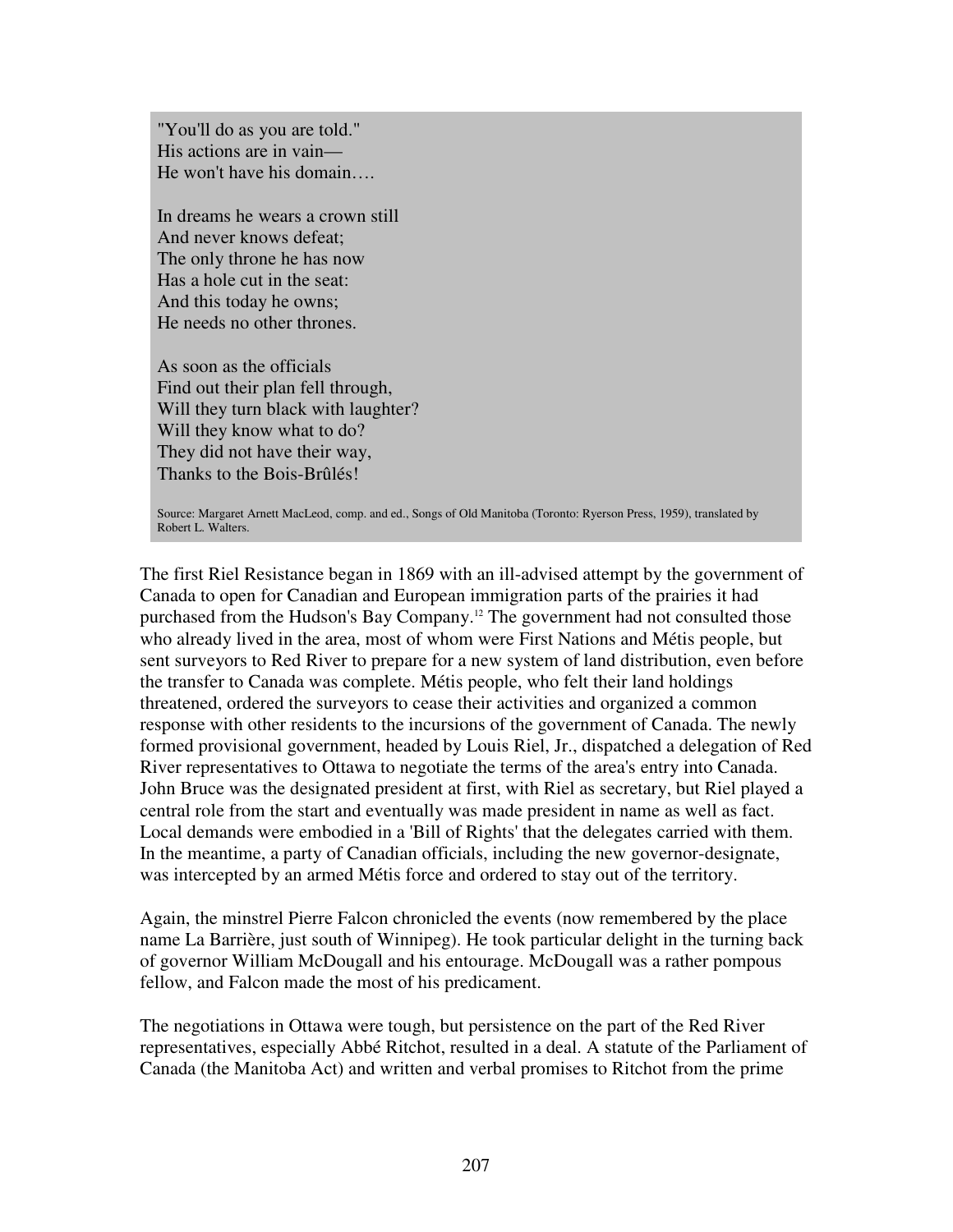minister's right-hand minister, Sir George-Étienne Cartier, met most of the demands of the Red River community:

- full provincehood rather than mere territorial status for Manitoba;
- guarantees for the French language and for Roman Catholic schools;
- protection for settled and related common lands;

• distribution of 1.4 million acres of land to Métis children "towards the extinguishment of the Indian title to the lands in the province" and (so Ritchot understood) to ensure the perpetuation of Métis communities in Manitoba; and

• amnesty for those who had participated in the resistance and formed the provisional government.

When Ritchot reported on the promises made to him at Red River, the provisional government's legislative assembly wholeheartedly endorsed the agreement.

The Manitoba Act, 1870 was enacted by the Parliament of Canada (and the next year given constitutional status by the British Parliament in the Constitution Act, 1871). Louis Riel and many Métis believed the Métis-related provisions of the Manitoba Act, supplemented by the other promises, to be the equivalent of a treaty. <sup>13</sup> However, the Red River Métis were soon given indications that their 'treaty' with Canada would not be fully honoured.

The death of Thomas Scott at the hands of the provisional government resulted in Canadian troops being dispatched to Red River. The soldiers terrorized Métis residents of Red River and killed at least one, Elizéar Goulet. Louis Riel, far from being celebrated as the father of the new province, was forced to flee to exile in the United States. Riel was subsequently elected three times in succession to the Parliament of Canada, but he was not permitted to take his seat. 14

Implementation of the promises made to Métis people in the Manitoba Act and accompanying agreements was grossly inadequate (see Appendix 5C). Decades-long delays were common in the distribution of land and the confirmation of existing holdings, and in the meantime much choice land was allocated to newcomers. Standards set for the confirmation of land holdings were inconsistent with the seasonal and non-agrarian occupancy patterns of many Métis. 'Title extinguishment' land grants were widely dispersed rather than being concentrated in areas contiguous to existing Métis settlements, thus frustrating Métis dreams of a cohesive homeland. Distributing Métis land entitlements as scrip created opportunities for unscrupulous land agents and even government officials to defraud Métis landholders. The activities of Robert Lang, a federal official who extorted bribes for prompt settlement of Métis claims, were known to Prime Minister Macdonald by April 1883, but Lang remained on the government payroll for a further two years and was never prosecuted.<sup>15</sup>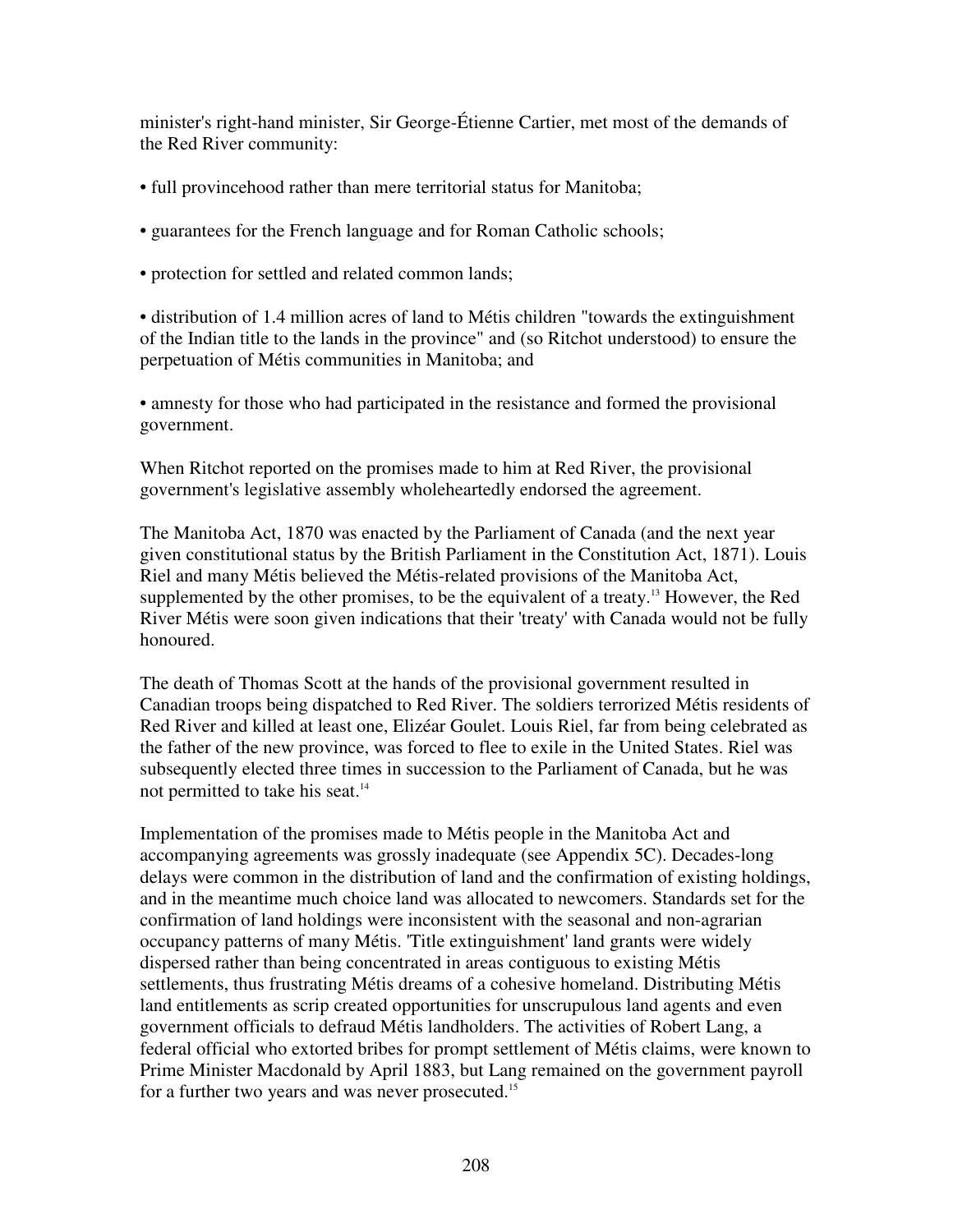Although such cases of fraud and extortion by government authorities were relatively rare, it was common for officials to turn a blind eye to unfair dealings in which private operators were involved. Gilbert McMicken, the first dominion lands agent appointed by the federal government to supervise the distribution of western lands, invited his son to set up a real estate office in the same building and later traded in Métis scrip himself shortly after resigning from his post. His partner in some of those transactions was former Manitoba lieutenant-governor, Alexander Morris. <sup>16</sup> Even the chief justice of the province, E.B. Wood, who once described the "half breed reserves" as "a curse to the country", profited personally from them. 17

The government of Canada owed a fiduciary duty to the members of the Métis Nation, as to all Aboriginal people. The government was legally responsible to act in the best interests of Métis people and not to place its own interests, or those of non-Aboriginal persons, ahead of Métis interests. Its tolerance or reckless ignorance of, and occasional complicity in, the schemes by which many Métis people were effectively stripped of their Manitoba Act benefits is difficult to reconcile with that fiduciary responsibility.

Error and confusion were so widespread that both Parliament and the legislature of Manitoba enacted remedial legislation. Much of it was designed to relieve officials and others from liability for irregularities or illegal acts. More often than not, this legislation made things worse for the Métis population. One scholar has expressed the view that many of the statutes were unconstitutional.<sup>18</sup>

Even legislation that purported to be for the benefit of Métis people sometimes introduced problems. Section 31 of the Manitoba Act called for 1.4 million acres to be divided "among the children of the half-breed heads of families" [emphasis added]. The purpose of this distribution was stated to be "towards the extinguishment of the Indian Title to the lands in the Province" and "for the benefit of the families of the half-breed residents" (see Appendix 5C). The ambiguity of the wording made it unclear whether the distribution of land should be restricted to children (those who in 1870 were not yet heads of families) or should include heads of families as well. The reference "for the benefit of the families" as well as the history of the negotiations supported the broader application,<sup>19</sup> but the government of Canada chose to exclude heads of families. Subsequently, in the face of Métis protests, Parliament enacted a statute giving Métis heads of families a right to scrip toward the extinguishment of Indian title. <sup>20</sup> However, that statute also gave equivalent benefits to long-time non-Aboriginal settlers, on the grounds that they had contributed as much to the development of the area as Métis old-timers. That Métis people and non-Aboriginal settlers were treated alike meant that the scrip given to Métis heads of families could not be construed to be for the purpose of extinguishing Indian title; it was no more than a grant in recognition of the contributions made by all old settlers. A strong legal argument can therefore be made that the Aboriginal title of Métis heads of families was never extinguished.

In fact, the Métis Nation disputes that the Aboriginal title of any Manitoba Métis person can be considered extinguished (see Appendix 5C). Of the more than 1.4 million acres of vacant Crown land distributed in compliance with the Manitoba Act and related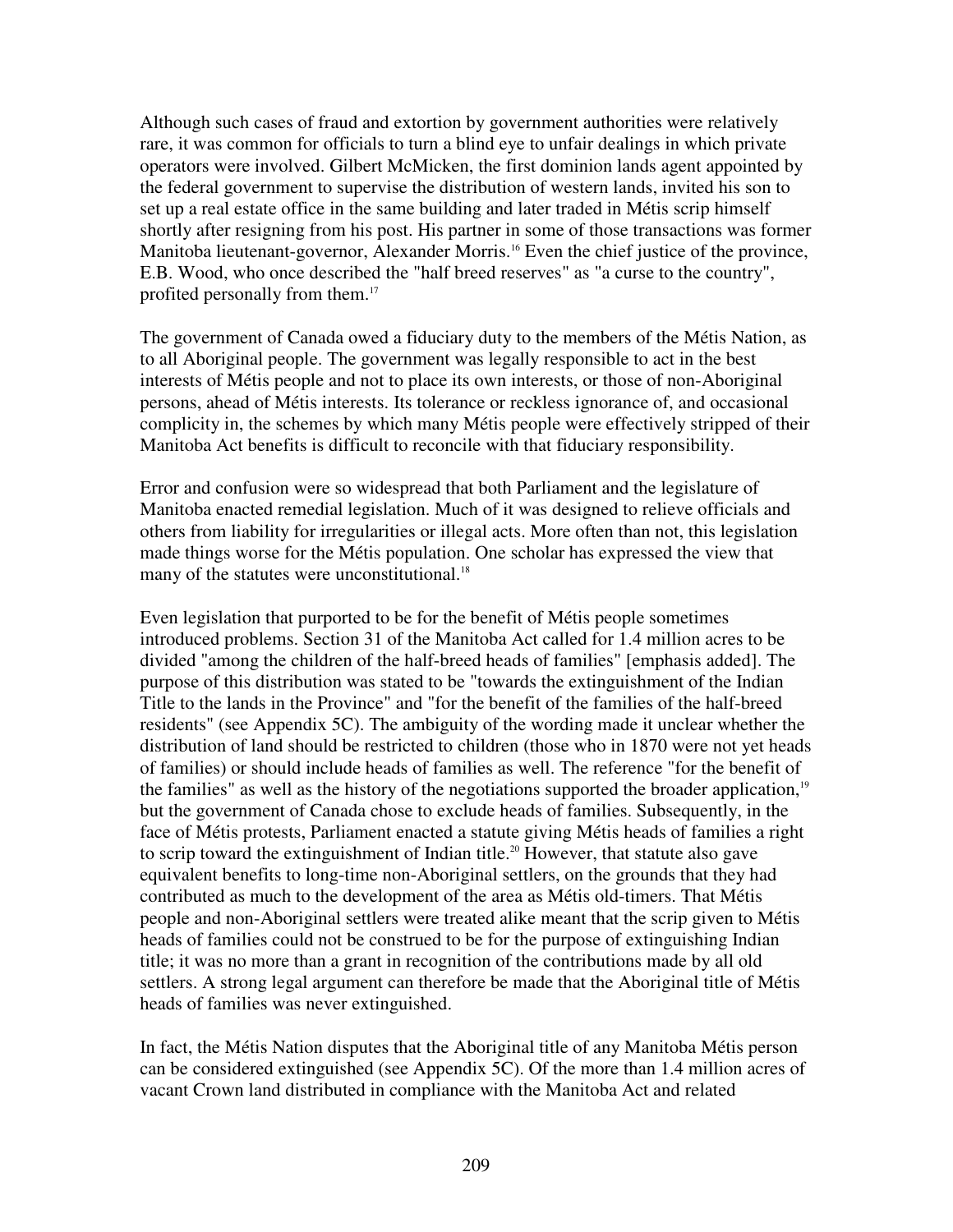legislation, only a small percentage ended up in Métis hands. According to Sir John A. Macdonald, "apparently despairing of ever receiving patents for their lands, the majority of the claimants had disposed of their rights for a mere song to speculative friends of the Government…." 21

The Métis believe, and historical events corroborate, that the bargain struck in 1870 between representatives of the government of Canada and the Red River delegation intended that the Aboriginal title to the land occupied by Manitoba Métis would be surrendered in return for land grants and other measures to preserve a Métis nation with a cohesive land base. It is clear that this did not happen. Since the government failed to live up to its part of the bargain, it is not surprising that the Manitoba Métis deny their forebears ever surrendered their Aboriginal title to land.

The despair that Macdonald recognized led to more than just selling what seemed like useless scrip for "a mere song". It led many Métis to abandon Manitoba altogether, to move westward and northward, where several Métis communities already existed, suggesting that it might still be possible to establish an autonomous Métis homeland. The flood of immigration and an epidemic of chicanery had ruled out the dream in Manitoba, but it would not be long before this dream too would be shattered.

The Manitoba Act applied only to the land in the original province of Manitoba, an area so small at the time that it was dubbed the 'postage stamp province'. It was necessary for Parliament to pass a further statute — the Dominion Lands Act — to deal with lands in the vast Northwest Territories that Canada acquired from the Hudson's Bay Company (see Appendix 5C). The first version of that act, passed in 1872, made no reference to Métis rights, although it did stipulate that land should not be disposed of for agricultural, lumbering or mining purposes until Indian title had been extinguished,<sup>22</sup> a requirement that would be violated often in the years to come. It was not until 1879 that the act was amended to permit land grants to be made to Métis persons living in the Northwest Territories outside Manitoba in July 1870, in connection with the extinguishment of the Indian title. A further six years passed before any steps were taken to implement that provision.

The Dominion Lands Act was very different from the agreement made with the Manitoba Métis people. In the first place, it was not an agreement at all, since the Métis were never consulted about it. Nor did it have the constitutional authority given to the Manitoba Act by the Constitution Act, 1871. In any case, although it recognized the existence of Indian title, it granted no direct rights but rather empowered the government of Canada, in its absolute discretion, to make extinguishment land grants, unspecified as to size, "to such persons, to such extent and on such terms and conditions, as may be deemed expedient".<sup>23</sup>

The order in council necessary to implement that provision was not passed until March 1885. By then it was too late to prevent impending tragedy. Métis concern for the protection of their lands had intensified by the month as land-hungry newcomers flooded into the prairies. The situation was made worse by the sudden disappearance of the buffalo in the early 1880s. In 1884 the Saskatchewan Métis persuaded Louis Riel to leave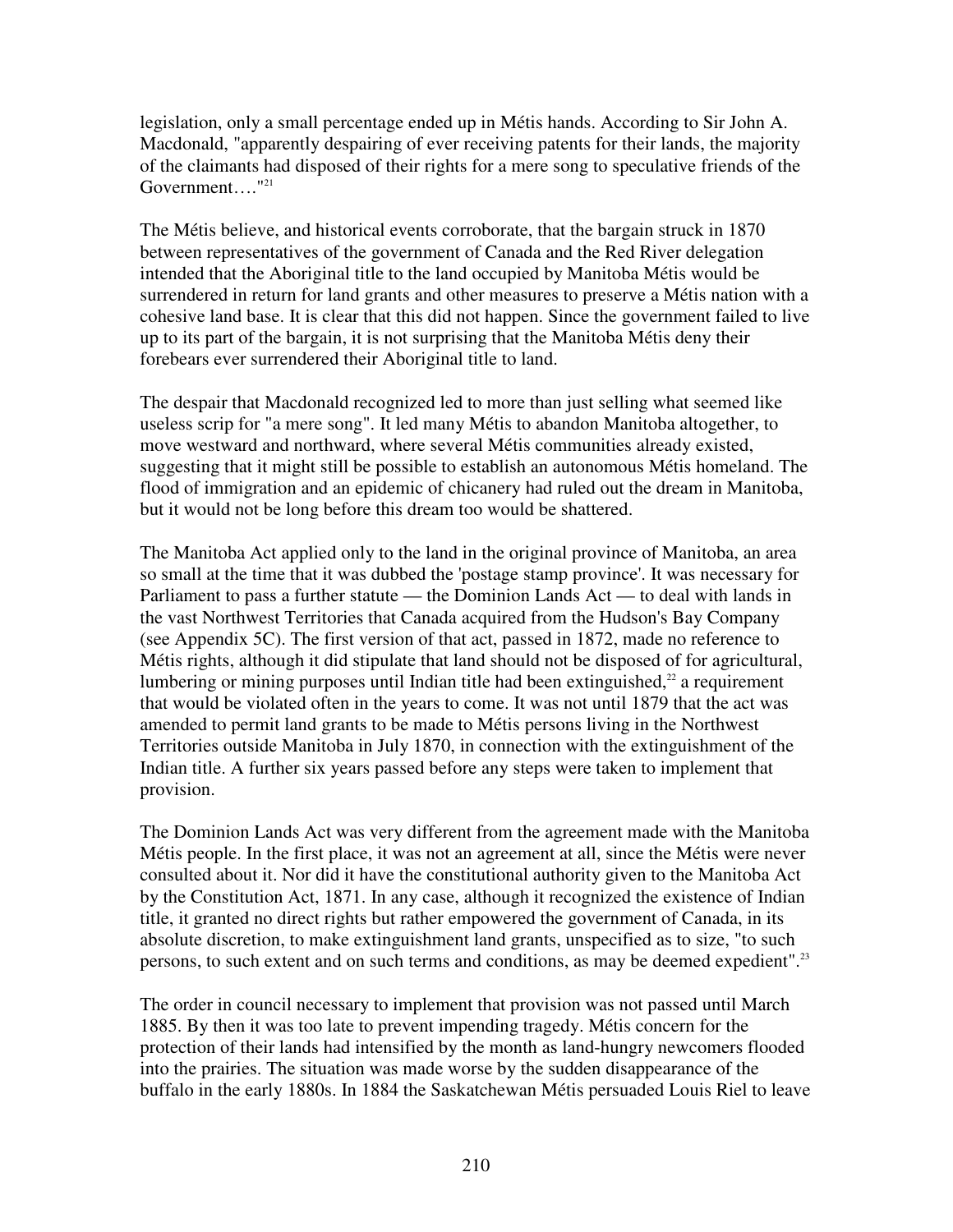his exile in Montana and move with his family to Batoche, in the heart of Saskatchewan Métis country, to organize negotiations with the government of Canada. The negotiations proved fruitless, and Riel persuaded his people once more to form a provisional government with himself at the helm and to establish a military force of plainsmen skilled in the arts of the buffalo hunt, with the legendary Gabriel Dumont as adjutant. The plains peoples, who had been placed in similarly desperate straits by the buffalo famine, were also preparing for violent confrontation, if necessary, under the strong leadership of Big Bear and Poundmaker.

The federal government reacted by sending a powerful military expedition to the Northwest in the spring of 1885, and the stage was set for disaster.<sup>24</sup> Although Métis and Indian forces met with some success in early skirmishes, government troops scored a decisive victory at Batoche. After Riel's surrender, they went on to crush the Indian resistance. Big Bear and Poundmaker were both sentenced to three years' imprisonment. Louis Riel, after a dramatic and controversial trial and an unsuccessful appeal, was hanged for treason at Regina on 16 November 1885. Dreams of an autonomous western Métis homeland did not die with Riel, however; his martyrdom continues to inspire progress toward that goal.

A large quantity of prairie land (160 acres for Métis heads of families and 240 acres for each of their children, including land they already possessed) was distributed by means of a scrip system in later years under the authority of the Métis land provision of the Dominion Lands Act 1879 (see Appendix 5C). As in Manitoba, however, very little of the land ended up being owned by Métis people. Delays, inefficiencies, inequities and outright scams were almost as common in the administration of the Dominion Lands Act as in that of the Manitoba Act. The land to which the scrip entitled them and the land registry offices where allocations had to be processed were so far from the Métis claimants' homes that they felt the only value they could get from the scrip was whatever price a land agent was willing to offer them.

Complaints about maladministration of Dominion Lands Act benefits have fallen mostly on deaf ears. Government commissions appointed to investigate Métis complaints resulted in little redress. Although it has been over a century since Louis Riel was hanged for seeking a just resolution of Métis claims, those claims remain largely unresolved. Métis people whose ancestors resided in the 1880s in areas of the old Northwest Territories outside the original postage stamp province of Manitoba believe that they are in a strong legal position. Since their Aboriginal title has never effectively been extinguished, they say they continue to hold it. If there is any difference between them and the Manitoba Act Métis, it is that their legal position seems stronger, since there was not even a pretence of obtaining their consent to the enactment of the Dominion Lands Act.

Litigation is currently under way on behalf of the Métis populations of Manitoba and Saskatchewan for vindication of what they believe to have been the suppression of their constitutional rights. We are advised that similar litigation is also being considered in Alberta.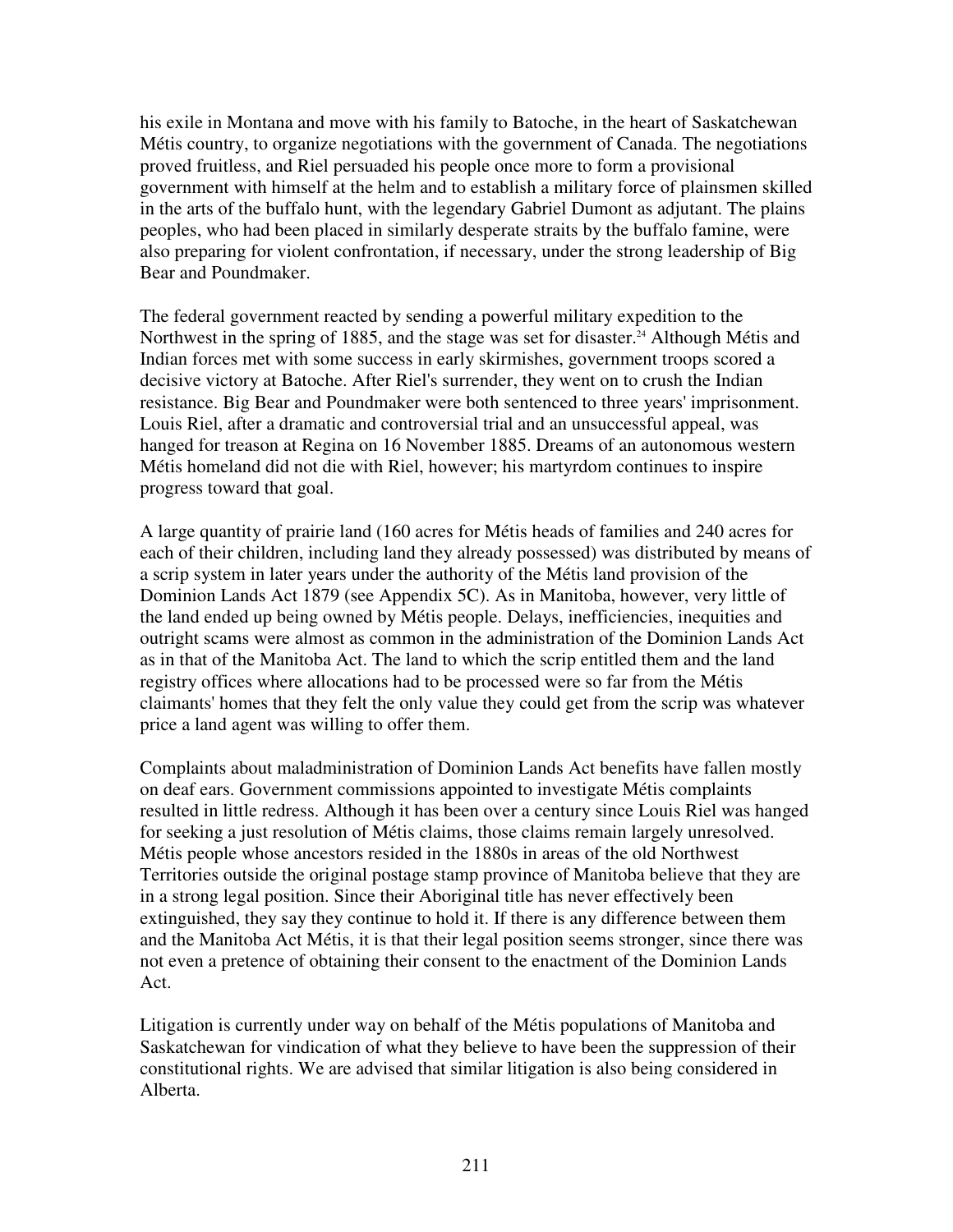Some Canadians think that Métis Nation history ended on the Batoche battlefield or the Regina gallows. The bitterness of those experiences did cause the Métis to avoid the spotlight for many years, but they continued to practise and preserve Métis culture and to do everything possible to pass it on to future generations.

It has not been easy. Increasing immigration and development consumed their historical lands at a distressing rate. Increasingly restrictive hunting laws, with which they were required to comply despite their Aboriginal heritage, made it more and more difficult to follow traditional pursuits. While they were never well off, Indian people at least had their reserves and benefited from various social services provided by the government of Canada. Not so the Métis. In the early twentieth century, the circumstances of the Alberta Métis were "especially grim in the central and north-central regions….Game was scarce, prohibitively expensive fishing licences were required, and white settlement was spreading remorselessly. The majority of the Metis were reduced to squatting on the fringes of Indian reserves and white settlements and on road allowances". <sup>25</sup> The 'independent ones,' who had been the diplomats and brokers of the entire northwest were now being referred to as the 'road allowance people'.

In 1930 the government of Canada agreed to transfer to the prairie provinces ownership of public lands in those provinces. All other provinces had owned their public lands from the moment they entered Confederation, but this had been denied to Manitoba, Saskatchewan and Alberta to facilitate the federal government's prairie settlement policies.

When the undistributed residue of prairie public lands was finally conveyed to the provinces by the Natural Resource Transfer Agreements (given constitutional authority by the Constitution Act, 1930), the arrangement included promises concerning Aboriginal use of land. One of those promises obligated the provincial governments to respect the rights of "Indians" to hunt, trap and fish "for food at all seasons of the year on all unoccupied Crown land and other land to which they have a right of access". <sup>26</sup> Although a strong legal, moral and political case can be made in support of treating Métis as Indians for the purpose of exercising this essential right, the provinces have never been willing to acknowledge that Métis people have that right. (For more on this subject, see Appendices 5B and 5C, especially the section on the Ferguson case in Appendix 5C.)

Some Métis settlements survived in the prairies, and in time more would be established. Developments in Alberta were particularly noteworthy.<sup>27</sup> There the provincial government showed itself willing, unlike the governments of Canada and other provinces, to help Métis people improve their lot. Taking lessons from an unsuccessful turn-of-the-century attempt by the Catholic church and the federal government to establish a Métis colony at St. Paul des Métis, and belatedly accepting the recommendations of a subsequent provincial royal commission concerning the 'Métis problem', the Alberta legislature in 1938 provided for the establishment of a number of Métis settlements on public land provided by the provincial Crown.<sup>28</sup>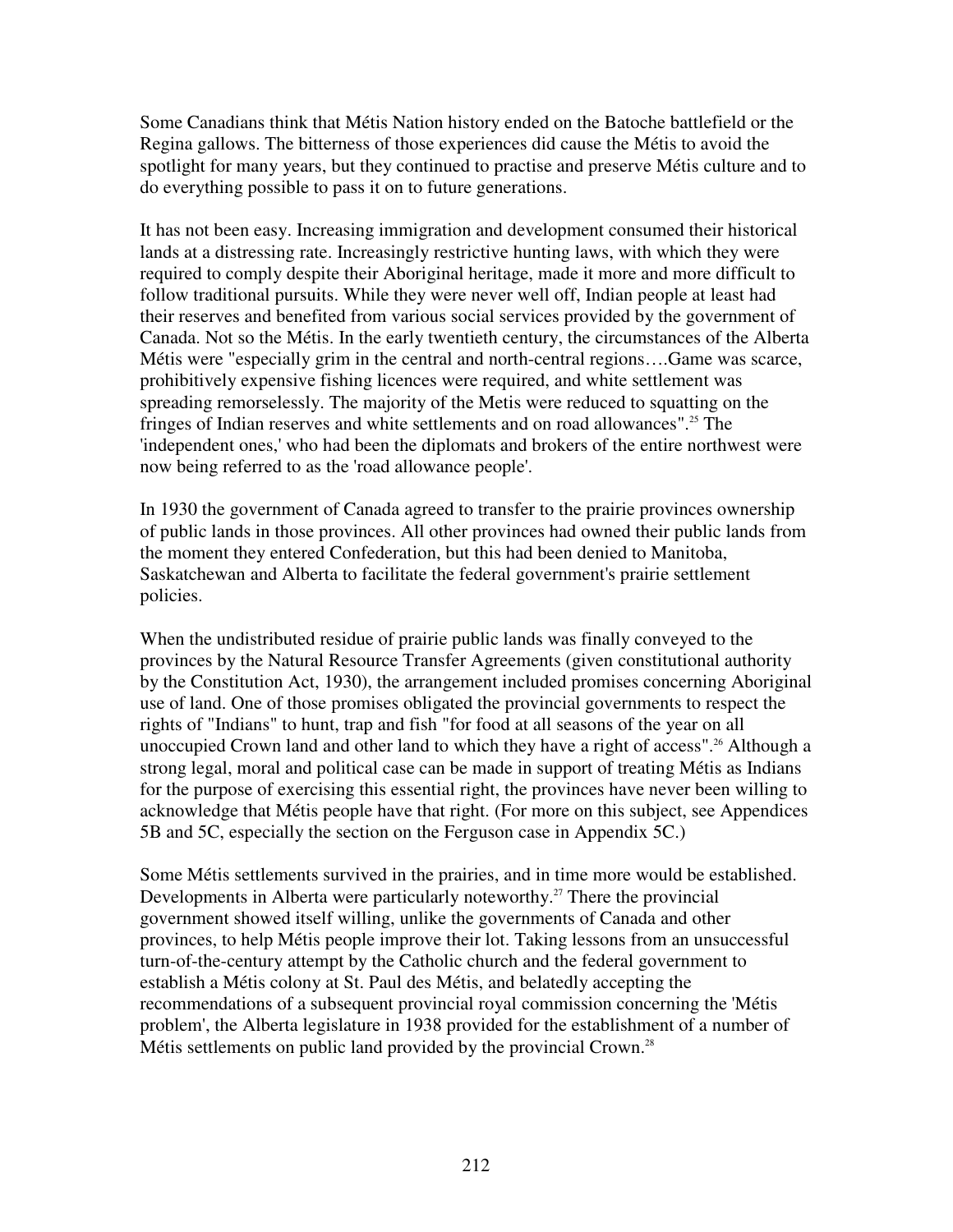Eight of the original 12 settlements still exist. Although some of the assumptions underlying their creation were condescending and racist, and although the initial arrangements were undemocratic, the Alberta Metis Settlements constituted the first (and still the only) assured collective Métis land base in Canada. After years of evolution toward greater autonomy, the settlements were substantially reorganized and entrenched in the Alberta constitution in 1990. 29

Unfortunately, the constitutional validity of some of Alberta's efforts is being disputed, and the province has been unsuccessful in obtaining federal government assistance to resolve the problem. The uncertainty springs from two controversial constitutional questions:

• Does a provincial legislature have jurisdiction to enact laws relating to Métis matters in light of federal jurisdiction over "Indians, and Lands reserved for the Indians" under section 91(24)?

• Can a provincial legislature bestow group land rights in a manner that will ensure that they are constitutionally protected from abolition or abridgment by subsequent legislation?

Both difficulties could be avoided by co-operation between the legislature of Alberta and the Parliament of Canada, but such co-operation has not been forthcoming. We return to this question later in the chapter.

Although Riel's provisional government was smashed at Batoche in 1885, other Métis organizations have developed over time, for limited purposes at first, but with gradually expanding mandates. A group called the Union nationale métisse de Saint-Joseph du Manitoba was formed in St. Vital (the Manitoba community where the Riel family lived) in 1887, for the purpose of correcting the public record about Métis history. After many years of research, that organization published L'Histoire de la Nation Métisse dans l'Ouest Canadien, by A.-H. de Tremaudan, in 1935.<sup>30</sup>

The first important post-Batoche Métis political organization had its origins in the concerns of Métis residents of Fishing Lake, Alberta, in 1929. Plans to open the area for settlement and to transfer control of prairie natural resources from the federal government to the provincial governments attracted the attention of many Métis throughout the province of Alberta. In December 1932, a founding convention held in St. Albert established the Métis Association of Alberta. The association was instrumental in persuading the Alberta government to establish the Metis Settlements, and it has since worked tirelessly to improve the situation of Alberta's Métis population.

The Saskatchewan Metis Society was formed in 1938. It lobbied the government of Canada for a just resolution of Métis land claims and for federal support for Métis agricultural and industrial enterprises. Those efforts were unsuccessful, but the society's activities resulted in greater receptivity to Métis concerns by the Saskatchewan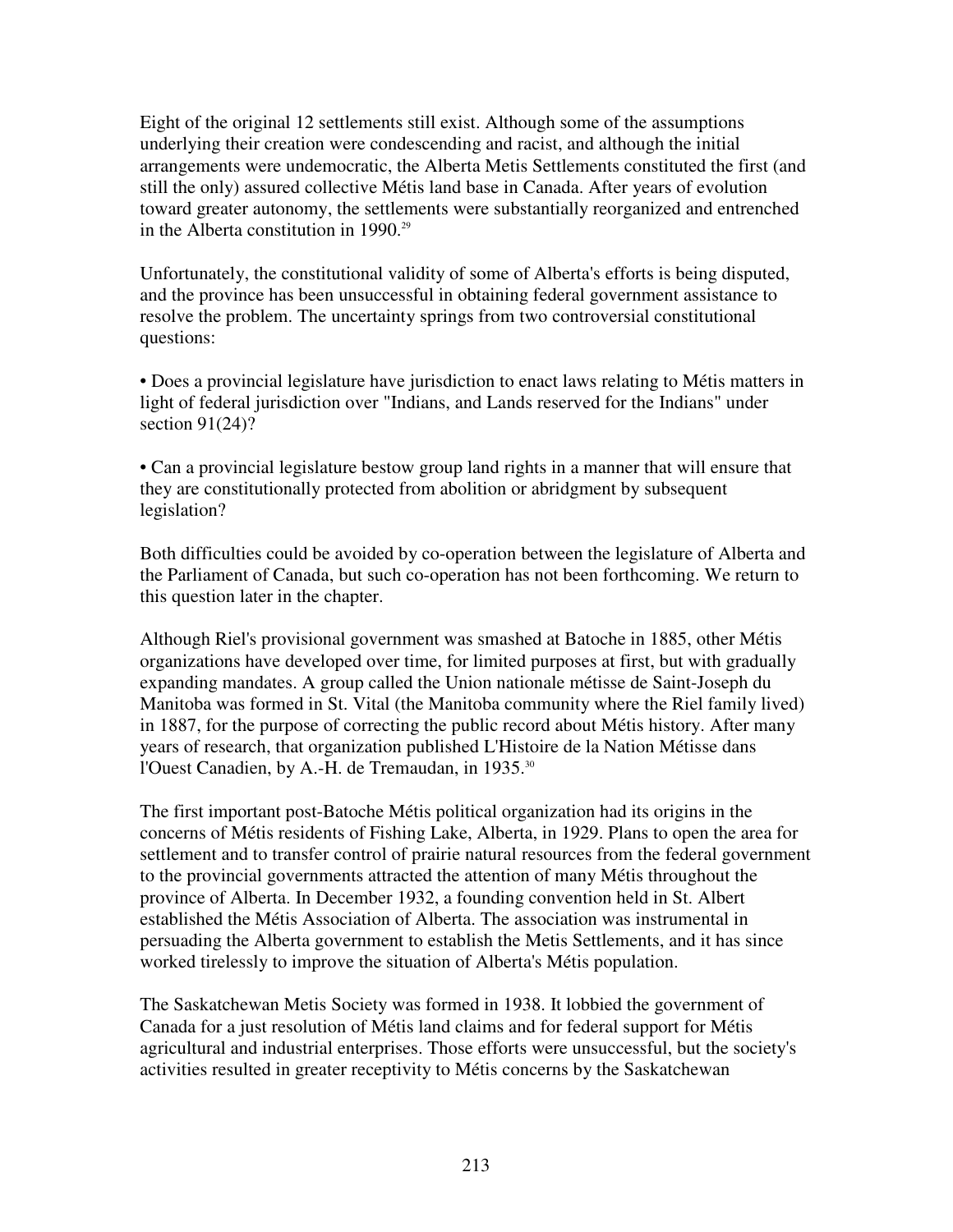government. In 1944 the province made available eight townships at Green Lake for Métis settlement, supplementing a number of Métis farms it had established previously.

In 1965 the Lake Nipigon Metis Association was formed by Métis from northwest Ontario, primarily to do something about the plight of area Métis fishermen. That led to the creation of successive organizations, including the Ontario Metis and Non-Status Indian Association (now the Ontario Metis Aboriginal Association) and, most recently, the Congress of Aboriginal Peoples and the Metis Nation of Ontario.

Although the original Saskatchewan Metis Society had been based in the southern part of the province, it was subsequently matched by a northern organization, the Metis Association of Saskatchewan. In 1967, these two organizations amalgamated as the Metis Society of Saskatchewan (now the Metis Nation of Saskatchewan), which has become one of the most effective Métis political groups in Canada. Also in 1967, the Métis of Manitoba formed the Manitoba Metis Federation, uniting various existing groups and providing a strong Métis voice.

In British Columbia, the first organization representing Métis people (also non-status Indians) was formed in 1970. Today, British Columbia Métis are represented by several organizations, including the Metis Nation in British Columbia, a broadly based coalition of Métis associations. In 1972 the descendants of Métis people from trading posts along the Mackenzie River established what is now known as the Metis Nation of the Northwest Territories.

In 1970 an important national amalgamation of forces took place with the creation of the Native Council of Canada (NCC, now the Congress of Aboriginal Peoples). Métis organizations of Alberta, Saskatchewan and Manitoba came together in the NCC to give them and non-status Indians a single national voice for the first time. That national voice was effective in many ways. For example, it increased the pressure on the government of Canada to include Métis in benefit programs available to other Aboriginal persons. By that time, the government had begun to make certain programs accessible to Métis everywhere in Canada (usually in common with non-status Indians). The NCC also pressed the land claims and other constitutional concerns of the Métis, and although the federal government continued to assert that Métis rights had been extinguished by the Manitoba Act and the Dominion Lands Act, it did agree to fund land claims research.

The NCC's greatest achievement, in collaboration with other Aboriginal organizations, was to persuade federal and provincial politicians to agree to the entrenchment of "the existing Aboriginal and treaty rights of the Aboriginal peoples of Canada" in section 35 of the Constitution Act, 1982, and to insist that Aboriginal peoples be defined in section 35(2) to include Métis people.

NCC representation of both Métis and non-status and off-reserve Indians (paralleling federal government policies at the time) created internal stresses. Those stresses resulted in 1983 in the withdrawal from NCC of most of the major Métis organizations of the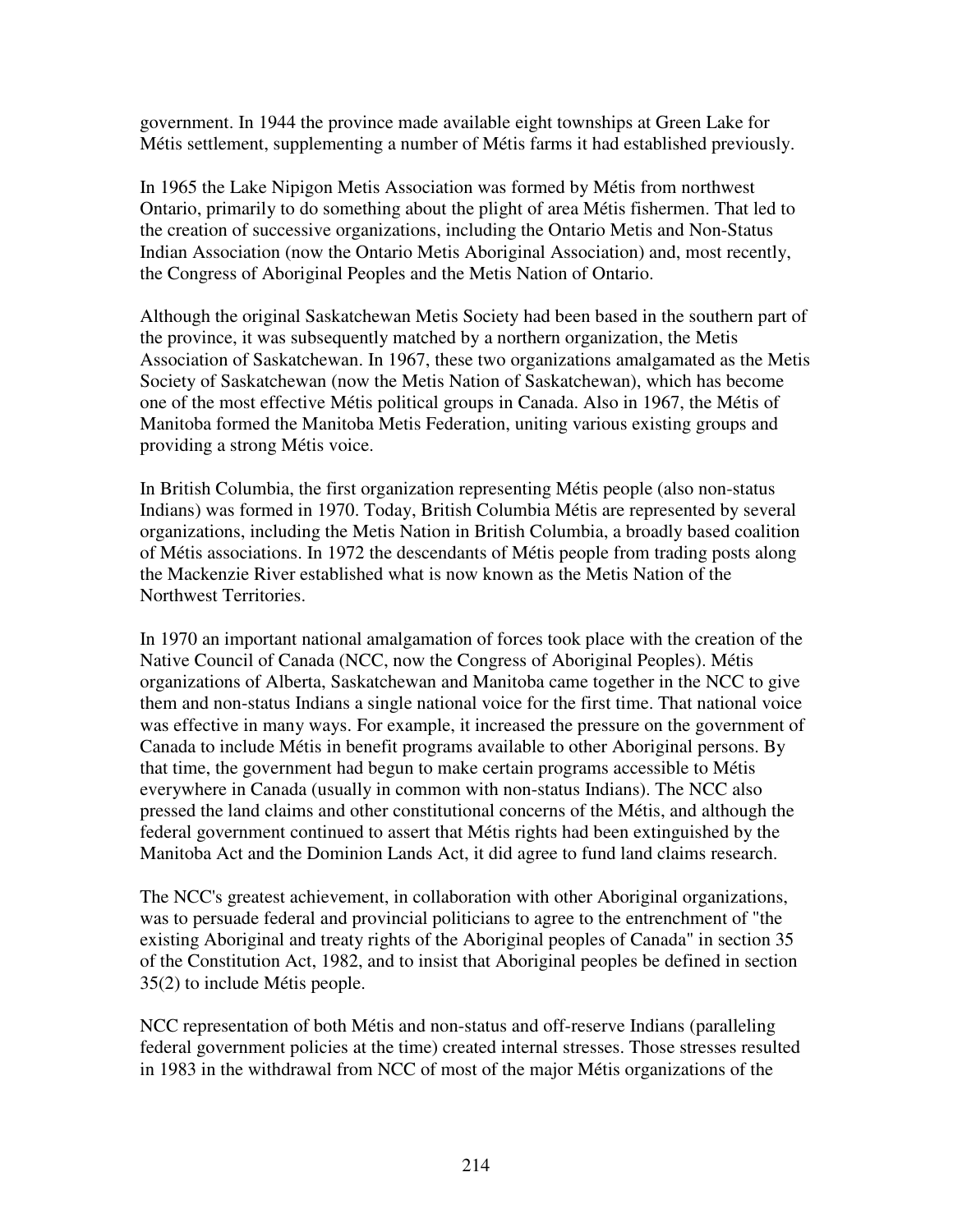west, who immediately formed a new national organization, the Métis National Council (MNC).

The MNC pressed for full participation of the western Métis (whom they consider the only people entitled to be called Métis) at the constitutional bargaining table of first ministers, who were engaged at the time in discussions concerning future constitutional changes that would affect the Aboriginal peoples of Canada. When federal authorities resisted inviting the MNC to the constitutional table, the MNC sued in the courts. It eventually won its place at the table in an out-of-court settlement.<sup>31</sup>

The MNC's participation in the constitutional negotiations resulted in agreement being reached in May 1992 on the outline of a pact known as the Métis Nation Accord.<sup>32</sup> It was part of a larger agreement, the Charlottetown Accord; like the larger accord, it was subject to ratification by the Canadian electorate in a referendum.

The Métis Nation Accord was described as follows in the Charlottetown Accord:

56. Métis Nation Accord(\*)

The federal government, the provinces of Ontario, Manitoba, Saskatchewan, Alberta, British Columbia and the Métis National Council have agreed to enter into a legally binding, justiciable and enforceable accord on Métis Nation issues. Technical drafting of the Accord is being completed. The Accord sets out the obligations of the federal and provincial governments and the Métis Nation.

The Accord commits governments to negotiate: self-government agreements; lands and resources; the transfer of the portion of Aboriginal programs and services available to Métis; and cost sharing agreements relating to Métis institutions, programs and services.

The asterisk indicated that the consensus was "to proceed with a political accord", although the final product was to be "legally binding, justiciable, and enforceable". A best-efforts draft legal text for such an accord was concluded by representatives of the Métis and of federal, provincial and territorial governments on 7 October 1992. The complete text of that draft appears in Appendix 5D. The Métis Nation Accord died in the fall of 1992 when the Charlottetown Accord was rejected by voters. However, the attainment of a similar working agreement for Métis issues has not died as a goal of Métis people.

Also lost when the Charlottetown Accord foundered were the proposed texts of constitutional amendments that would have confirmed that Métis people are covered by section 91(24) and would have protected the position of Alberta's Metis Settlements:

#### 54. Section 91(24)

For greater certainty, a new provision should be added to the Constitution Act, 1867 to ensure that Section 91(24) applies to all Aboriginal peoples. The new provision would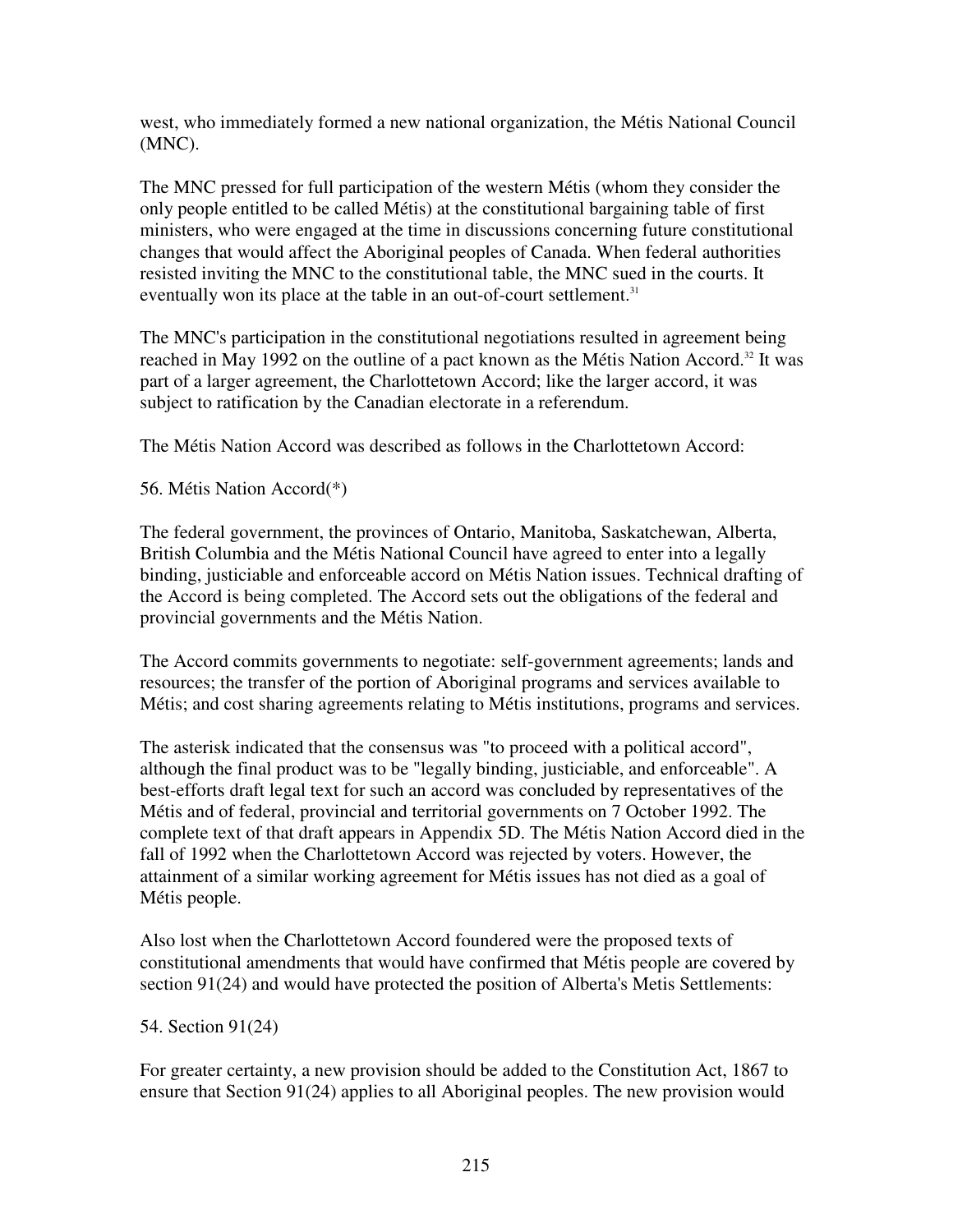not result in a reduction of existing expenditures by governments on Indians and Inuit or alter the fiduciary and treaty obligations of the federal government for Aboriginal peoples. This would be reflected in a political accord(\*). 33

55. Métis in Alberta/Section 91(24)

The Constitution should be amended to safeguard the legislative authority of the Government of Alberta for Métis and Métis Settlement lands. There was agreement to a proposed amendment to the Alberta Act that would constitutionally protect the status of the land held in fee simple by the Métis Settlements General Council under letters patent from Alberta.

While the text of the first of these proposed constitutional amendments would be subject to further political negotiation, the second was fleshed out in detailed legal language in sections 12 and 23 of another draft prepared by officials of governments and Aboriginal organizations and made public 9 October 1992. The draft texts are contained in Appendix 5E. The issues involved in the Charlottetown Accord controversy were certainly very complex, but there can be no doubt that the failure of the accord was a major setback for the Métis Nation.

We have already proposed action to deal with the federal government's past reluctance to accept the application of section 91(24) to Métis people (Recommendation 4.5.3), and we also make a recommendation concerning the Alberta Metis Settlements (Recommendation 4.5.4). It will also be important for the federal government and the governments of those provinces and territories within which parts of the Métis Nation homeland lie to demonstrate their good faith by entering negotiations as soon as possible with representatives of the Métis Nation to conclude a Métis Nation Accord as a foundation for future nation-to-nation relations.

# **2.2 Looking at the Present, Looking Toward the Future**

The Métis Nation includes by far the largest proportion of Canada's Métis population. Even if it embraces only the prairie provinces, the Métis Nation includes 98,980 persons who claim Métis identity, which is 73 per cent of the Métis in Canada (see Table 5.1). Although there are differences of opinion about precisely how far the Métis Nation extends beyond its prairie core, there is wide agreement that it includes some portions of Ontario, the Northwest Territories and British Columbia. If only half of the disputed areas were considered to be part of the Métis Nation, its population would be 111,575 or 82 per cent of the Canadian total. If all disputed lands were included, the numbers would rise to 124,150 and 92 per cent respectively. These figures take no account, of course, of Métis people living in parts of the United States that once were part of the historical Métis homeland.

It is not for the Commission to say which Métis communities in the disputed areas form part of the Métis Nation and which do not. These are matters to be determined by the Métis Nation and the communities themselves. What we can say is that the Métis Nation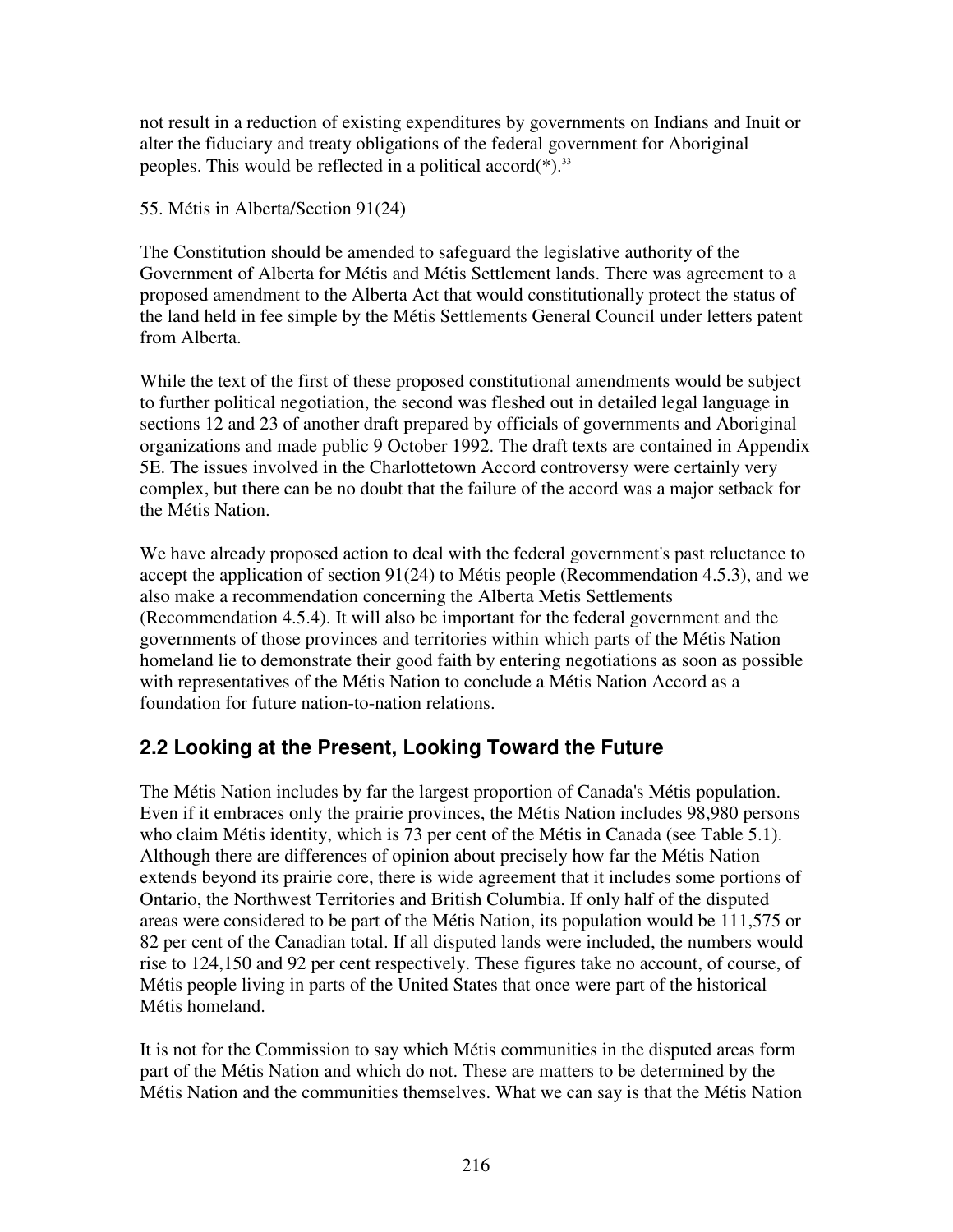is the most significant Métis collectivity in Canada. It unquestionably constitutes an Aboriginal people within the meaning of section 35 of the Constitution Act, 1982 and an Aboriginal nation for purposes of negotiations with other governments.

We noted earlier that 64.6 per cent of Canada's Métis population lives in cities; the western cities of Winnipeg and Edmonton include an especially high proportion of Canadian Métis (29 per cent of the entire prairie Métis population, Table 5.12). Accordingly, urban land areas are potentially part of Métis land bases. (More information and recommendations regarding the Métis and an urban land base can be found in Volume 2, Chapter 4 and Volume 4, Chapter 7.) These facts, however, should not cause us to lose sight of the importance to all Métis, particularly members of the Métis Nation, of a rural land base. The Métis Nation culture is an Aboriginal culture, rooted in the land, and almost all who self-identify as Métis attach great value to the practice and preservation of traditional land-based activities, regardless of where they live.

The 35.4 per cent of Métis persons who live in rural areas represent many individuals and a number of distinct communities. While some of the rural population is scattered, high concentrations exist in a few locations, notably the Metis Settlements of Alberta and several predominantly Métis communities in other parts of the Métis Nation homeland. Those communities may well hold the key to preserving and perpetuating Métis culture for the future.

There is reason to be optimistic about the success of Alberta's Metis Settlements and their value as models for Métis communities on other land bases in the years to come.<sup>34</sup> When Commissioners visited the Elizabeth Settlement, we were given a detailed description of the history and contemporary operation of Metis Settlements by Ken Noskey:

I believe that the experience which we have had with the Metis Settlements legislation points to some wider lessons which might be of assistance to all Aboriginal peoples in Canada as they move towards greater political control of their own communities….

I would not want to leave the impression that the Metis Settlements legislation has ushered in a perfect world; not surprisingly, that is far from the truth or the case. As I have mentioned, the Metis Settlements General Council has recently established with the government of Alberta a joint review process to examine how effectively the legislation is meeting the goals established for it and what provisions should be changed.

I do believe, however, the settlements have achieved significant things with this legislation and that it provides a stepping stone to greater autonomy and higher levels of economic and social development in our communities. With regard to lessons which other jurisdictions might learn from our experience my short answer would be this: The transition to self-government on the part of Aboriginal communities can be most effectively addressed if it is done in co-operation with all levels of government: Aboriginal, provincial and federal. Only in such situations can resources be used with maximum efficiency in what is bound to be a difficult, demanding and expensive process.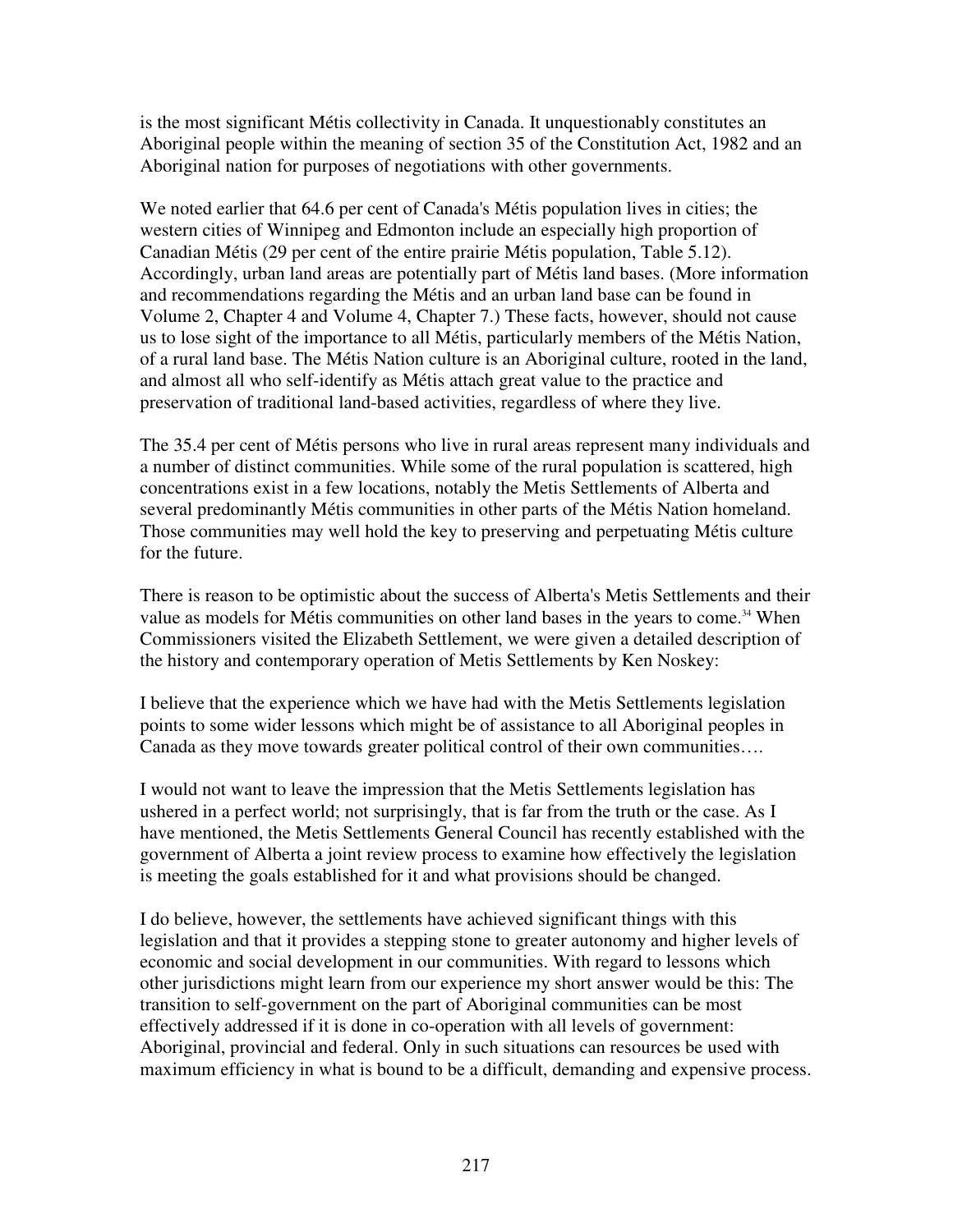The experience of the Alberta Metis Settlements is instructive. It is not conclusive, of course, since although the settlements are undoubtedly showing the way in some areas of Métis self-government, their institutions and processes are still evolving, and other Métis communities may prefer to develop along different lines. There is nevertheless much to learn from the pioneering attempts, both successful and unsuccessful, of the Alberta settlements.

It is unfortunate that the failure of the Charlottetown Accord prevented implementation of constitutional amendments to remove doubt about the constitutional status of Alberta's Metis Settlements and their lands. The best-efforts draft of October 1992 suggested wording for amendments to the Constitution Act, 1867, and the Alberta Act, 1905, which, if enacted, would have empowered Parliament and the Alberta legislature to make laws concerning Métis people and settlements in the province. They would also have provided constitutionally entrenched protection for settlement lands (see Appendix 5E). In our view, there is no reason to delay the enactment of these important amendments any longer. They could be brought into being by collaborative efforts of federal and Alberta authorities. No further time should be lost in doing so.

# **Recommendation**

The Commission recommends that

# **4.5.4**

The substance of the constitutional amendments relating to the Metis Settlements of Alberta, referred to in section 55 of the Charlottetown Accord and contained in sections 12 and 23 of the Draft Legal Text of 9 October 1992, be enacted as soon as possible by joint action of the Parliament and government of Canada and the legislature and government of Alberta.

#### *Women*

Women have special concerns in rural and urban communities of the Métis Nation as well as in its political organizations. Those concerns often find effective expression, because women are active in Métis Nation communities and organizations. Sometimes, however, Métis women share the sense of exclusion that is still too familiar among women in many sectors of Canadian society.

Views are sharply divided on this issue. Sheila Genaille, then president of the Metis National Council of Women, told the Commission that

Métis women had and continue to have a prominent role in the ongoing development of the Métis Nation. Our contemporary organizations have a strong participatory Métis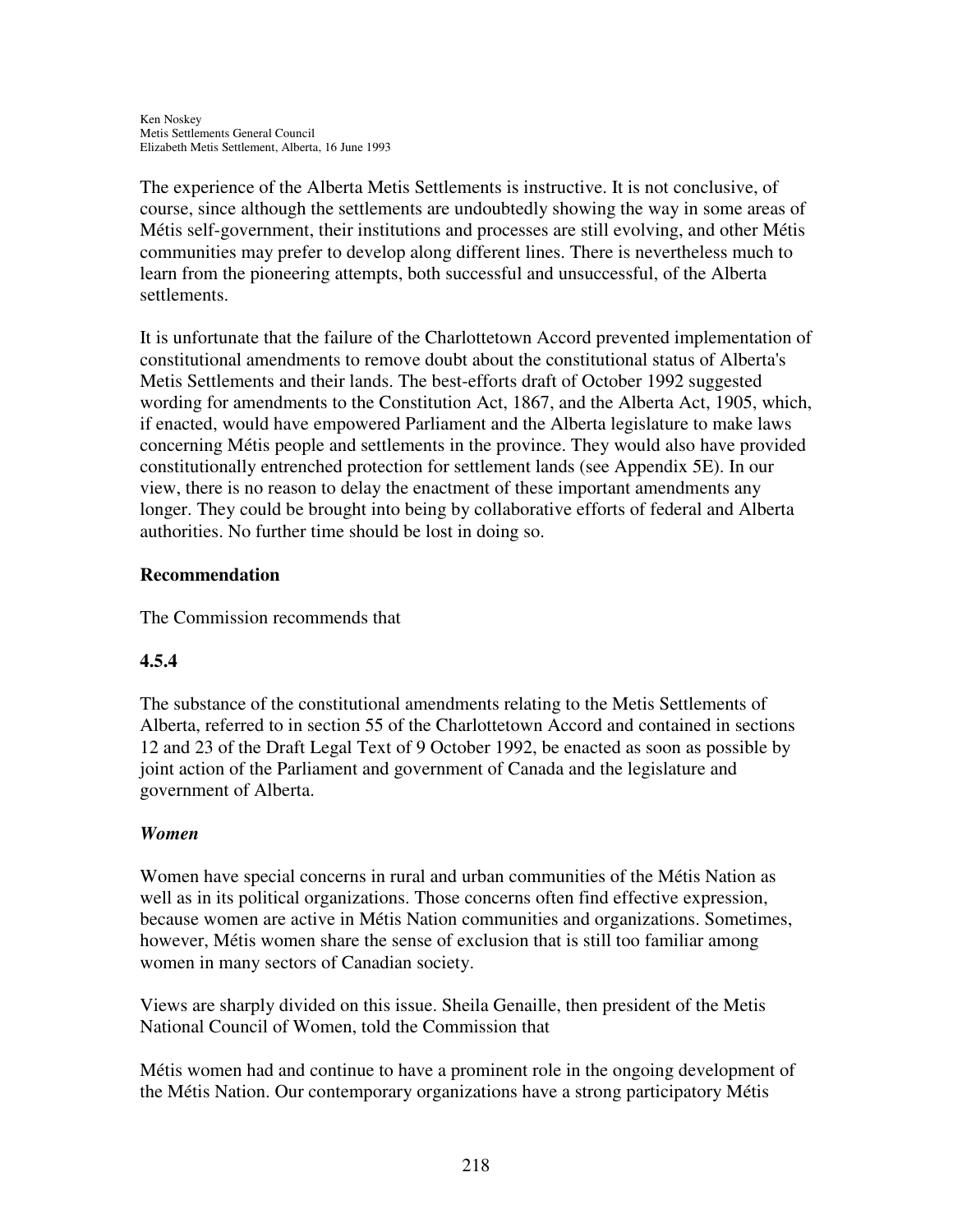women's component….Our perceptions of the roles of the Métis women's provincial and national organizations differ from some of the roles that other Aboriginal women's groups have taken. Today, Métis women continue to be full partners and are an integral component to the continued success of the Métis Nation.

Sheila Genaille Metis National Council of Women Slave Lake, Alberta, 27 October 1993

On the other hand, according to Betty Ann Barnes,

Métis women have not been included as representatives of Aboriginal people. Governments must realize that male-dominated Aboriginal organizations do not represent the interests of most Aboriginal women and should not be seen as acting on women's behalf. Aboriginal rights of women are already being violated in their communities today, and without the involvement of women at a political level, we Aboriginal women will continue to live in oppressive conditions.

Betty Ann Barnes Nechako Fraser Junction Metis Prince George, British Columbia, 31 May 1993

One group of women from the west felt strongly enough about their exclusion from crucial aspects of the political process to voice their concerns at the Commission's special Métis Circle Consultation with representatives of eastern Métis in Ottawa in April 1994. Bernice Hammersmith, from the Metis Society of Saskatchewan, described the situation to that group:

How are Métis women involved in and presented in decision making at the community level? As far as I can tell, in our communities in Saskatchewan, the leaders are the women. They are the presidents of our locals, they are the secretaries of our locals, they are the treasurers of our locals, they are the community liaison people in our locals. The women are running the communities. However, their superiors are all males or their representatives for that area are males.

#### *Youth*

The position of Métis Nation youth was described to the Royal Commission, in part, by Métis spokeswomen. In several cases, however, youth spoke for themselves. From those presentations, three distinct but interconnected themes emerged: representation, healing and education.

Morgan McLeod stressed the inadequacy of political representation for Métis youth:

The main reason that I am here is to voice my concerns on youth views at the provincial Métis level. We, the Métis youth of Stanley Mission, feel that we are not represented in the provincial structure. We would [like to] have more impact on local issues in regards to the youth of our province.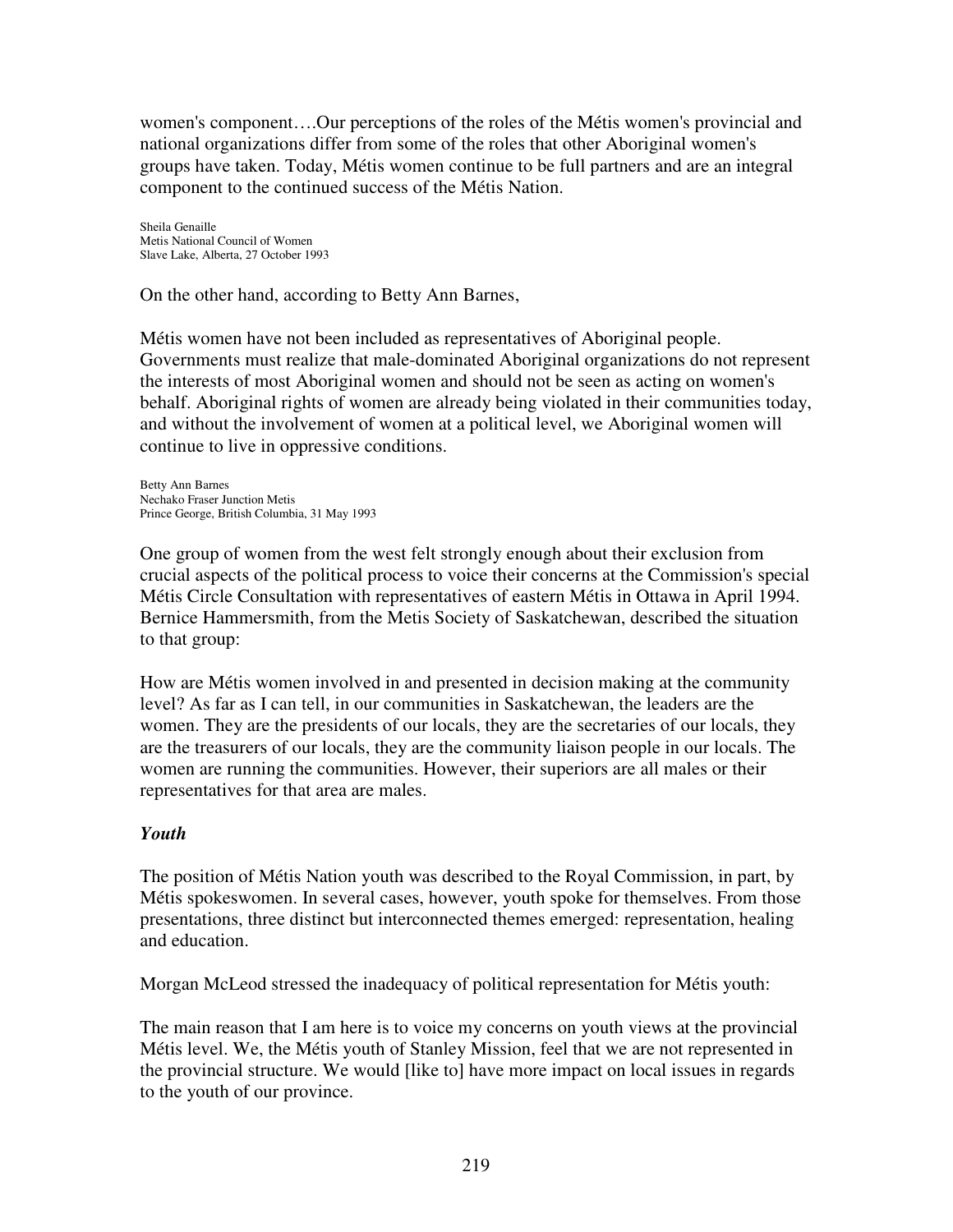Delbert Majer pressed the same point:

Recommendation number three is to support organized national, provincial, regional and local youth councils, committees and groups….Often young people are looked at last after economic development, after self-government, after land issues. And it seems like non-youth politicians…have no energy or time left a lot of times to deal with the youth issue because often it's lost on the agenda — it's last.

Delbert Majer Saskatchewan Metis Addictions Council Regina, Saskatchewan, 10 May 1993

Too often youth bear the brunt of community social problems. Raymond Laliberté called for local healing facilities designed for the needs of socially injured youth:

On the issue of alcoholism and drug abuse, health in general, we require an adolescent healing lodge. We have to heal. To be more cost-effective, we don't require more inpatient treatment where we have to ship our people out of the north and get them treated in the south. We need some mobile treatment. We have to be more creative in that area.

Raymond Laliberté Saskatchewan Metis Addictions Council La Ronge, Saskatchewan, 28 May 1992

Healing and improved representation of young people's viewpoint are bound up with education. Only through education and fuller political and social participation can Métis youth develop the knowledge and skills they will need, as adults, to make selfgovernment work.

While education must equip students with the knowledge and skills they will need to participate fully in the twenty-first century, it is imperative that educational programs designed for Métis and other Aboriginal youth also enhance their knowledge of their ancestral culture. It is heartening that youth themselves consider a fuller understanding of their traditional culture vital to effective healing:

The methods by which the centres could assist with healing could be history, customs, values, traditions, ceremonies and practices.

Delbert Majer Saskatchewan Metis Addictions Council Regina, Saskatchewan, 10 May 1993

Métis youth's thirst for knowledge about their Aboriginal roots is evident. Freda Lundmark of Thompson, Manitoba, told the Commission: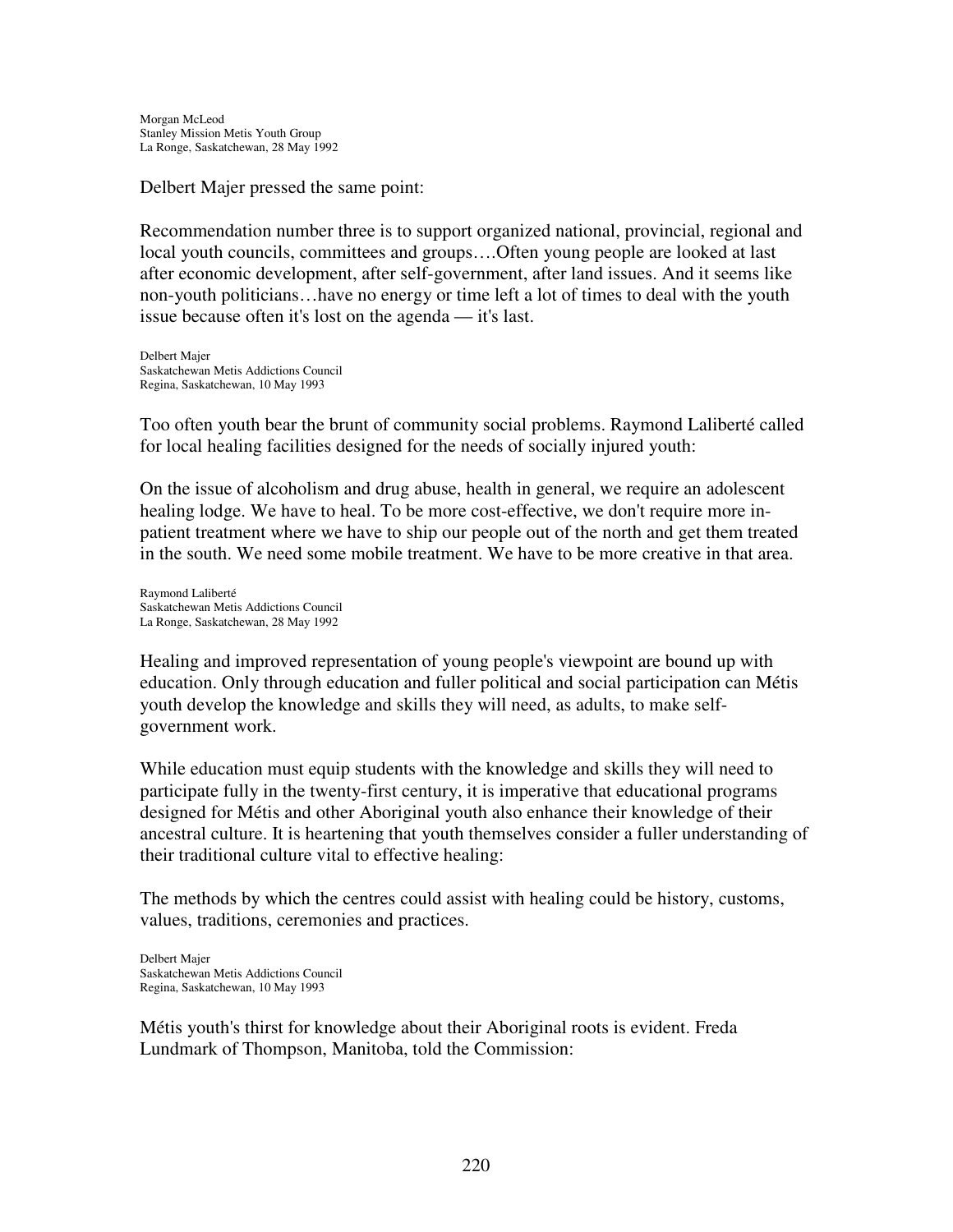And how could we instill the Métis pride so that we can keep the children going? They asked that we invite them to any workshop or meeting that we have be it local, regional or provincial or even national. Always include youth in those workshops. They've asked for more information on Métis history and culture. They've asked to develop a Métis education program. They've asked that we get more involvement with the elders youth-elder workshops, things like that. They've asked that we provide Métis days for them, cultural days. They asked that we have Saulteaux and Cree classes, Métis studies as part of an everyday part of our history. Instead of history learning about what Europe did, maybe learning about their own country and Métis. They've asked to have cultural type classes like jigging or square dance classes and overall more Métis awareness.

Freda Lundmark Metis Women of Manitoba Thompson, Manitoba, 31 May 1993

#### *Education*

In Volume 3, Chapter 5 we emphasized the paramount importance of education to all Aboriginal people. To be effective, education looks in two directions at the same time: to the future for which it must equip the student; and to the past whose treasures it must preserve and make accessible. Education is a bridge between origins and destiny. The ability to cross and re-cross that bridge with ease is essential for every Aboriginal person. It allows one to preserve and enjoy one's cultural inheritance while participating fully as a citizen of the twentieth and twenty-first centuries. The bridge between past and future is as important for members of the Métis Nation as it is for other Aboriginal persons. Our observations and conclusions in Volume 3, Chapter 5 are applicable to Métis people and will not be repeated here. There are, however, a few educational matters in the Métis context that call for emphasis.

Métis children, who belong to a 'minority within a minority', find their formal education even more culturally arid than First Nations children. The little information about Aboriginal people they encounter in public schools is likely to have more to do with First Nations or Inuit cultures than their own. When material about Aboriginal people is developed for inclusion in school curricula, Métis educational authorities and elders should be consulted to ensure that the distinctiveness of Métis culture is not overlooked.

Another matter of importance is the issue of separate Aboriginal schools. Opportunities should exist, where practicable, for Métis parents to place their children in schools where the Métis culture is an integral component of their general education. The Canadian constitution already contributes to the preservation of the Catholic and Protestant religions and the French and English languages by guaranteeing public support for separate schools in parts of the country where the groups are in a minority position. Religious separate schools have existed in large parts of Canada since Confederation, under section 93 of the Constitution Act, 1867 and subsequent constitutional provisions.<sup>35</sup> A guarantee of French and English minority language schools, where numbers warrant, was added more recently by section 23 of the Constitution Act, 1982.<sup>36</sup>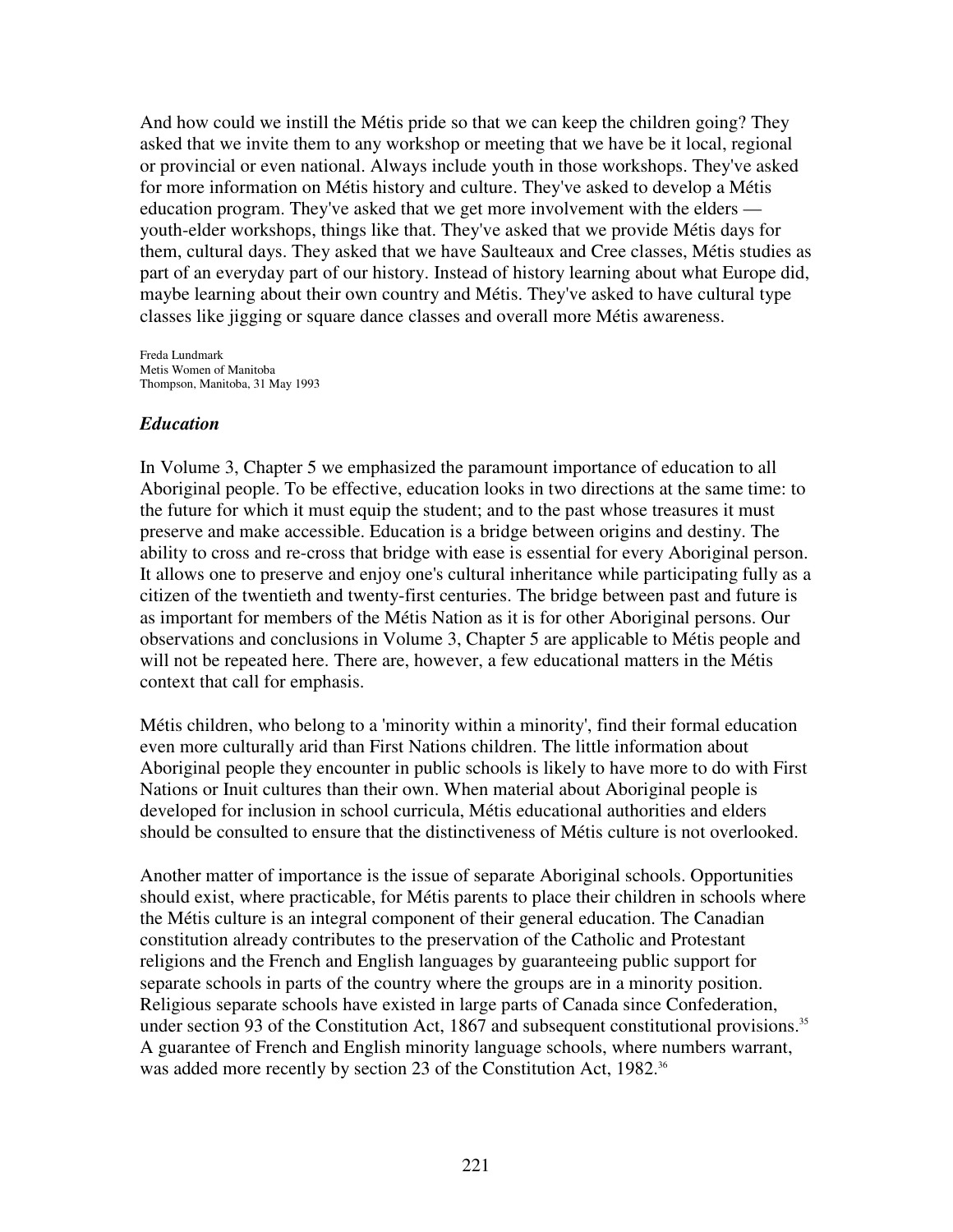Some members of the Métis Nation who are either minority Roman Catholics or minority francophones are already beneficiaries of these separate school guarantees. Separate religious schools in the west, in fact, were intended originally for the benefit of the Métis population, which was predominantly Catholic. For that matter, the original constitutional guarantees (legal and legislative rather than educational) for the French language in the west were aimed mainly at the Métis, most of whom spoke French. French language educational rights under section 23 are very important to Métis people. But access to separate Catholic or French schools gives no assurance that children's education reflects the Aboriginal aspects of their Métis culture.

In our view, the establishment of Métis separate schools where the numbers of Métis parents desiring such facilities warrant, would contribute greatly to the protection and propagation of Métis culture. The case for such schools seems particularly strong in the case of the Métis Nation, many of whose members have had experience with separate schools since Manitoba entered Confederation in 1870.

Turning to post-secondary education, we reiterate a point noted earlier in this chapter, that the earlier refusal of the federal government to provide the same support for Métis people as it did for First Nations people and Inuit who sought advanced education has left some Métis at a serious educational disadvantage. We stated in Volume 3, Chapter 5 that negotiated measures to redress that imbalance are long overdue. In addition, although Aboriginal studies programs exist at many post-secondary institutions, few of them offer adequate Métis content.

Post-secondary educational institutions can be intimidating places: they are large, impersonal and remote from, if not alien to, the students' families. Their curricular and research priorities place relatively little emphasis on Aboriginal issues or related matters. Such institutional factors discourage Aboriginal participation in post-secondary education and contribute to an insufficiency of research information about Aboriginal concerns.

Problems of alienation and Aboriginal focus at the post-secondary level can be overcome, in part, by the establishment of Aboriginal institutions of higher learning. To this end, we proposed the establishment of an Aboriginal Peoples International University. In 1993, the Metis National Council presented a plan for an exclusively Métis university. <sup>37</sup> We doubt that an exclusively Métis university is feasible, but a separate Métis faculty or college might be an appropriate component of an Aboriginal Peoples International University.

There is, however, no reason to wait for the creation of an Aboriginal university before developing improved Métis post-secondary educational facilities. Giselle Marcotte of the Gabriel Dumont Institute (GDI) in Saskatoon told us about GDI's progress toward "federating with the universities of Regina and Saskatchewan to offer successful university education". The GDI and the University of Saskatchewan recently launched an important initiative in the form of an agreement for jointly operating Gabriel Dumont College. Discussions are under way concerning the possibility of transferring the GDI's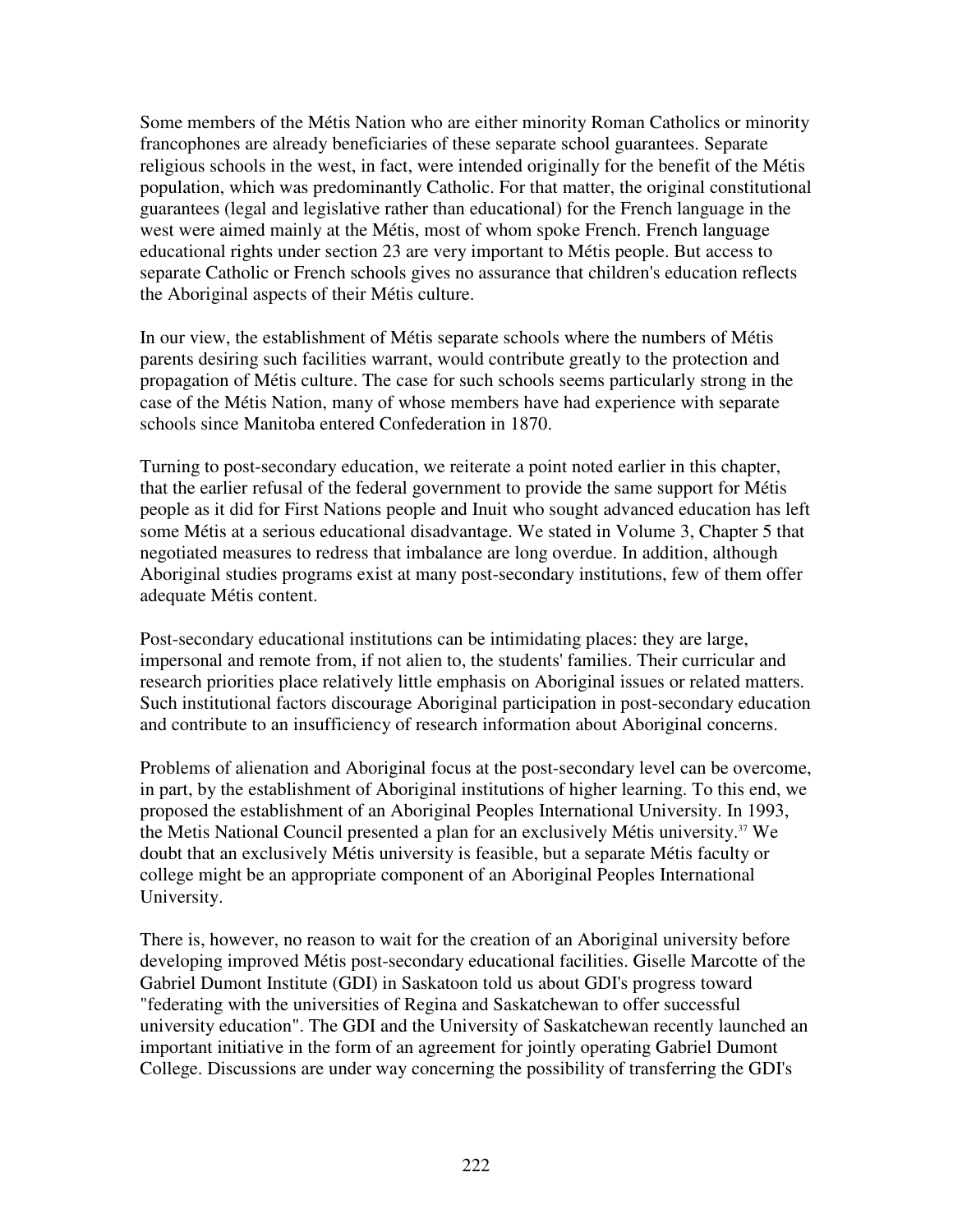teacher education program, Suntep, to the new college. These projects should be encouraged in every possible way.

Other post-secondary initiatives could also provide valuable support for Métis culture. Designating and funding university professorships and scholarships for Métis studies would be of great benefit. Universities should ensure that their Aboriginal studies programs include substantial Métis content. The governments from which public funding for such programs is received must be prepared to support such improvements. Because the collegial atmosphere is of great importance to the success of post-secondary studies, consideration should also be given to providing residences for Métis students.

# **Recommendation**

The Commission recommends that

# **4.5.5**

When implementing this Commission's recommendations on education affecting Aboriginal persons, great care be exercised to ensure the preservation and propagation of distinct Métis cultures. Measures to achieve that goal might include, where appropriate, (a) consultation with Métis elders when educational programs are being planned;

(b) establishment of and public funding support of separate Métis schools where numbers warrant;

(c) assisted access to post-secondary education for Métis persons;

(d) creation of a college or faculty of Métis studies and professorships, scholarships and programs of Métis studies; and

(e) provision of residential facilities in post-secondary educational institutions that will be congenial to Métis students.

Other recommendations relating to or having an impact on education are presented in connection with Métis culture, the subject to which we turn now.

# *Culture and language*

Language is a major component of culture. A people and its language and culture are inseparable: if the language and culture die, the people ceases to exist as a people. Preservation of their culture and their contact with Aboriginal languages underlies and informs all other concerns of the Métis Nation. Many Métis have described the importance of Aboriginal languages to the Métis culture in the same terms as Jim Penton:

I would argue, and argue very strongly, that all Aboriginals have a specific right to their own languages and to education in those languages. If people do not have language rights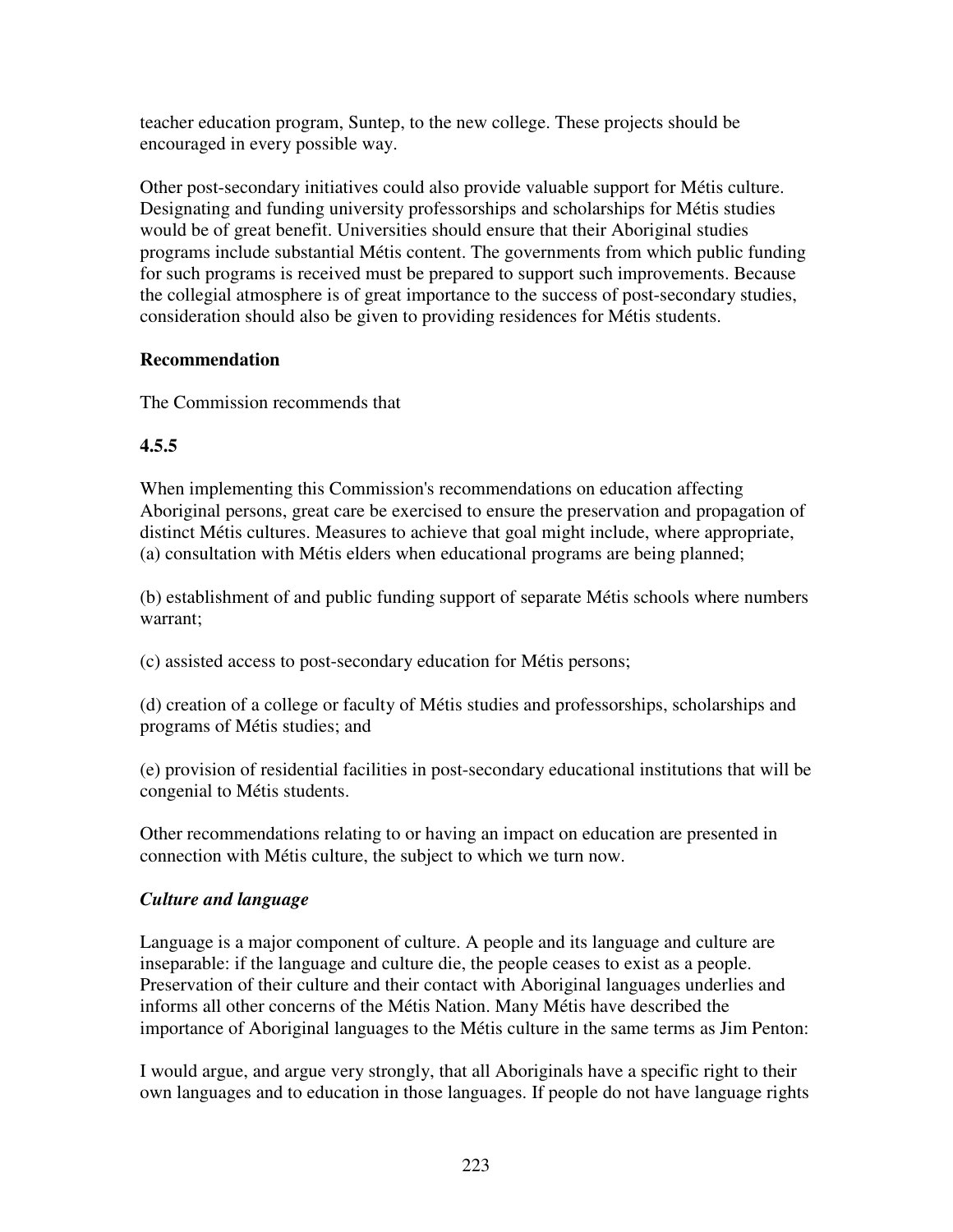and cultural rights, they have no rights at all, and the law becomes absolutely meaningless. The Constitution of Canada becomes meaningless.

Senator Jim Penton Metis Nation of Alberta Lethbridge, Alberta, 25 May 1993

Much of our discussion of Aboriginal cultures in general (see Volume 3, Chapter 6) applies equally to the Métis Nation, but a few Métis-specific observations must also be made. Our first observations relate to the language of Métis, Michif.<sup>38</sup>

The 1991 Aboriginal peoples survey found that Métis people use Aboriginal languages less than other Aboriginal people in Canada. Michif, which is unique to the Métis Nation, is today spoken by only one per cent of the Métis population over the age of 15. Alarmingly, the number of children between five and 14 who speak Michif was too small to be reported in the survey. <sup>39</sup> Many more Métis people speak Amerindian or Inuit languages than speak Michif (see Table 5.13). While it is not realistic to expect Michif to become the day-to-day language of the Métis Nation, it is possible for the other Aboriginal languages with which Métis people have been associated historically to play a more significant role in their everyday lives than is now the case.

#### TABLE 5.13 **Aboriginal Identity Population Age 5-14 and 15+ Who Speak an Aboriginal Language, 1991**

|                           | North American Indian |       |             |       |              |      |            |      |              |       |
|---------------------------|-----------------------|-------|-------------|-------|--------------|------|------------|------|--------------|-------|
|                           | <b>On-reserve</b>     |       | Non-reserve |       | <b>Métis</b> |      | Inuit      |      | <b>Total</b> |       |
|                           | $5 - 14$              | $15+$ | $5 - 14$    | $15+$ | $5-14$ 15+   |      | $5-14$ 15+ |      | $5-14$       | $15+$ |
| Newfoundland and Labrador |                       |       | 35.8        | 27.6  |              |      | 14.7       | 25.8 | 18.7         | 20.0  |
| Prince Edward Island      | 33.3                  | 29.6  |             |       |              |      |            |      |              | 18.1  |
| Nova Scotia               | 42.1                  | 67.0  |             | 12.9  |              |      |            |      | 28.4         | 46.5  |
| New Brunswick             | 42.4                  | 63.7  |             | 30.5  |              |      |            |      | 22.5         | 47.8  |
| Ouebec                    | 82.7                  | 85.1  | 12.4        | 14.9  | 5.6          | 3.0  | 97.2       | 97.0 | 53.9         | 46.9  |
| Ontario                   | 52.0                  | 62.1  | 3.2         | 12.2  |              | 4.6  |            |      | 12.6         | 24.8  |
| Manitoba                  | 53.4                  | 81.6  | 8.0         | 36.1  | 3.7          | 15.7 |            |      | 23.3         | 43.8  |
| Saskatchewan              | 36.6                  | 69.6  | 15.2        | 43.0  | 6.5          | 31.6 |            |      | 19.8         | 48.0  |
| Alberta                   | 39.5                  | 73.0  | 10.0        | 32.4  | 6.3          | 20.3 |            | 38.5 | 14.7         | 35.9  |
| <b>British Columbia</b>   | 13.8                  | 31.6  | 5.7         | 13.0  |              | 8.9  |            |      | 7.9          | 18.5  |
| Yukon                     |                       | 27.9  | 9.2         | 18.5  |              |      |            |      | 9.2          | 19.4  |
| Northwest Territories     | 30.0                  | 76.9  | 38.7        | 70.5  | 12.9         | 24.7 | 76.8       | 86.2 | 60.8         | 74.3  |
| Canada                    | 44.3                  | 65.4  | 9.0         | 23.1  | 4.9          | 17.5 | 67.0       | 74.6 | 21.4         | 35.8  |

Notes: Of the 14,725 Métis aged 15+ who reported (in the 1991 Aboriginal Peoples Survey) speaking an Aboriginal language, 10,340 said they spoke Cree; 2,295 spoke Ojibwa; 820 spoke Michif; 645 spoke an Athapaskan language; and 400 spoke Chipewyan.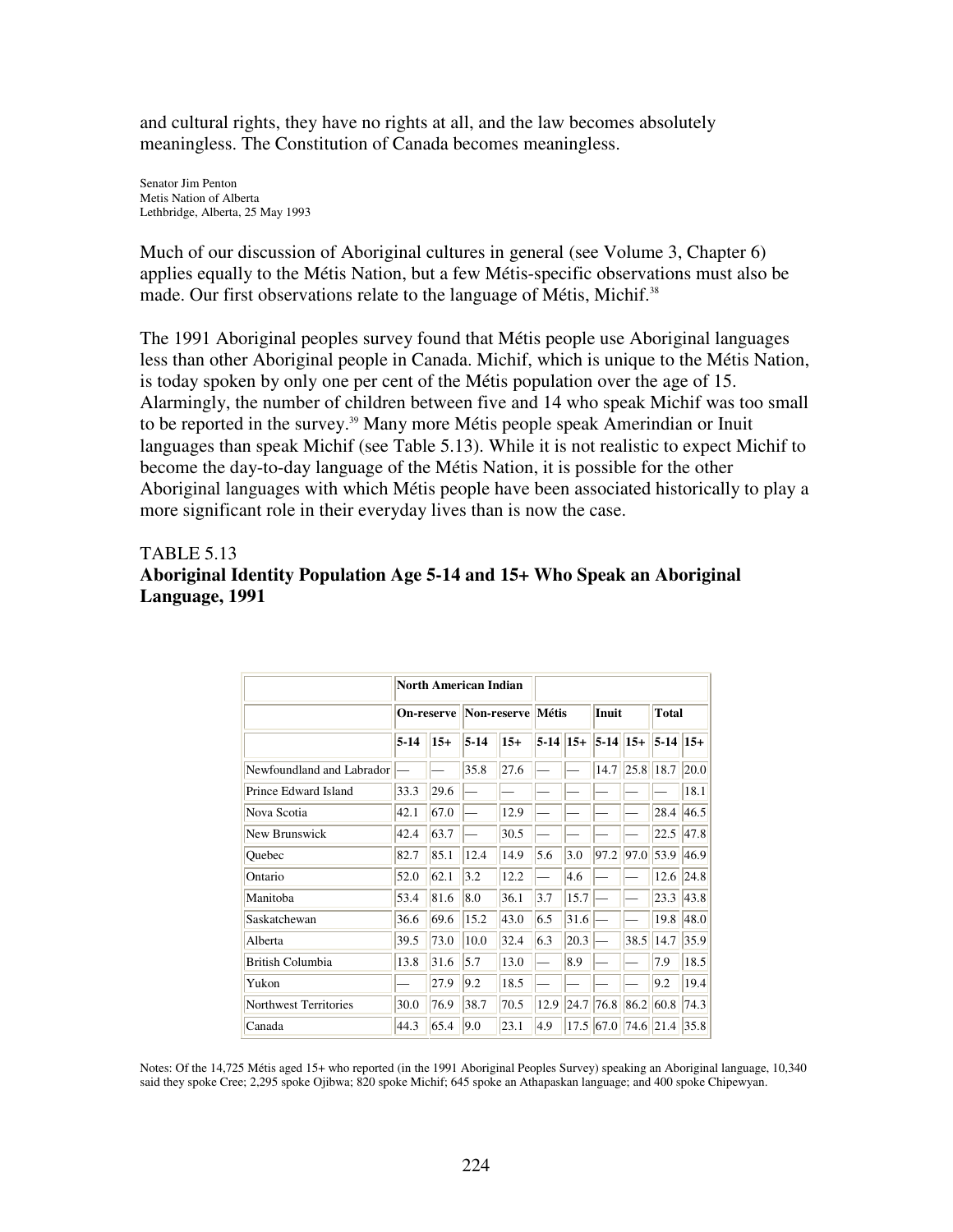— Figures suppressed because of small size; their coefficient of variation is higher than 33.3%.

Source: Statistics Canada, 1991 Aboriginal Peoples Survey, catalogue no. 89-533.

It might be asked why anyone should be concerned about preserving and studying a form of communication now used by only a handful of people and unlikely ever again to be a vital language for a large population. Does anyone question the value of preserving ancient Greek or Sanskrit? Ancient languages tell us much about the people who created and used them: what their origins were, how they thought, what they valued, how they lived. They also tell us a lot about language itself, how it develops and evolves. How could we justify standing passively by as a unique component of the human story slipped away beyond recall?

Michif is in an especially precarious position. The APS figures speak volumes about how difficult it will be to save this language. Such an effort will not be cheap, but surely the cost of preventing the obliteration of a unique part of human culture can be justified. There still may be time to rescue Michif from becoming obsolete, and there are good reasons for taking heroic measures to prevent its total extinction. Pieter Bakker, a Dutch expert on languages has warned "of the utmost importance of studying and describing and preserving this unique language". 40

A unique problem affecting Métis Nation linguistic culture is the lack of a territorial base within which Métis people can use, develop and promote their languages. The APS found that the retention of language skills is strongly associated with a "place or territory where Aboriginal persons form a majority….Where such communities are absent…language skills have, by and large, been lost, a process…known as linguistic assimilation". <sup>41</sup> We return to this question in discussing the need for a Métis Nation land base.

The establishment of Métis or Aboriginal separate schools would help to address the problem of language loss. Separate schools would ensure not only that formal instruction in Aboriginal languages is given but also that the all-important 'playground influence' reinforces instruction.

The family also plays an important role in preserving languages. If a language is not spoken at home, its chances of survival are limited. Many Métis parents and grandparents themselves have lost Aboriginal languages and so cannot pass them on. Even where senior family members do know a language, they sometimes will not speak it because it is seen as irrelevant to modern life or as a badge that attracts racist discrimination. This attitude must change. Intergenerational transfer of language must occur for the language to survive and flourish. (For a more detailed discussion of language retention, preservation and renewal, see Volume 3, Chapter 6).

Métis attempts to save Michif can be seen in the creation of a Métis language lexicon by Father Guy Lavalee, OMI, a Métis priest, and such events as the Michif Language Conference, held in Yellowknife in January 1994 and sponsored by the Métis Heritage Association.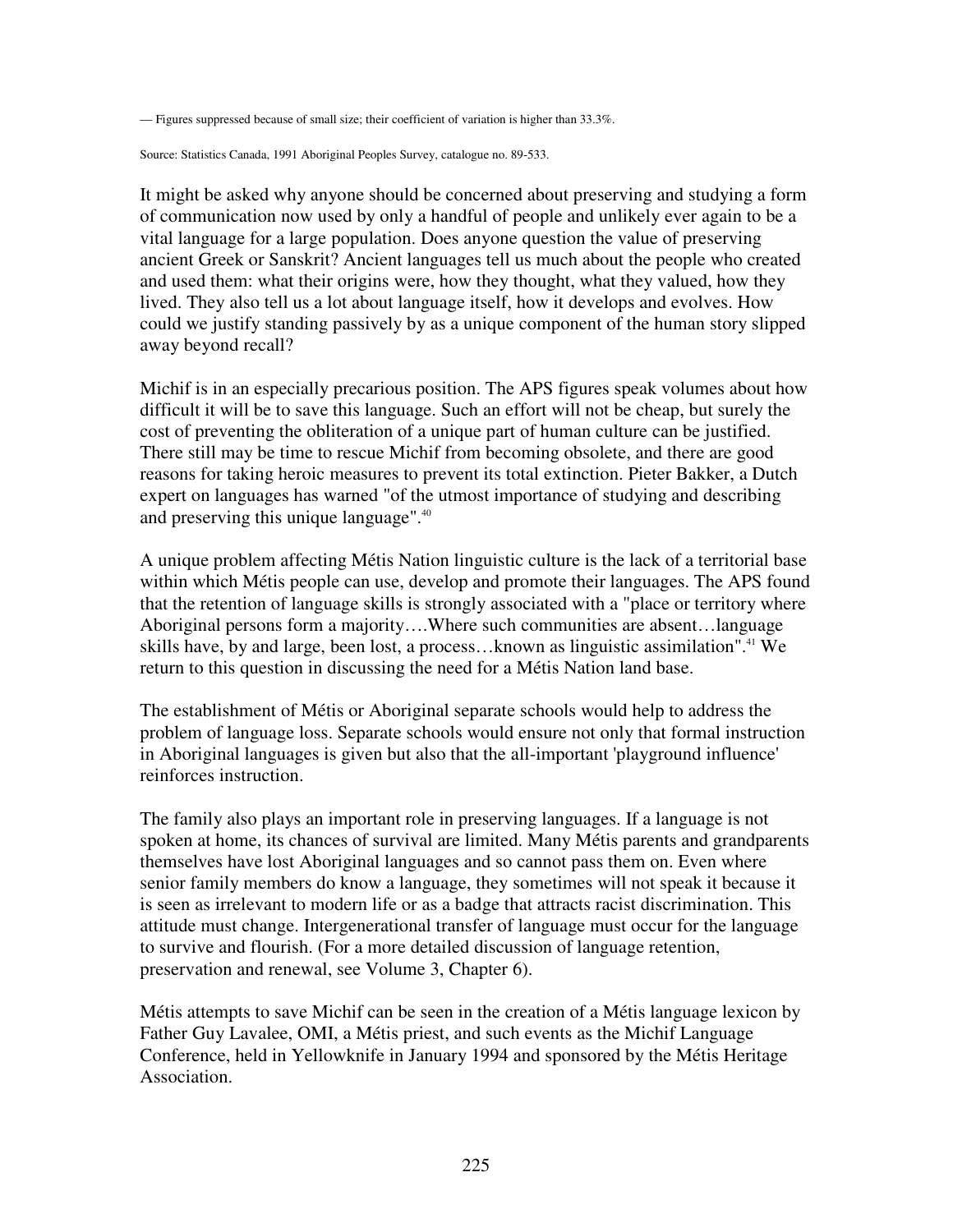There is a clear need for recognition by Canadian educational institutions that Michif is an endangered Aboriginal language urgently in need of preservation measures. Without that recognition, the maintenance of the existing language base and the creation of educational opportunities to expand its use, Michif will become extinct. Only one educational institution in North America offers course work in Michif. Located on the Turtle Mountain Indian Reservation in North Dakota, it is not readily accessible to Métis students living in Canada. Valuable work is being done at Turtle Mountain. The radio station there has recorded stories of the 'Roogaroo' (similar to Aboriginal 'Windigo' legends), and a Michif dictionary produced there has been published in Canada.<sup>42</sup>

With the other endangered Aboriginal languages, Michif forms a significant portion of the human mosaic. The loss of these languages and their rich content would be tragic for human history.

The state of knowledge about Métis Nation history also requires attention. Every culture draws its nourishment from the past, and no medium of communication, popular or scholarly, can be expected to explain a culture if its history is not accurately known. Our earlier observation that one end of the educational bridge must be firmly anchored in the past is as true for informal sources of learning as it is for formal instruction.

Most Canadians know little of Métis history. They may know a bit about Louis Riel and may have heard of Gabriel Dumont. But many know nothing about Cuthbert Grant — fur trader, hero of the Battle of Seven Oaks, founder of a major Métis settlement, magistrate, and organizer of police protection for the Red River community. Who has heard of folkpoet Pierre Falcon? Frontier physician and judge John Bunn? Lawyer, political activist and philanthropist Alexander Isbister? How many know that John Norquay, one of the longest serving and most popular of Manitoba's early premiers, was Métis? Little has been published about these larger-than-life Métis pioneers, and even less about the countless other key figures and pivotal events of Métis history. What little has been published is not widely distributed and is too often subject to distortion and calumny.

Historical sites of great importance to the Métis Nation, such as Batoche on the North Saskatchewan River and the Forks in Winnipeg, are being developed by non-Métis authorities in ways to which Métis people sometimes object. Some historical artifacts are exhibited to the public in inappropriate locations and in disrespectful contexts, such as the moccasin and lock of hair, claimed to be from Louis Riel's corpse, which are displayed — along with the hood he was hanged in, handcuffs used to secure him, and the coroner's death certificate — at Casa Loma in Toronto. Riel's death rope is on show at the RCMP museum in Regina. This is demeaning to the memory of a hero of the Métis Nation and the founder of Manitoba.

The proposed institutional changes in post-secondary education will, if implemented, stimulate research and writing about Métis history, and that will ultimately result in more widespread and accurate knowledge of the Métis heritage by Métis people and other Canadians. By the same token, the sooner the Métis story is known, the sooner these changes will be considered. It is therefore desirable that early support be found for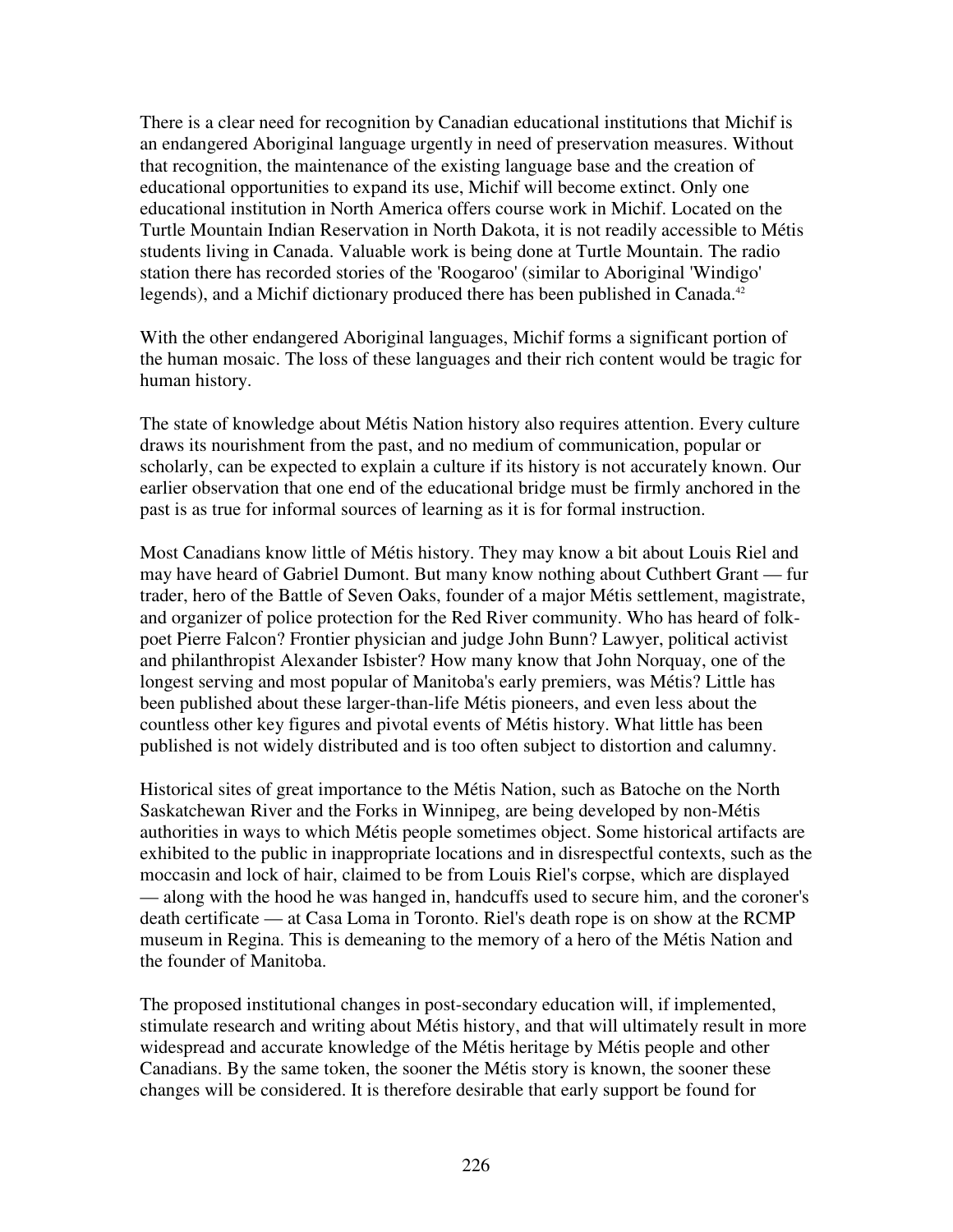projects designed to bring Métis history out of the archives and into the Canadian consciousness. Such projects might include public financial support for research and publications (television, movies and other creative media as well as books) about Métis history and culture; the development, under Métis auspices, of historical sites significant to the Métis; and the restoration to Métis possession of artifacts pertinent to Métis history.

#### **Recommendation**

The Commission recommends that

#### **4.5.6**

When implementing the recommendations made in Volume 3, all governments and relevant agencies bear in mind the distinct circumstances of Métis culture and languages.

Governments and private authorities and agencies should collaborate with authorized Métis representatives on measures to preserve, cultivate and study elements of Métis culture, including the following:

(a) Aboriginal languages: to encourage and assist Métis people to learn and use the Aboriginal languages with which their Métis ancestors were historically associated;

(b) Michif language: to implement, with Métis collaboration and public funding, special measures to save Michif from extinction and to encourage and assist Michif research and instruction;

(c) research and publications about Métis history and culture: to provide financial support for research and publications to disseminate information about Métis Nation history and culture by means of print, radio, television, film, theatre and other modes of expression;

(d) historical sites: to establish major Métis cultural history centres at historically significant sites such as Batoche and the Forks in Winnipeg, to be owned and operated by Métis representatives; and

(e) repatriation of artifacts: to repatriate major Métis artifacts from public and private collections to appropriate Métis-run locations.

While these recommendations reflect those we made in Volume 3, Chapter 6 about Aboriginal cultures in general, we emphasize that cultural factors are intrinsically unique and must be addressed differently in each distinct culture.

#### *Lands and resources*

Although many Métis communities exist in Canada, the only ones comparable to reserves in terms of their associated land bases are the Metis Settlements of Alberta, created and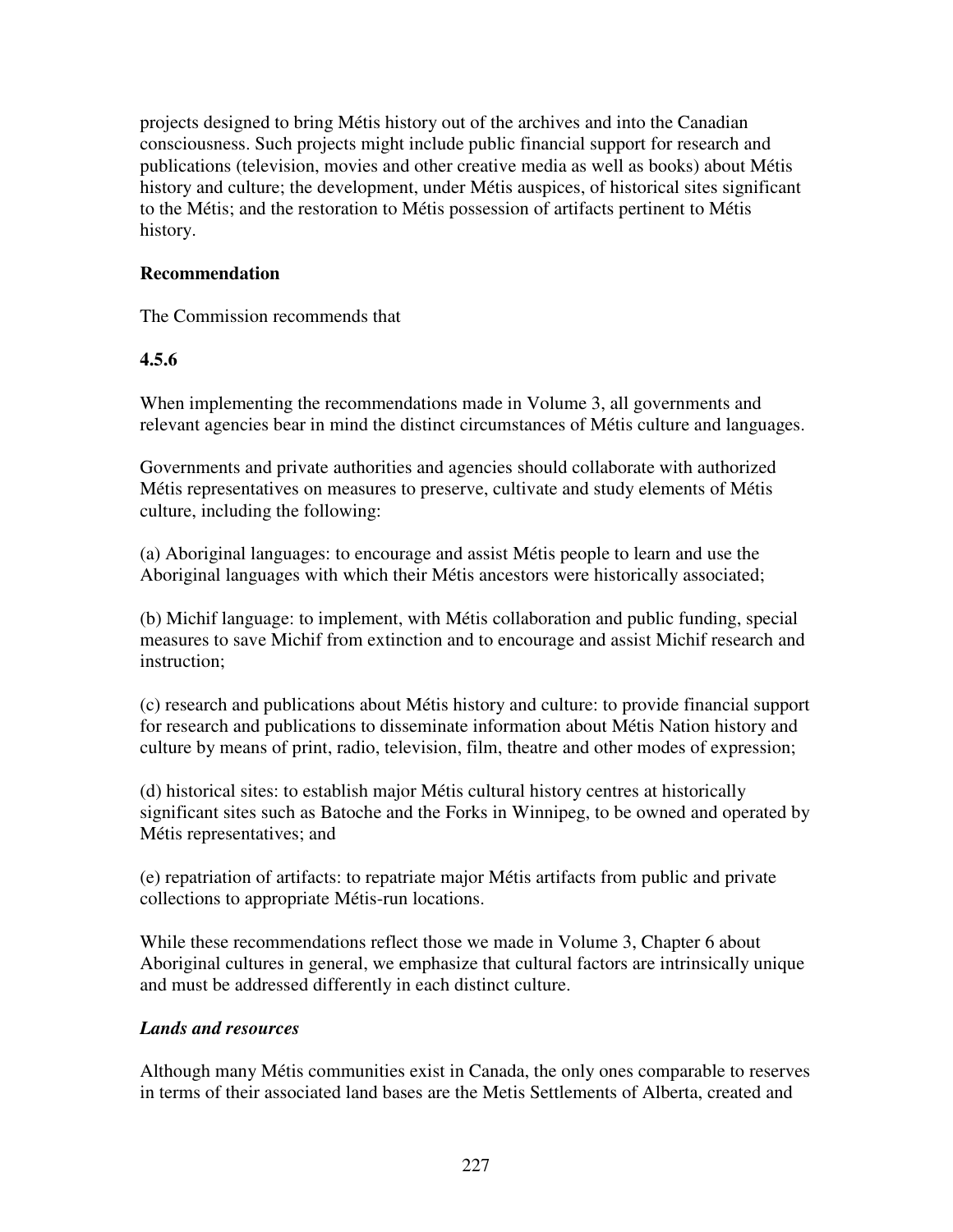administered under the authority of the province's Metis Settlements Act. As discussed earlier, however, doubts about the constitutional validity of some parts of the legislation should be removed by constitutional amendment (see Recommendation 4.5.4).

Adequate land bases have always been essential to the collective material and spiritual well-being of Aboriginal peoples and central to their Aboriginal rights. Because they lack the reserves accessible to many First Nations, Métis people's need for land bases of their own is especially important. The Métis Nation's claim for satisfactory land bases for all its citizens has both legal and moral/political foundations, which are set out at some length in Appendices 5A, 5B and 5C. In this section we provide a brief overview.

The legal case for a Métis land and resource base

The legal arguments in support of the Métis Nation claim to have its land bases restored are complex in the extreme. Only the courts can decide such questions conclusively. Nevertheless, as a backdrop to our review of the moral and political claims, we outline the legal arguments.

Métis claims for Aboriginal rights — rights embedded in the common law and recognized and affirmed in section 35 of the Constitution Act, 1982 — are based on their Aboriginal ancestry. One of the most fundamental of these rights is the right to a collective land base and associated resource use rights. The Métis Nation asserts that this includes a right of collective Métis ownership of appropriate land within its homeland upon which to maintain Métis communities, to hunt, fish and gather subject only to laws of Métis making, and to conduct culturally significant activities.

Those who deny the existence of a Métis legal right to a land and resource base point to the fact that section 35 of the Constitution Act, 1982 recognizes and affirms "existing" rights only and contend that no such rights persist because they were extinguished in the past by voluntary relinquishment and statutory erasure. The Métis Nation's response is that there has been no effective extinguishment. They maintain that although both the Manitoba Act, 1870 and the Dominion Land Act, 1879 contained provisions that might be read as extinguishment measures, their legal efficacy is open to doubt owing to ambiguous wording and the massive irregularities involved in their negotiation and administration.

Fiduciary duty is the second important legal issue in claiming a Métis land and resource base. Even if the courts do not accept their contention that the many ambiguities and irregularities associated with the Manitoba Act and Dominion Lands Act invalidated any possible extinguishment of their Aboriginal rights, the Métis people assert that responsibility for the ambiguities and failure to prevent irregularities, of which federal and provincial authorities were well aware, violated the fiduciary duty owed to Métis people by those governments. This fiduciary duty is based on common law, the Royal Proclamation of 1763 and, in the case of western "Aborigines", the Rupert's Land and North-Western Territory Order of 1870. <sup>43</sup> Métis people assert that the appropriate legal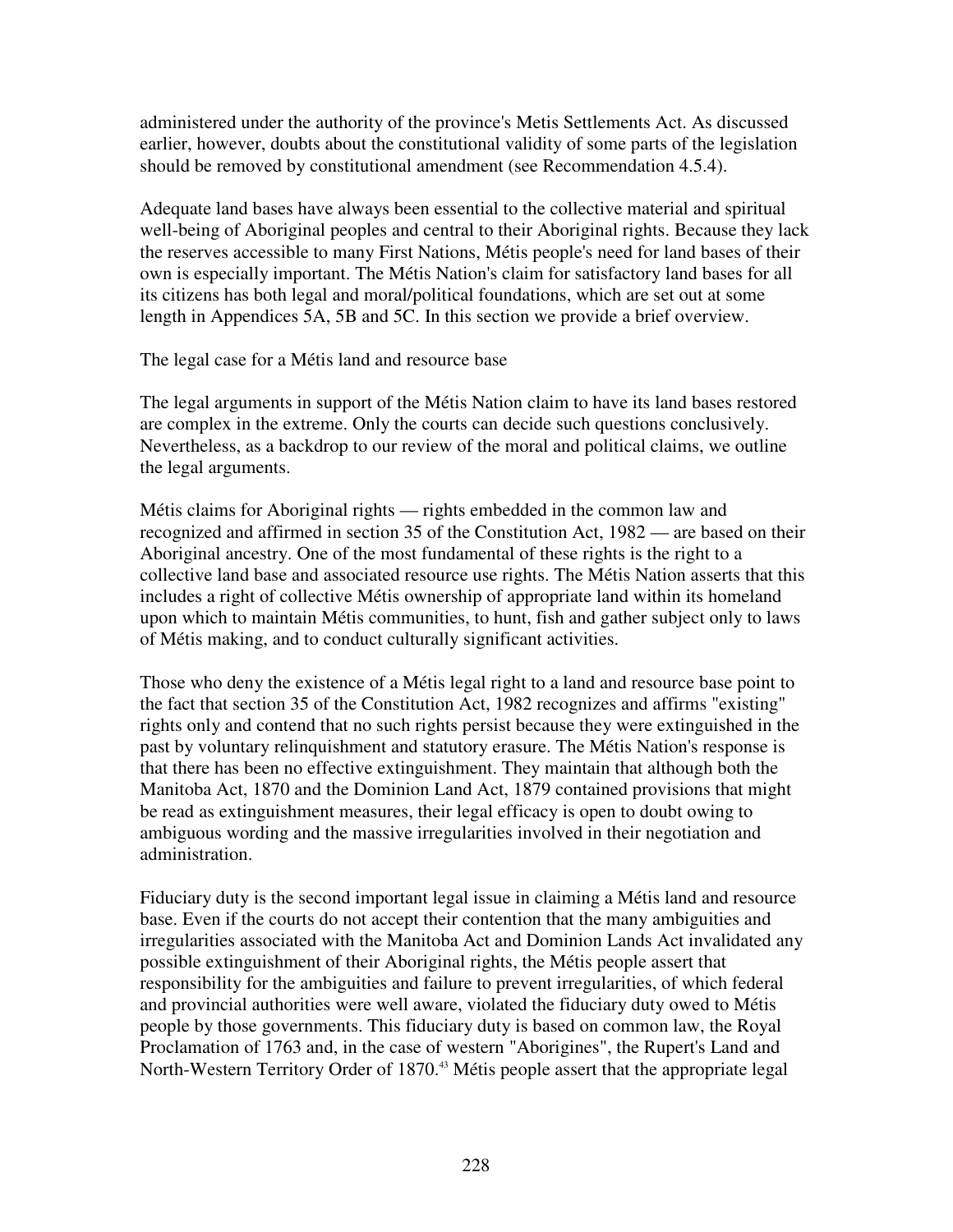remedy for the alleged violation of fiduciary duty is compensation sufficient to establish an adequate land and resource base.

The position of federal and provincial governments on this issue seems to be that they did not owe a fiduciary duty to Métis people; that if they did, it was not violated by irregularities; that if there was a violation, the passage of time has eliminated any right to sue; and that if there still is a right to sue, the compensation claimed is excessive. Métis people have legal responses to each of these defences.

The Manitoba Act and Dominion Lands Act, pivotal to many of the claims advanced by the Métis Nation, give rise to two categories of legal issue. One category involves the extent to which the two laws support either Métis claims to title or the Crown's claim of extinguishment.

The other category involves the new rights created by those laws: the entitlement of Métis children to share in the 1.4 million acres of land and so on. Whether or not these new rights can be viewed as substitutes for Métis Nation Aboriginal rights, they were legally distinct entitlements, and their implementation gave rise to a host of difficult legal questions. Was every entitled Métis person given the chance to benefit? Was fraud or chicanery practised in particular cases? If so, to what extent were government officials involved? If not involved, were officials aware of the unfair dealings, or should they have been? What is the legal effect of the passage of time and the acquisition of competing rights by innocent third parties?

The prospect of large-scale litigation concerning individual claims of that sort is nightmarish. While we cannot predict the likely outcome of any particular piece of litigation, we are certain that it would be undesirable from every point of view to leave the resolution of individual Métis Nation claims to so haphazard, costly and timeconsuming a process. A negotiated settlement would be infinitely preferable.

The Constitution Act, 1930 gave status to the provisions of the Natural Resource Transfer Agreements. It is on these agreements that the Métis Nation's claim to exclusive land bases analogous to those of other Aboriginal peoples in Canada is based. In addition, its members also assert the right to hunt and fish for food in the three prairie provinces at all times of the year on unoccupied Crown land and other land to which they have a right of access.

When the ownership of natural resources, denied at their entry into Confederation, was finally bestowed on the prairie provinces by constitutional amendment in 1930, it was subject to certain Aboriginal rights of resource use:

In order to secure to the Indians of the Province the continuance of the supply of game and fish for their support and subsistence, Canada agrees that the laws respecting game in force in the Province from time to time shall apply to the Indians within the boundaries thereof, provided, however, that the said Indians shall have the right, which the Province hereby assures to them, of hunting, trapping and fishing game and fish for food at all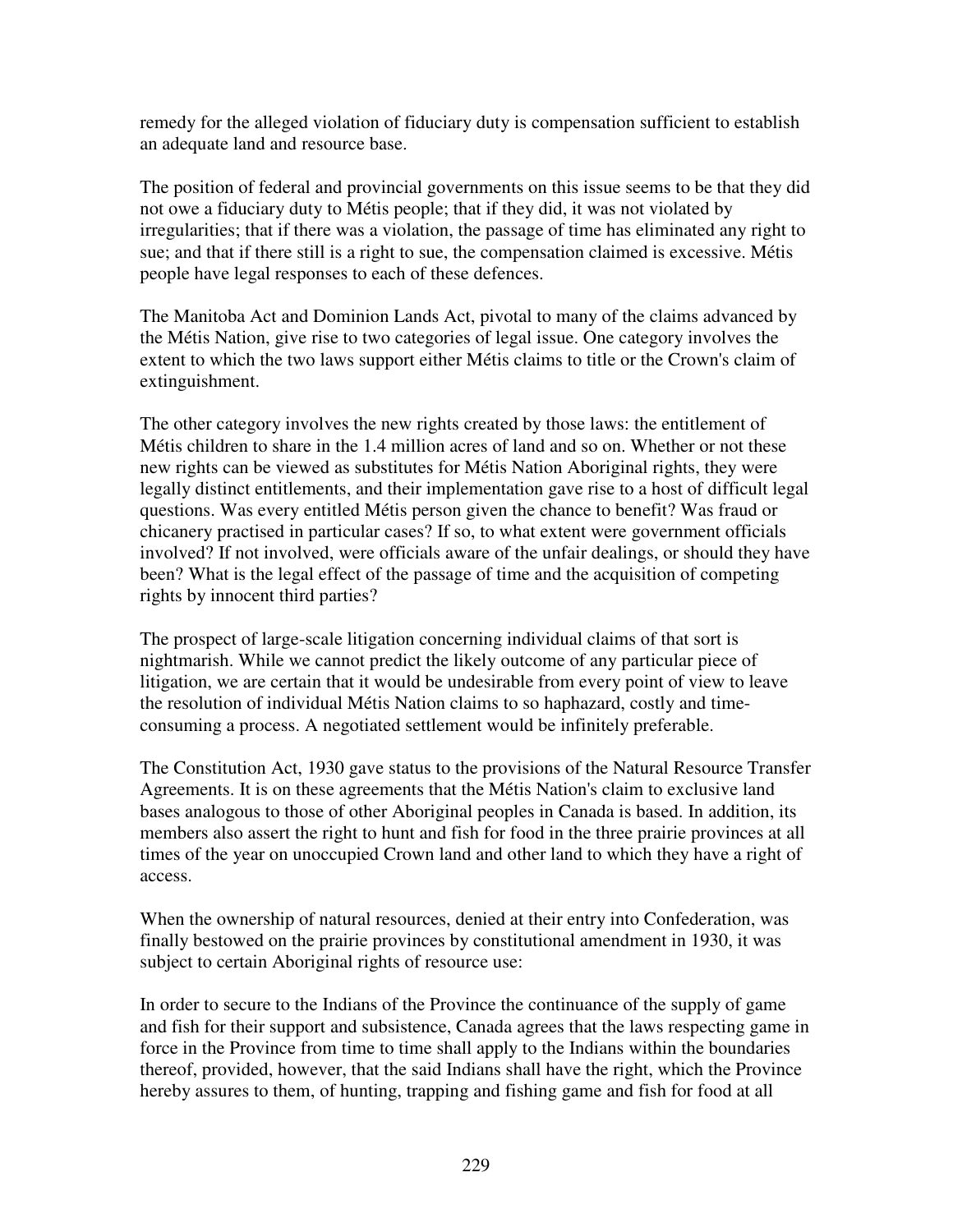seasons of the year on all unoccupied Crown lands and on any other lands to which the said Indians may have a right of access.<sup>44</sup>

It can plausibly be contended that prairie Métis enjoy the same or similar protections as First Nations with respect to hunting for food. Provincial authorities disagree and are currently attempting to enforce provincial wildlife laws against prairie Métis who hunt or fish for food on vacant Crown land. The 1930 guarantee has been raised as a defence, but the judicial decisions on the question are inconclusive so far. Litigation currently before the courts may eventually resolve the issue.

The moral and political case for a Métis land and resource base

Whatever the legal situation, it is clear to the Commission that the Métis Nation is entitled, both morally and politically, to have access to land bases and land use rights sufficient to fulfil its legitimate aspirations as an Aboriginal people.

The basis for the moral case depends to some extent on historical facts that are difficult to establish and that differ sharply from area to area (see Appendix 5C). It can be said with certainty that, as a result of governmental policies and their irregular implementation in years gone by, the people of the Métis Nation, through no fault of their own or of their ancestors, find themselves deprived of the collective land bases that once supported their ancestors.

The extent to which governments can be blamed for the result is a matter of opinion. Some argue that dispossession of the western Métis was an intended goal of federal land policies from 1870 onward;<sup>45</sup> others contend that the dispossession was brought about chiefly by the inexorable operation of market forces, to which many Métis people willingly submitted.<sup>46</sup>

Our conclusion is that even if the former view cannot be accepted with complete confidence, the latter must clearly be rejected. Putting aside all evidence on which there is no agreement, it is unquestionable that the governments of Canada and the prairie provinces must bear paramount responsibility for the lack of an adequate Métis land and resource base today. These are the indisputable facts:

• The verbal promises made to the Manitoba Métis in 1870 were never fulfilled.

• The benefits that were eventually bestowed under the Manitoba Act and Dominion Lands Act were so long delayed, for the most part, that their value was severely eroded by a huge influx of new settlers grabbing up much of the choicest land and by the decision of many discouraged Métis to migrate further westward.

• The Dominion Lands Act provisions were imposed on Métis people without negotiation.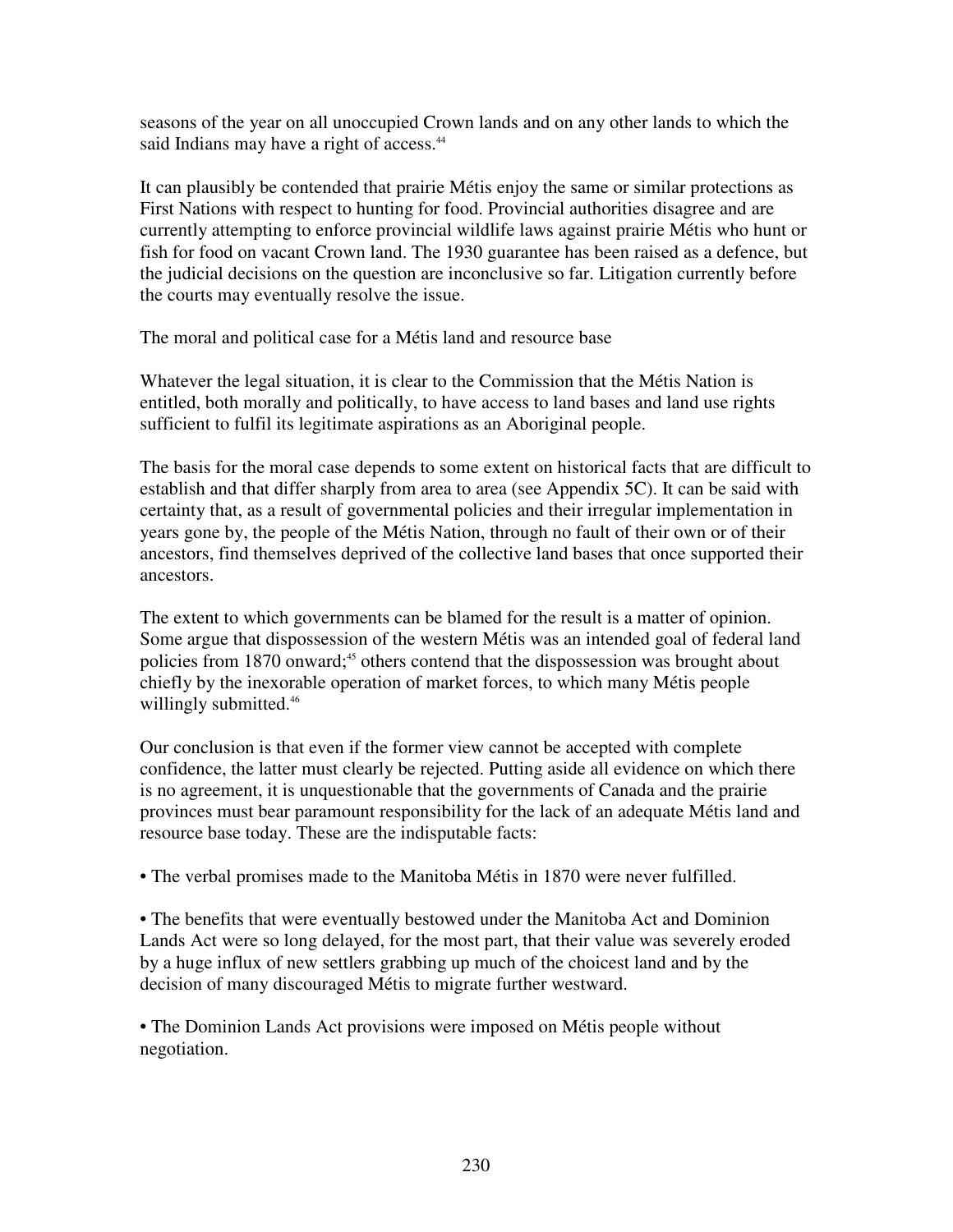• Much of the land potentially available to Métis people under the Dominion Lands Act was located too far from where they lived to be of practical use to them, as were the government offices where the land transactions were processed.

• The 'market transactions' whereby many Métis were stripped of their land were marked by sharp dealing and fraud on the part of private land agents and occasionally of government officials.

• The government of Canada was aware that such sharp dealing and fraud was being practised on a large scale but failed to take effective steps to prevent it or to compensate for it.

• Métis people have been denied the right that 'Indians' have, under the Natural Resource Transfer Agreements, to hunt and fish for food on unoccupied Crown land.

Even if all debatable questions about the legal and moral rights of the western Métis were disregarded altogether, the foregoing undeniable facts, considered in light of governments' fiduciary obligations to Métis people, create an unanswerable moral entitlement for the Métis Nation to an exclusive land base as well as to fair harvesting rights on unoccupied public land.

The political case for restoring Métis land bases is even stronger than the moral one. As explained in Volume 2, Chapter 3, Aboriginal peoples' right of self-determination and self-government is well established. In our view, the Métis Nation has almost certainly reached the point of social and political development at which this right accrues. We would be astonished if its nationhood were denied by any reasonable recognition policy. Possession of a land base is vital to the full exercise of nationhood, especially Aboriginal nationhood, which has always been intimately connected with the land. For the Métis Nation to realize its aspirations — economic, governmental and cultural — a satisfactory land base is essential.

For the Métis Nation, the legal question of entitlement to its historical land base is of secondary importance since, even if legal extinguishment occurred, it was accomplished in such a fundamentally unjust and flawed manner that every principle of fairness demands the return of what was taken. In any case, they assert, a land base is a vital element of full nationhood. They regard the establishment of Alberta's Metis Settlements as a good but insufficient beginning to the restoration of their land base and demand that the process now be completed.

We agree. Full nationhood and the governmental autonomy it implies require a territorial anchor. This is not to say that the area governed needs to be coterminous with the territory over which exclusive land rights exist. Recognition that Métis Nation governmental authority extends to its citizens throughout its homeland would be compatible with the existence of a relatively small number of exclusive Métis land bases scattered throughout the homeland. Meaningful Métis self-government would not be possible, however, without some such exclusive territories, appropriately located and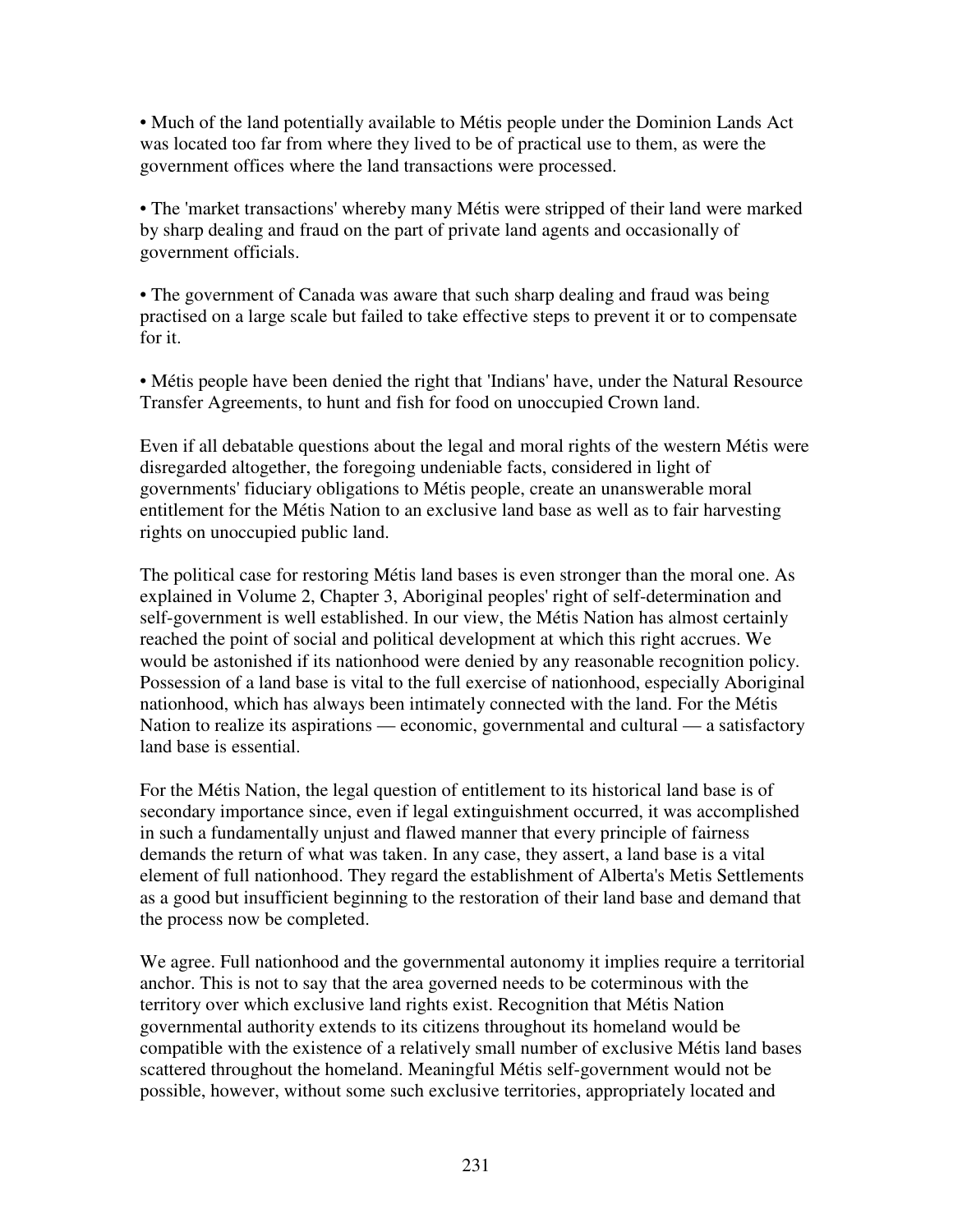sufficient in size and resources to nurture the culture that makes self-government worthwhile; to enable citizens, wherever they live, to benefit from it; and to provide an adequate economic foundation for the nation. Although this land base would be primarily rural, an urban component would also be required. For those who reside in cities, as so many Métis do, appropriate urban land bases are also needed, as explained in our general discussion of lands and resources (see also Appendix 5C).

Not everyone is easily moved by arguments based on rights; some require hard-nosed practical reasons. Perhaps the best pragmatic reason to recommend a political solution to the land base question is that waiting for a complete legal solution would prolong the agony unacceptably and would require the expenditure of inordinate amounts of energy and money.

The number, size and location of Métis Nation land bases and the conditions and restrictions under which they would be established and operated are matters for negotiation, and the Commission accordingly has little to recommend in that regard. A few general guidelines may nonetheless be useful. Certainly, the land bases must be suitable in terms of size, location and type of land to accommodate both residential needs and reasonable resource uses of the Métis people of each area. It should not be expected that every Métis person with access to a particular land base would necessarily live on it. While exclusive Métis Nation proprietorship of the collective land base would be the general rule, the sharing of all or part of a land base with other Aboriginal groups and with non-Aboriginal persons might be agreed upon in some situations, and joint management arrangements for the exploitation of particular resources might sometimes also be desirable.

While the foregoing discussion has focused on the situation for the Métis Nation, it should not be forgotten that Métis people of the east, whose situation we examine more fully later, also have legitimate grounds upon which to base claims for land.

#### **Recommendation**

The Commission recommends that

# **4.5.7**

The governments of Canada and the relevant provinces and territories be prepared to make available, through negotiations with each recognized nation of Métis people, land bases sufficient in number, size, location and quality to permit the fulfilment of the nation's legitimate social, cultural, political and economic aspirations.

No one should suppose that this will be a rapid or easy process. Negotiations will undoubtedly be prolonged, and many difficult snarls will have to be unravelled. One thing can and should be done quickly, however, and that is the constitutional confirmation of Alberta's Metis Settlements, a question dealt with earlier (Recommendation 4.5.4).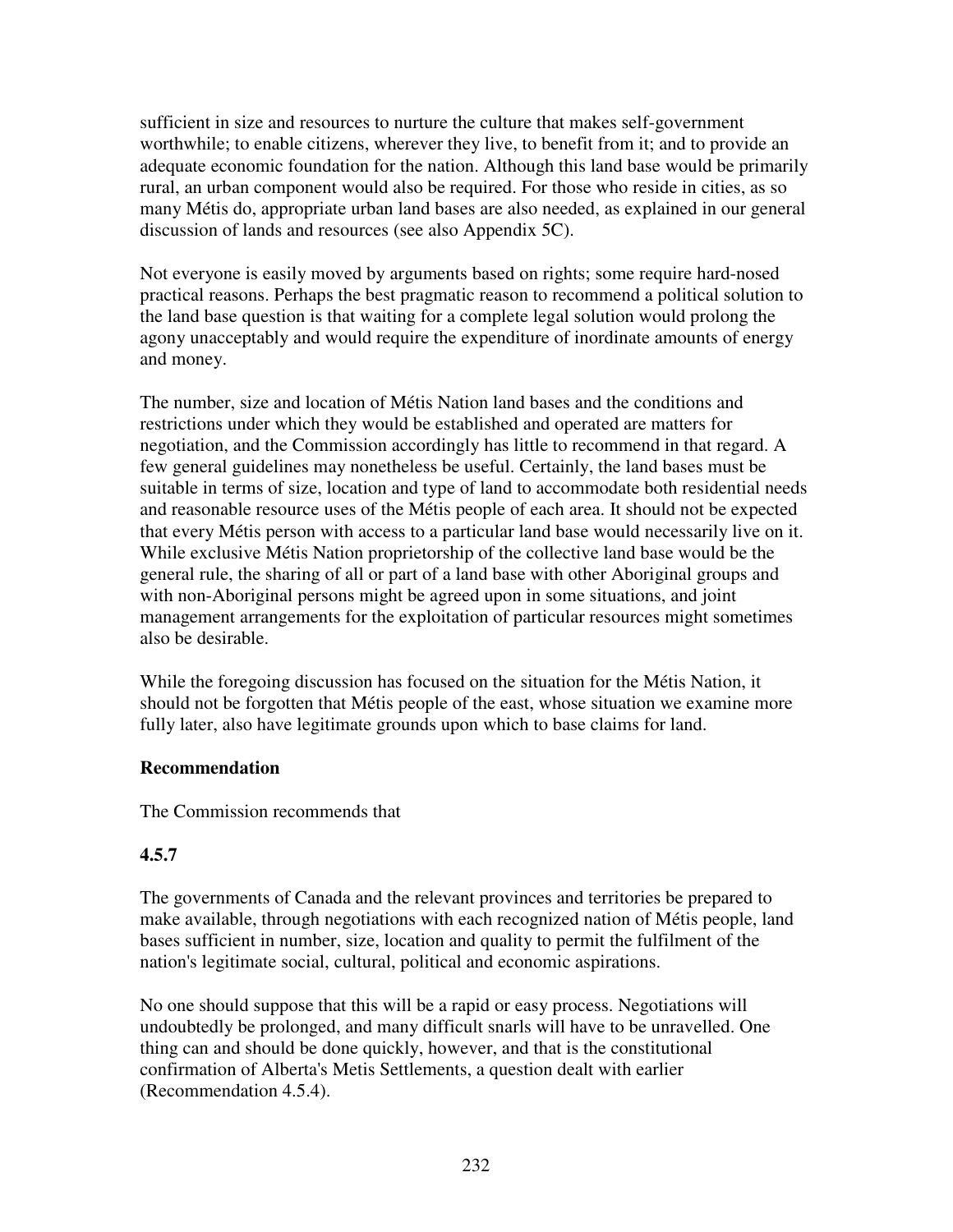Not all Aboriginal resource use rights are necessarily exercisable on exclusively Aboriginal lands. We have pointed out that "Indians" of the prairie provinces have the right under the Constitution Act, 1930 to hunt, trap and fish "game for food on all unoccupied Crown lands, and on any other lands to which the said Indians may have a right of access". Whether that right extends to Métis persons is as yet uncertain legally, but in our view, from a moral and political perspective, it ought to. Métis people in the prairie provinces have the same need, and in our view the same moral right as their First Nations counterparts to seek sustenance from unoccupied public lands. We therefore call upon the governments of the three provinces to which the Constitution Act, 1930 applies — Manitoba, Saskatchewan and Alberta — to recognize the right of all Métis Nation citizens to exercise the food exemption guaranteed by that act. While no equivalent formal guarantee exists for areas outside the prairie provinces, it is our view that Métis and other Aboriginal persons outside those provinces whose Aboriginal rights have never been extinguished ought to have a similar entitlement and that it ought to extend, where appropriate, to salt-water fisheries in public waters.

This issue is made especially urgent by the absence of a sufficient Métis land base. With neither a territorial base of their own nor the same opportunity that prairie First Nations members have to hunt for food at all times of the year on unoccupied public property, the people of the Métis Nation risk losing their ancestral links with the land. Therefore, although the food exemption provision of the 1930 act may ultimately become an element of land claims negotiations, its confirmation cannot wait for those negotiations to conclude. An immediate response by the governments of the prairie provinces would terminate expensive litigation now under way and would contribute to keeping Métis people in touch with the land while land claims negotiations are in progress. In some cases, the need for change in provincial policies concerning Métis food harvesting is especially urgent because the individuals affected need the food for sustenance. The exclusion of Métis people from the food exemption has hit the poor the hardest. They should not have to await the outcome of prolonged political negotiations to feed their families.

#### **Recommendation**

The Commission recommends that

#### **4.5.8**

The governments of Manitoba, Saskatchewan and Alberta

(a) recognize immediately that the right, under the Constitution Act, 1930, of "Indians" of those provinces to hunt, trap and fish for food in all seasons on unoccupied Crown land and other land to which they have a right of access applies to all Métis persons in those provinces;

(b) consult with leaders of the Métis Nation when determining who qualifies as a Métis person for that purpose;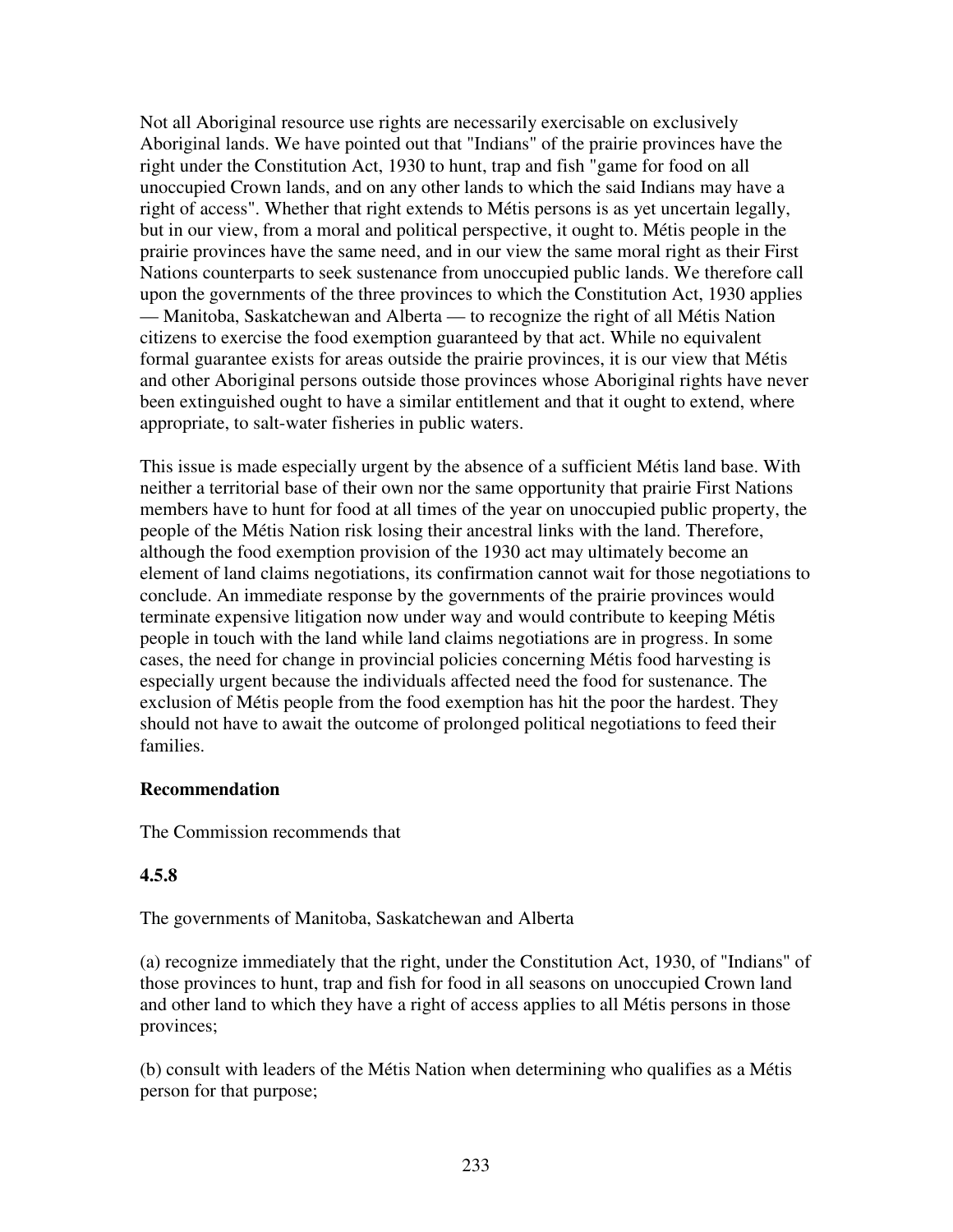(c) give the same right to non-status Indians residing in the prairie provinces after they have demonstrated their Aboriginal ancestry by some prescribed and fair method; and

(d) give the same right to Aboriginal persons residing outside the prairie provinces unless it has been extinguished by a legally binding extinguishment measure, and extend the right, where appropriate, to public waters.

Other interim measures probably also will be needed. If Métis land claims negotiations prove as slow in reaching conclusions as we anticipate, the economic benefits associated with control of a land base will have to be found elsewhere in the meantime. While some support might be found in subsidies, it would be preferable from every point of view if most derived from land-related enterprises. We therefore urge that while negotiations for a permanent land base are under way, federal, provincial and territorial governments consider entering into temporary land use agreements with the Métis Nation. It might be mutually advantageous for land use agreements of more permanent duration to be negotiated, perhaps on a joint use basis and in conjunction with other Aboriginal interests, or with private interests.

#### **Recommendation**

The Commission recommends that

#### **4.5.9**

Federal, provincial and territorial governments (a) be prepared to enter into temporary land use agreements with Métis nations while land claims negotiations are pending or continuing; and

(b) be prepared, where appropriate, to consider longer-term land use agreements with Métis nations, perhaps in association with other interests, Aboriginal or private.

#### *Self-government*

We stated in our constitutional commentary, *Partners in Confederation*, and elaborated in Volume 2, Chapter 3 of this report, that every Aboriginal people has as a component of its Aboriginal rights the inherent right of self-government. <sup>47</sup> The right of the Métis Nation to govern itself is therefore undeniable.

We are aware that some Métis people, although proud of their Métis heritage and imbued with Métis culture, are satisfied with existing governmental arrangements and do not want the picture complicated by the addition of Métis governmental structures. It is, of course, their democratic right to reject self-government. Our position is that Métis people have the right to make that choice, and we believe that when they do, the majority will opt for self-government.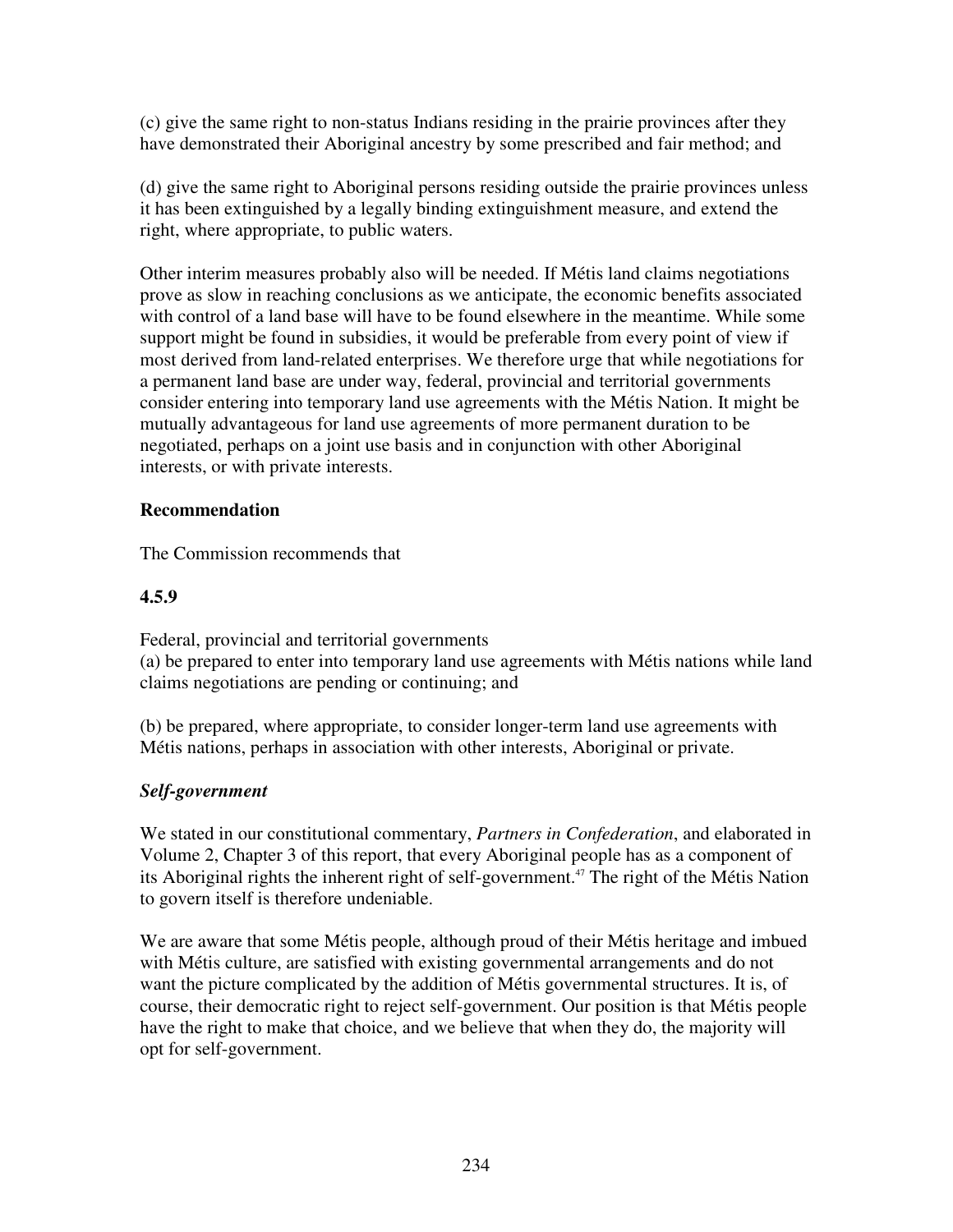Historically, the Métis Nation exercised the power of self-government on many occasions and in many ways, the Riel provisional governments of 1869-1870 and 1884-1885 being the best-known instances. Today, the Métis Nation is demonstrating its capacity for selfgovernment in the governmental structures of the Alberta Metis Settlements. Provincial and territorial Métis organizations are now making the transition from benevolent associations and lobby groups to quasi-governmental bodies. The Métis National Council has developed nation-wide governmental associations, and the Metis Nation of Saskatchewan has enacted wildlife conservation legislation to be observed by its citizens. The successful constitutional negotiations conducted by the Congress of Aboriginal Peoples (when it was the Native Council of Canada) and the Métis National Council with federal, provincial and territorial governments leave no doubt about the Métis Nation's ability to hold its own in intergovernmental diplomacy.

The ways in which the right of self-government is exercised, and through which it will be integrated with other governmental authorities, are subject to determination by each Aboriginal people and to intergovernmental negotiation. It would be inappropriate for the Commission to suggest the form or forms that Métis self-government should take. However, government structures must be capable of serving a citizenry spread across several provinces and territories, which could include

- a number of predominantly Métis communities with sizeable adjacent land bases;
- several predominantly Métis communities without adjacent land bases;
- several large urban areas with diverse populations; and
- numerous rural and smaller urban areas with diverse populations.

The structures are, to a considerable degree, already in place. They assume the establishment of adequate territorial and funding bases, recognition by other governmental authorities, and agreement on respective roles and integration. Negotiations on the missing elements are long overdue.

#### **Recommendation**

The Commission recommends that

#### **4.5.10**

The governments of Canada and of relevant provinces and territories

(a) be prepared to negotiate immediately with appropriate Métis representatives (as well as, where appropriate, other Aboriginal governments) on the manner in which Métis selfgovernment will be recognized by and integrated with other governments and assisted to become financially self-sufficient; and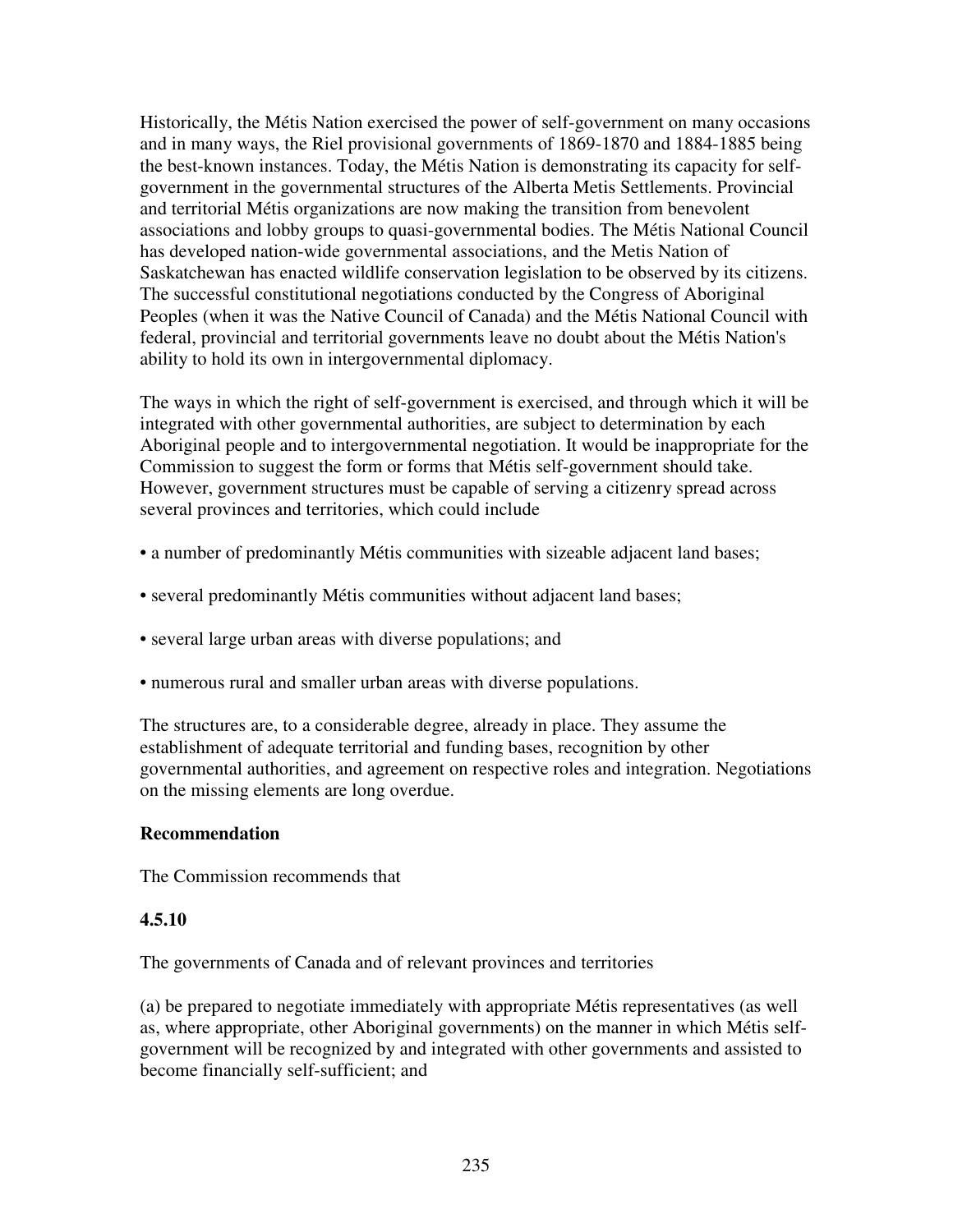(b) pursue independently and swiftly those aspects of self-government that are not dependent upon land base considerations, although it will be appropriate for part of these negotiations to take place in the context of negotiations concerning the nation's land base.

#### *Métis access to Aboriginal benefits programs*

Métis people have been disadvantaged over the years, along with non-status Indians, by being denied access to programs — from non-insured health benefits to post-secondary education — that have been available to other Aboriginal peoples. (For more detailed discussion, see Volume 3, Chapters 5 and 6.)

Some people demand both immediate and retrospective parity of access to the programs from which they have been excluded. While recognizing the very serious wrong done to Métis people by excluding them for more than a century from benefits provided under the authority of section 91(24) of the Constitution Act, 1867, the Commission is of the opinion that negotiated settlements are preferable to perpetuating the paternalism of the past and extending it to Métis people. In our view, the focus should be on negotiated arrangements that permit all Aboriginal nations, including Métis nations, to assume eventual responsibility for their own benefit programs. These should be coupled with appropriate interim measures such as the Aboriginal scholarship fund referred to in Volume 3, Chapter 5. We agree, however, that parity of access must apply to all new Aboriginal programs in future, assuming Métis consent. The sooner effective nation-tonation negotiations on the future of the Métis Nation are completed, the fewer such interim measures will be required.

#### **Conclusion**

The people of the Métis Nation live diverse lives. They include both rural residents and city dwellers. They pursue livelihoods in just about every field of endeavour, from the traditional Aboriginal occupations of trapping and fishing, to agriculture, business and professions like medicine, engineering, architecture, journalism and law. They are found in every economic and educational stratum, although they are, on average, considerably less well off economically and educationally than other Canadians. More important than those differences is their common Métis heritage, forged in the fur-trade partnerships that opened the North American northwest to the rest of the world. That heritage is part of every Métis Nation citizen.

The Métis Nation is struggling for preservation of its culture and eradication of discrimination. The nation's determination has been tempered in the flames of much fiercer conflicts, and its leaders are confident of victory in several arenas. Important court cases concerning land and harvesting rights are working their way to the Supreme Court of Canada, and other litigation is in process. Although they are hopeful that their legal rights eventually will be confirmed by the courts, Métis leaders recognize that legal rights are less important than moral and political rights. They are therefore pursuing political initiatives, and it is our hope that other Canadian governments will be wise enough to explore those initiatives with them.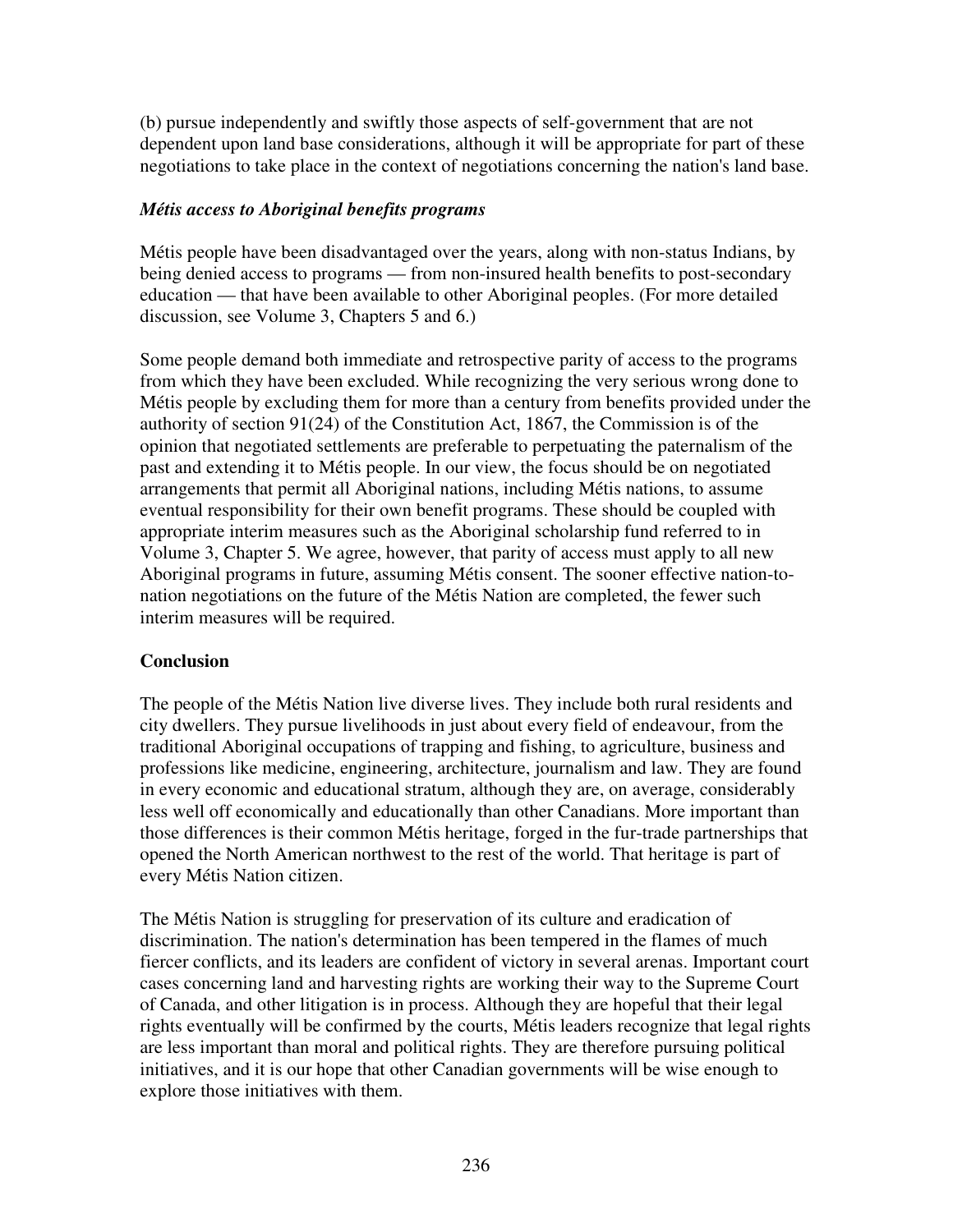The twentieth century began with the people of the Métis Nation uprooted, fragmented and dispirited. They are determined that before it closes they will have regained their rightful place as a self-governing, self-sufficient, culturally vibrant Aboriginal people inside a more equality-conscious Canadian society.

# **3. The Other Métis** 48

# **3.1 History**

Several Métis communities came into existence, independently of the Métis Nation, in the eastern part of what we now call Canada, some of them predating the establishment of the Métis Nation. <sup>49</sup> The history of Métis people who are not part of the Métis Nation is not easy to relate. For one thing, their past has not been much studied by historians. If the Métis Nation's story is unfamiliar to most Canadians, the story of the 'other' Métis is almost untold. For another thing, their story is made up of several largely unconnected segments, each relating to a different geographic area. Here we can provide only the briefest of sketches for each of the areas involved. Each sketch represents a complex history that has yet to be studied in detail.

Because the recommendations made with respect to the Métis Nation seem applicable, with appropriate adjustments, to other Métis as well, no recommendations are made in this section.

### *Labrador*

Even before Jacques Cartier's explorations in the 1530s, European fishermen were exploiting the fishery in the Strait of Belle Isle. Later, non-Aboriginal fishermen came from Newfoundland. Although many of these men stayed aboard their vessels most of the time (thereby acquiring the name 'floaters'), some established shore bases, either seasonal — 'stationers' — or permanent — 'livyers' or 'settlers'. Inevitably, relationships developed between the men who lived on shore and the women of the indigenous Inuit and Innu populations. The children and grandchildren of those unions formed communities with distinct ways of life. The first Métis communities appear to date from the late 1700s.<sup>50</sup> The Labrador Métis Association described the origins of its people this way:

For many generations…before Newfoundland and Labrador joined with Canada, and even long before Canada itself existed as a nation, the Labrador Métis, who were then commonly referred to as the 'livyers', or 'settlers', lived on the coast, both north and south, in complete harmony with the land and the sea, much the same as their Inuit and Indian neighbours. The same can be said for those who ultimately settled in the Lake Melville region and became the celebrated trappers of central Labrador….

[T]he people in such places as Paradise River, Black Tickle and Pinsent's Arm on the south coast [who are now calling themselves Métis] are essentially no different than the Inuit of Rigolet, Postville, or Makkovik on the north coast. [I]t is only geography and the attitude of outsiders that separates them….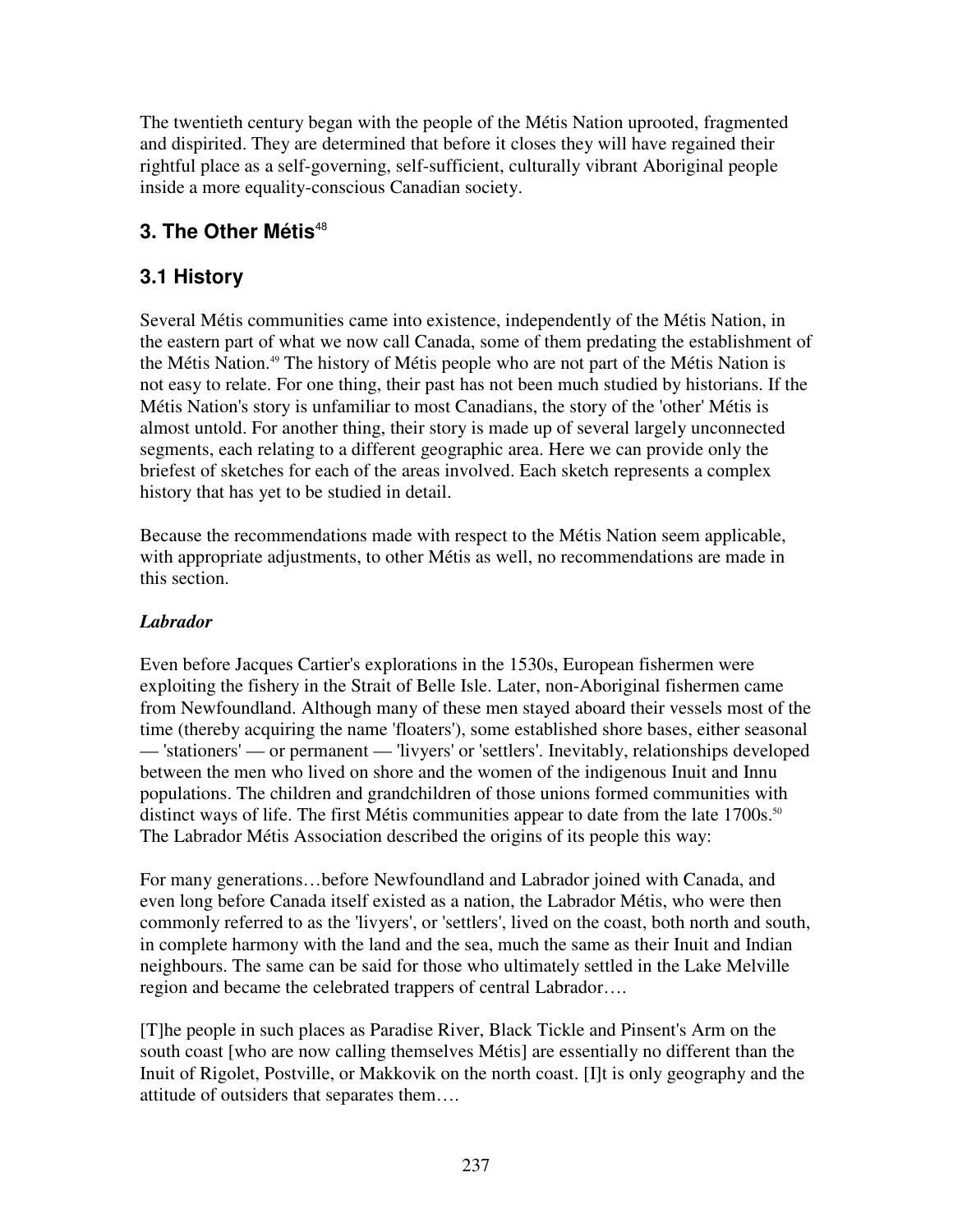I say to you and to Canada we are not livyers. We are not settlers. We are Métis — the progeny of our Indian and/or our Inuit and European settlers who long ago settled this harsh and beautiful land when others considered Labrador to be the land God gave to Cain.

Bernard Heard Labrador Métis Association Happy Valley, Newfoundland and Labrador, 16 June 1992

The statement that the Labrador Métis are essentially no different from Inuit should not be misunderstood. It may be true that it is only geography and the attitude of outsiders that separates these two groups, but those two factors have been significant in isolating and shaping Métis cultures everywhere.

Although economic activities and resource use patterns of the Labrador Métis are similar to those of Inuit and Innu in neighbouring areas, social and geographic distinctions have always existed between these peoples. This sense of identity resulted in the development of about 20 primarily Métis communities in the area from upper Lake Melville south to the Strait of Belle Isle. To the north of the region, communities are chiefly Inuit; to the south and west, they are mainly Innu. A relatively well-defined geographic area has developed, therefore, of communities populated predominantly by Aboriginal people who have long considered themselves different from other Aboriginal and non-Aboriginal people in the area. Their livelihood depends heavily on seasonal harvesting of the sea and the land in patterns with ancient origins. The territory within which they have traditionally exercised harvesting rights overlaps with that of Innu inhabitants.

As the Labrador Métis Association brief suggests, communities of mixed-ancestry Labradorians did not always refer to themselves as Métis. That term has come into use relatively recently in Labrador, chiefly since the inclusion of the word "Métis" in section 35 of the Constitution Act, 1982. Some members of the Métis Nation think it is not appropriate for Labradorians to call themselves Métis now when they did not do so in the past. The position of the Labrador Métis Association and its members is that what counts is not the expression used — then or now — but the substance of their ancestry and their identity. Although they had no need in the past to call themselves anything but livyers or settlers or Labradorians, they always knew they were Aboriginal people of mixed ancestry who long had lived in distinct communities and pursued a distinctive way of life. That, they contend, is precisely what the word Métis means in section 35 of the Constitution Act, 1982. They are accordingly now claiming the Aboriginal entitlements that the constitution describes as being available to Métis people.

It seems clear that the Métis of Labrador are an Aboriginal people within the meaning of section 35. They display the social and geographic distinctiveness, the self-consciousness and the cohesiveness of a people, along with an unmistakably Aboriginal relationship to the natural environment. If their political institutions are not so fully developed as those of some other Aboriginal nations, it seems likely that they will be soon. It is likely that they would qualify as a nation under the recognition policy we have proposed. Since they are probably a people and are undeniably Aboriginal, we do not consider it legally crucial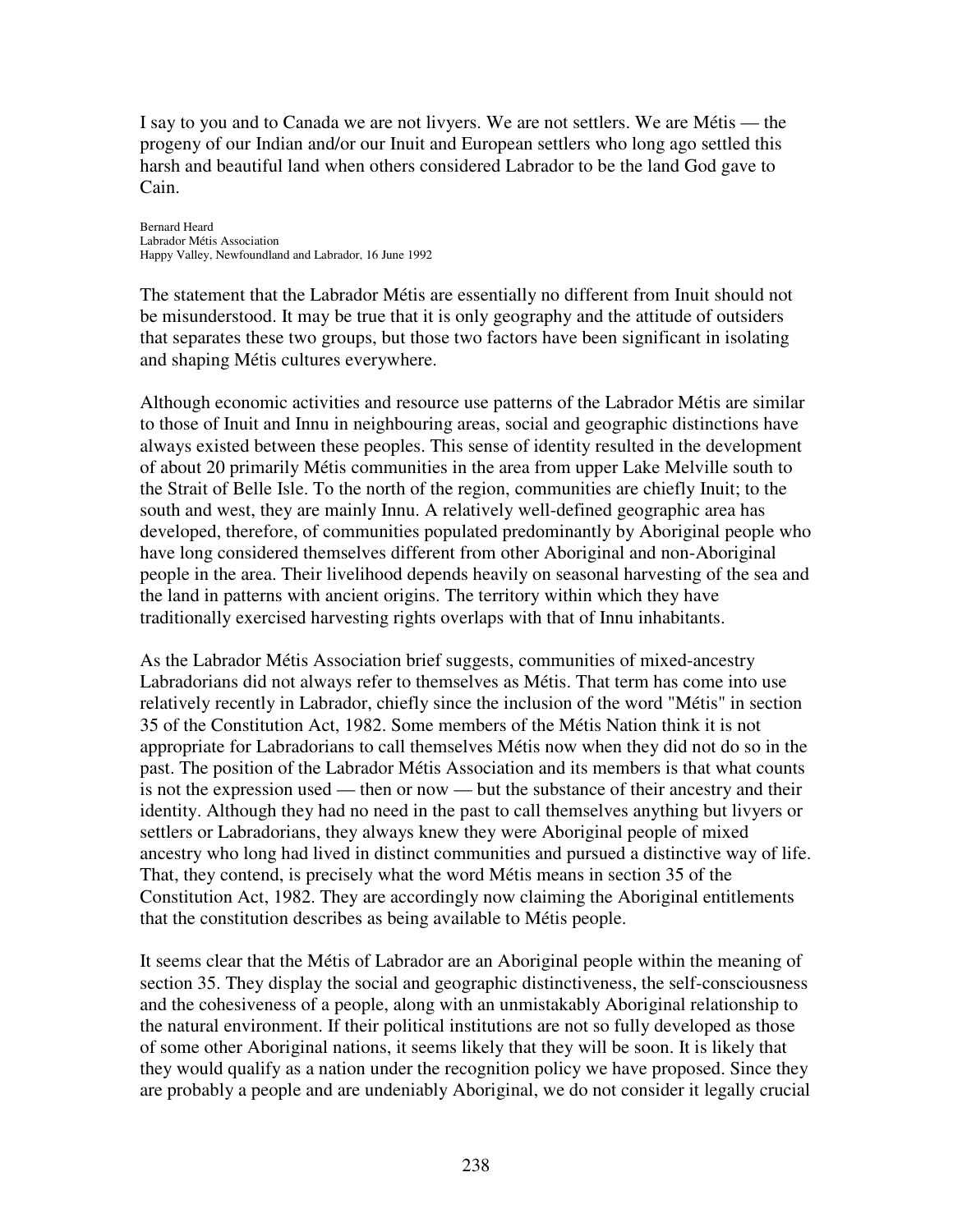whether they are labelled Métis or Aboriginal for constitutional purposes. For social and political purposes, they are entitled to call themselves Métis if that is how they wish to identify themselves.

The Métis people of Labrador were never the subject of any Aboriginal treaty. On the other hand, until recently there was little or no governmental interference with their harvesting of the natural resources of their region. In short, they were largely ignored by governmental authorities. Recently, however, their harvesting activities are being interfered with by government to an extent they consider a violation of their Aboriginal rights. That contention is being examined by the courts. A collective land claim is also under study. 51

### *The Maritimes*

Métis people in the Maritime provinces can also trace their communities to early contacts between the Aboriginal populations (Mi'kmaq and Wuastukwiuk, or Maliseet) of the region and French or British newcomers. Rewards were offered by British authorities in the early eighteenth century to British subjects who married Indians. <sup>52</sup> The offspring of Aboriginal-European marriages often congregated, as in Labrador, in communities away from those of both ancestral peoples.<sup>53</sup>

Along with most of the rest of the early Maritime population, Métis people were profoundly affected by the British expulsion of Acadians between 1755 and 1763. Métis communities endured or regenerated, however, in parts of what are now Nova Scotia and New Brunswick. One of the earliest recorded uses of the word Métis ("Isle Mettise") occurs on a map drawn in 1758 of the area drained by the Saint John River.<sup>54</sup>

The New Brunswick Association of Métis and Non-Status Indians stated in a 1984 presentation to the Native Council of Canada that Métis people were, in the early years, generally included as Indians, in Wuastukwiuk and Mi'kmaq treaties. <sup>55</sup> They participated in the treaty process as individuals, however (although some maritime Métis people participated as Indians); they did not do so as a people, despite the fact that government negotiators seem to have been well aware of their distinct culture and identity. From the late 1870s onward, the governmental practice of treating Métis individuals as Indians for treaty purposes was abandoned, and a series of Indian Act amendments was adopted with a view to encouraging enfranchisement by Métis and other people previously treated as Indians. In short, the government of Canada consciously ignored the New Brunswick Métis as a separate people.

# *Quebec*

Some of the earliest origins of the western Métis Nation can be traced to Quebec: the first francophone coureurs de bois to serve the western fur trade came from the lower St. Lawrence region. Their migration to the Great Lakes basin resulted in some of the first clearly identifiable Métis communities in North America, and their subsequent movement westward culminated in the evolution of the people who went to the barricades with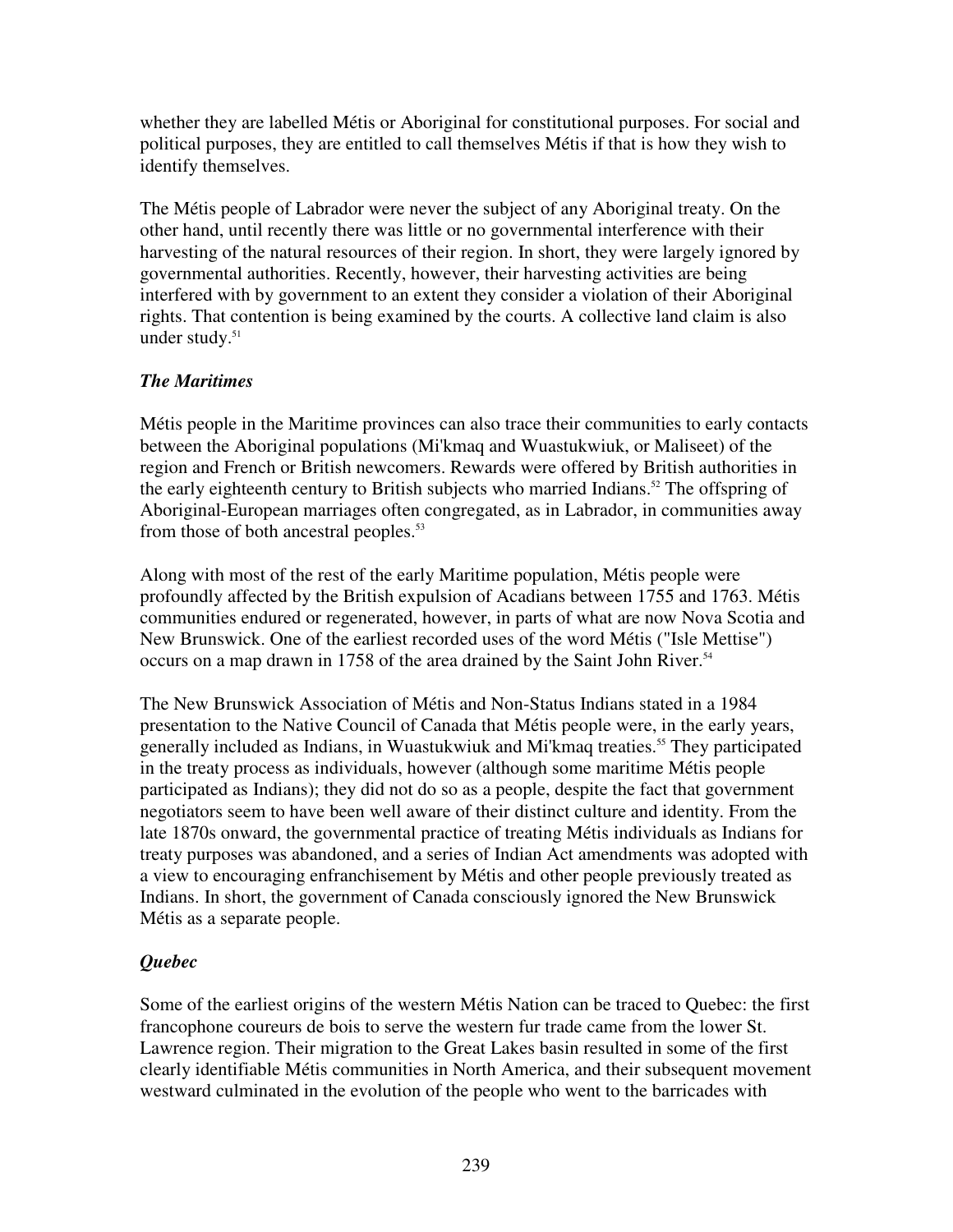Louis Riel and Gabriel Dumont. In talking about the French element of the Métis Nation, it may be useful to think of the Métis culture as having been conceived in Quebec, gestated in Ontario and born on the western plains. 56

Whether or not the intermarriage of First Nations people with the early French settlers of Quebec was ever a significant element of official French colonial policy, as it apparently was for the British in Acadia, is a subject of some disagreement among historians. Champlain certainly supported establishing such a policy, but it does not seem to have been made official. The approach of later administrations is unclear.<sup>57</sup> With or without government stimulus, Aboriginal-French intermarriage on a large scale (especially when there were few female immigrants) was a reality of early Quebec society. Distinct communities resulted, perhaps because European people came to North America before European institutions arrived.

Collectively, too, Métis people have a presence in Quebec that cannot be ignored. Some 8,690 people in Quebec identified themselves as Métis in Statistics Canada's 1991 Aboriginal people's survey. <sup>58</sup> The Commission received several forceful and informative presentations on behalf of Quebec Métis from such organizations as the Association des Métis et des Indiens hors-réserve du Québec and the Métis Nation of Quebec. Some presenters referred to Quebec Métis as "the twelfth distinct Aboriginal nation in the province of Quebec and the fifty-fifth Aboriginal nation in Canada". 59 In explaining their distinctiveness as a nation, Métis people emphasized that they should not be considered "Indians living off reserves" any more than Québécois should be considered "francophones living outside France".<sup>60</sup> They pointed to the early origins, the number and the permanence of Métis communities in Quebec:

We formed little by little our own communities in respect of our own reality. We were denied access to the communities…constituted by European settlers and those of the Native nations.

Élizabeth LaMadeleine Métis Nation of Quebec Montreal, Quebec, 28 May 1993

Over the centuries our people have developed their own physical communities with a social, political and cultural community structure that is unique to us and that we, like other Aboriginal nations, wish to preserve. ële du Grand Calumet, Fort Coulonge, Saint Epiphane, Otter Lake, Quyon, Mont Laurier, Chicoutimi, Trois-Rivières, Les Escoumins are examples of these communities. [translation]

Sylvie Plouffe Métis Nation of Quebec Montreal, Quebec, 28 May 1993

[W]e do not live off the reserves; we have specific communities. Go to the ële du Grand Calumet, I invite you to come to the ële du Grand Calumet…You will see the Métis beauty of an island. [translation]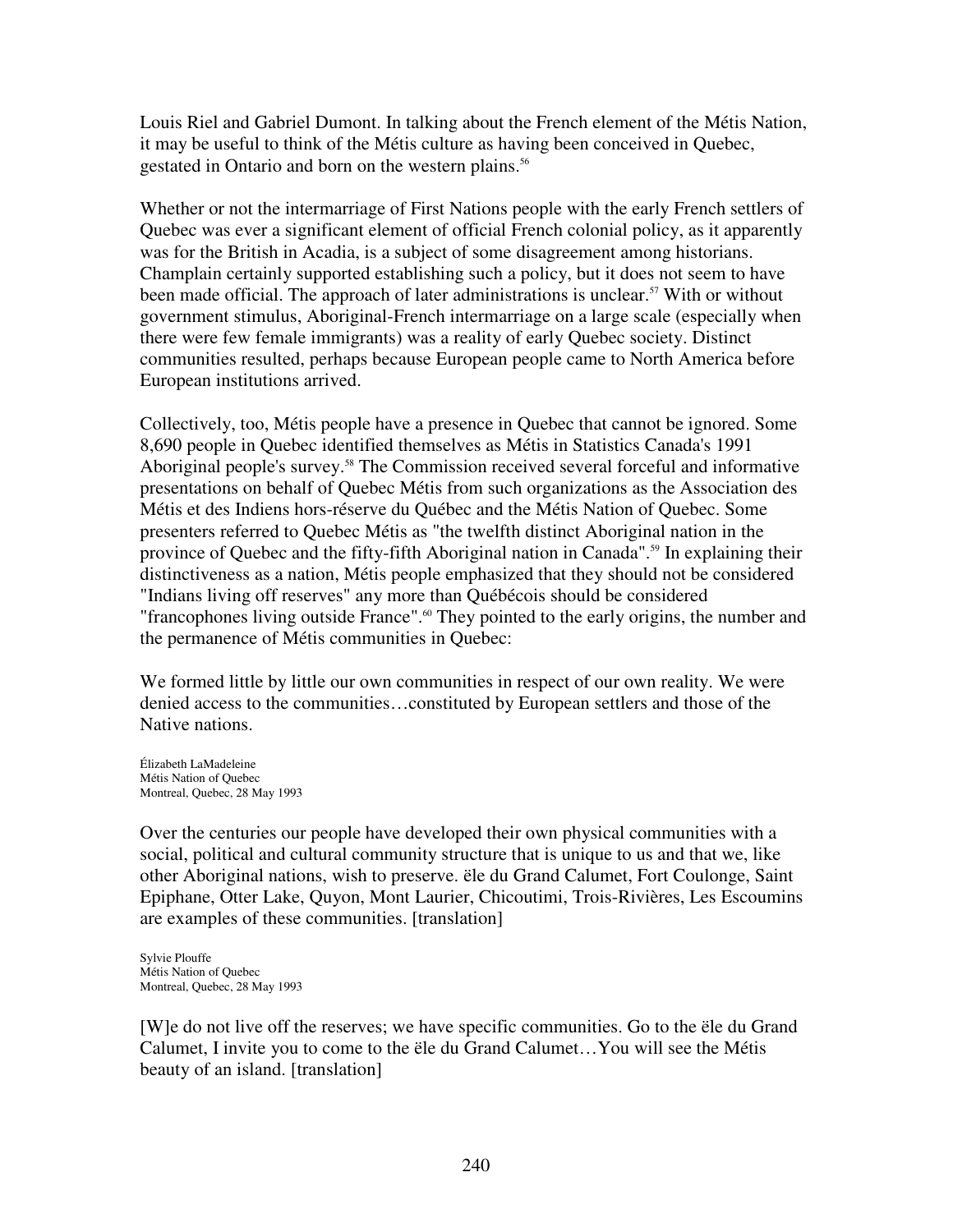In 1992 the Native Alliance of Quebec presented a paper to a consultation forum on the Charlottetown Accord, which demonstrated the determination of Quebec Métis to take charge of their collective destiny:

We the Métis People of the province of Quebec are distinct Aboriginal People in the province of Quebec and in Canada. We will no longer remain in the back seat of First Nations dreams, hoping for their good will. We the Métis people have a right to the front seat and we are taking it.<sup>61</sup>

### *Ontario*

There is a difference of opinion about how far east the homeland of the Métis Nation extends. There can be little doubt that the Great Lakes region was important for that part of Métis Nation culture that draws on Quebec antecedents. The difference of opinion concerns whether Métis people whose ancestors remained in Métis settlements in Ontario rather than emigrating to the prairies should be considered part of the Métis Nation. The answer to that question, in the Commission's view, is essentially political rather than historical or legal. If a community and the Métis Nation agree that the community is part of the Nation, then surely it is; otherwise, it is not. The fact that we have chosen, as a matter of convenience, to treat the Ontario Métis here rather than in the section devoted to the Métis Nation signifies nothing regarding the political question. Indeed, it may be worth noting that the political relationship between the Métis Nation and the Métis people of Ontario has changed during the term of the Commission's mandate.

It is indisputable that the distinct Métis communities of Ontario — in locations as widespread as Burleigh Falls (near Peterborough), <sup>62</sup> Moose Factory (on James Bay), Sault Ste. Marie and Rainy River (in the north and west of Thunder Bay)<sup>63</sup> — have long and unique histories, as well as indisputable claims to recognition of their Aboriginal origins and entitlements. The Métis community at Sault Ste. Marie, a hub of early fur-trade activity, has a particularly long and eventful history. It would appear, in fact, that the area was largely under Métis control from the late seventeenth to the mid-nineteenth century. The pre-eminence of a Métis family called Langlade has been noted by historians.<sup>64</sup>

It is reported that in 1849 (the same year the Red River Métis organized to protest Guillaume Sayer's prosecution for free trading), Métis people of the Sault Ste. Marie area helped seize a mining operation of a Quebec-based company. <sup>65</sup> That event seems to have influenced the Canadian government the following year to appoint W.B. Robinson to negotiate Aboriginal treaties in the area. The Robinson treaties took some account of the Métis population, which was estimated, presumably in terms of families, to be 84 on Lake Superior and 200 on Lake Huron. Robinson commented on the matter in his official report: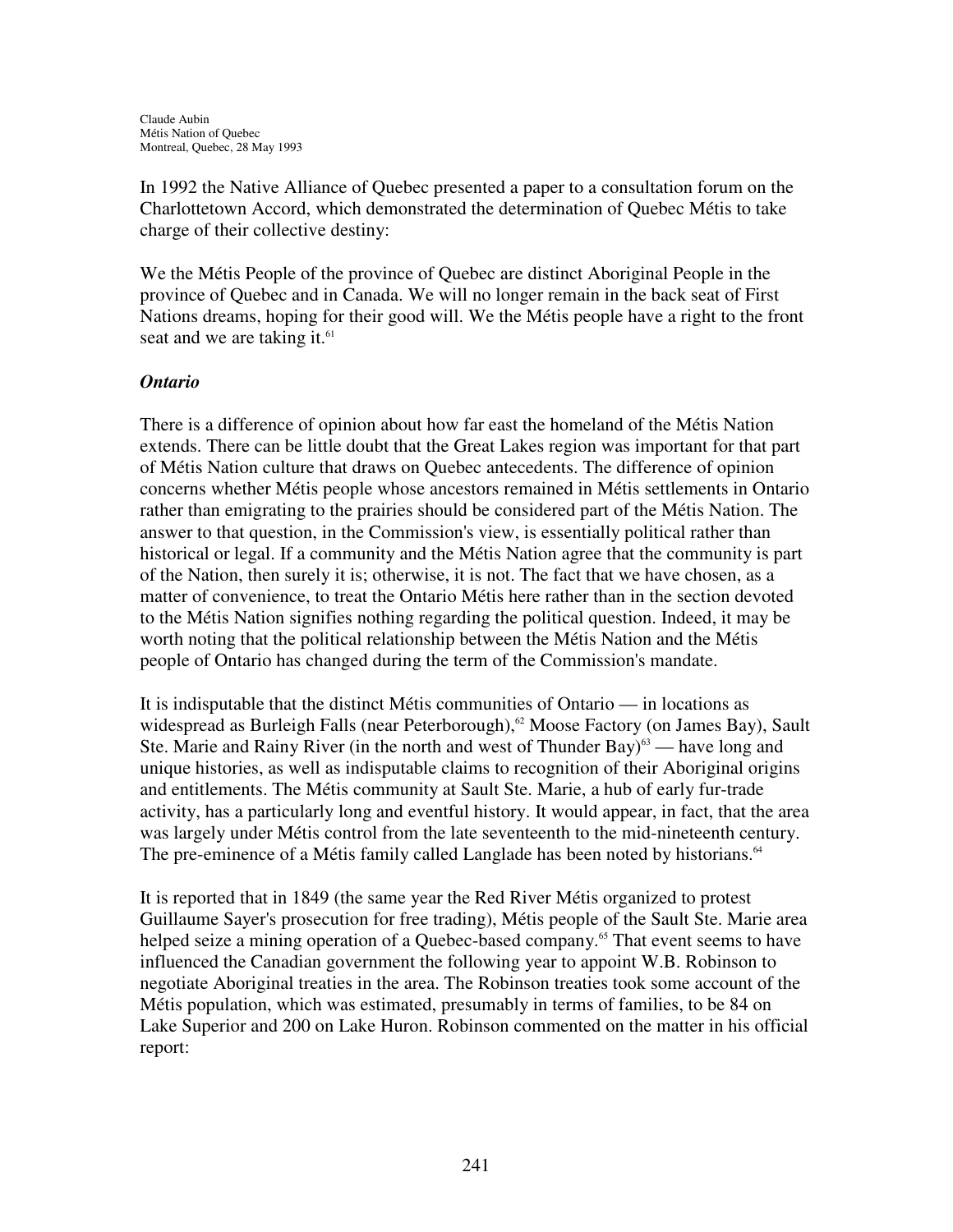As the half-breeds at Sault Ste. Marie and other places may seek to be recognized by the Government in future payments, it may be well that I should state here the answer that I gave to their demands on the present occasion. I told them I came to treat with the chiefs who were present, that the money would be paid to them — and their receipt was sufficient for me — that when in their possession they might give as much or as little to that class of claimants as they pleased. To this no one, not even their advisers, could object, and I heard no more on the subject. 66

There was considerably more to the question of Métis claims in the Huron and Superior area than this reference would suggest. For one thing, the claim had Indian support. Chief Shingwakance and Chief Nebenaigoching of the Ojibwa people, who led the Indian negotiating team at Sault Ste. Marie, gave commissioner Robinson a list of about 60 Métis, whose claims they submitted with the proposed text for a section of a treaty that would have provided 100-acre grants from the Ojibwa lands to the Métis individuals named. While acknowledging that the Indians could allocate some of their treaty land to the Métis, Robinson was unwilling to include such a provision in the treaty. <sup>67</sup> He may have feared that Indians might then claim a correspondingly larger share of public lands or that openly recognizing Métis entitlements would create a precedent.

The idea that Métis people had an Aboriginal entitlement distinct from that of their Indian relatives was not a novel concept to those who took part in the Robinson treaty negotiations in 1850. A treaty between the Ojibwa and the United States government, signed at Fond du Lac on Lake Superior in 1826, had called for 640-acre allocations to designated "halfbreeds". That treaty provision had been the model for the draft provision that Shingwakance and Nebenaigoching had unsuccessfully urged Robinson to accept. In 1836 an American treaty with Ojibwa of northern Wisconsin and Michigan had provided for the distribution of \$150,000 in cash among "halfbreed relatives" of the Indians covered by the treaty.

Although he rejected special treatment of "halfbreed" claims in the treaties, Robinson did agree that "Canadians resident on the lands just surrendered at Sault Ste. Marie" should be "liberally dealt with" in connection with "land on which they have long resided and have made improvements". These "Canadians", most of whom were Métis, were advised to petition the government with their claim, and when they did (stressing their Aboriginal connections rather than their old settler status), Robinson urged the government to give them favourable consideration. What came of the idea was an offer to allow them to buy back 50 acres of their own land for 1 shilling per acre, a fee intended to help the government recoup surveying and patenting costs.

Precisely how many Métis individuals acquired land under this buy-back scheme is not clear. A few certainly did, but a recent study of the question concludes: "It appears…that few Métis obtained patents". More Métis chose to be treated as Indians, live on reserves and accept treaty benefits, but that group is also difficult to quantify. By no means all Métis people in the areas covered by the Robinson treaties sought treaty status, and not all who did so were accepted. It depended, in part, on who was responsible for administering the treaties in particular areas. Those administered by Hudson's Bay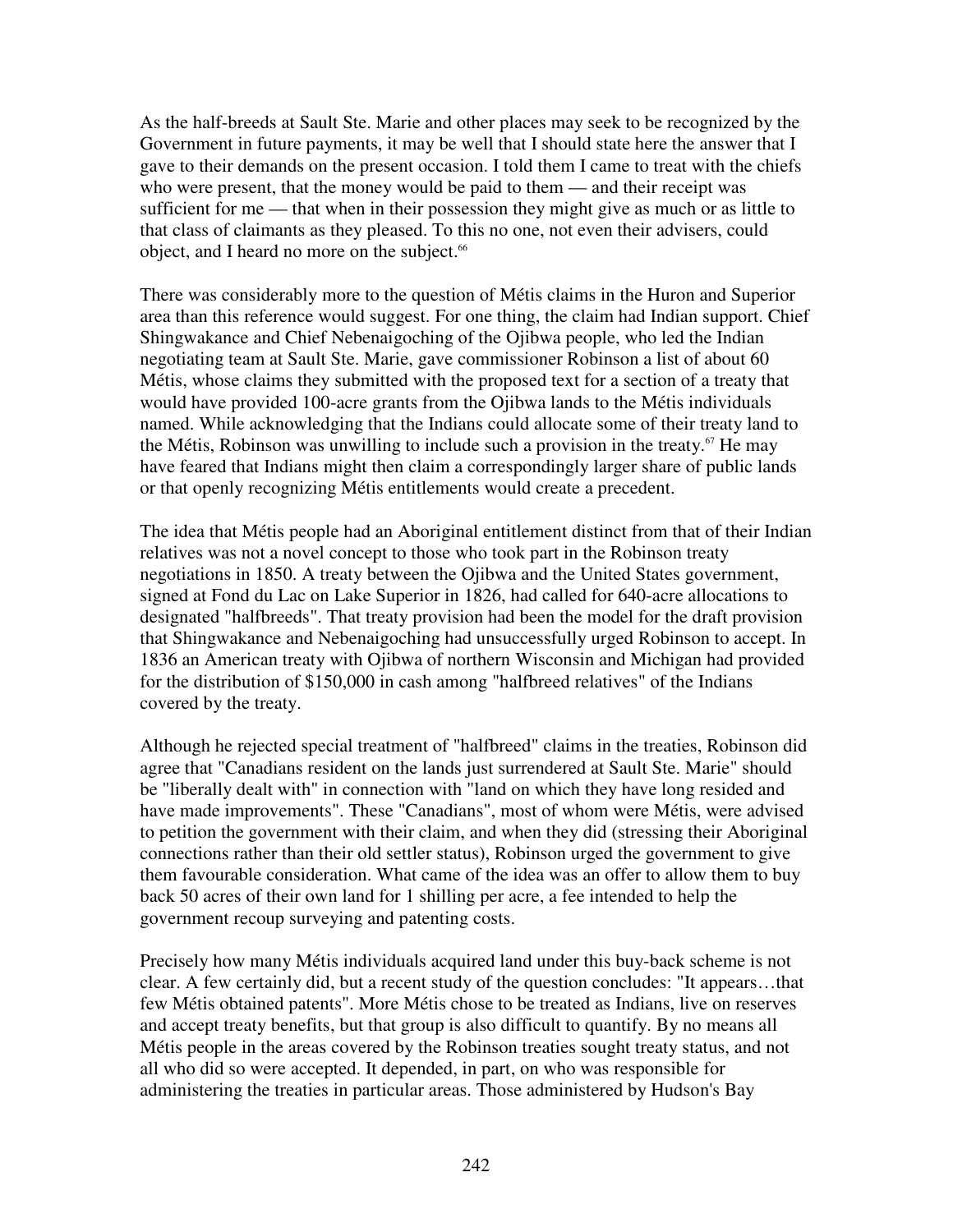Company officials seem more likely to have included Métis people, while those administered by the chiefs were less likely to include them, though some chiefs were willing to do so. After 1875, however, when the government took over distributing treaty benefits, it made a major effort to eliminate Métis people from the rolls.<sup>68</sup>

While an accurate reckoning of the proportion of Great Lakes Métis who received treaty benefits or land grants will never be possible, it seems likely that it is small. A recent study of the Robinson treaties states:

One group of Aboriginal people…derived very little benefit from the treaties. These were the Métis, whose settlements in 1850 dotted the upper Great Lakes region. If it was better to be Ojibway in Canada than in the United States...it was far worse to be a Halfbreed.<sup>69</sup>

At Rainy River in 1873, an agreement was struck between government representatives and the Métis community, as a distinct collectivity, on a 'halfbreed adhesion' to Treaty 3.<sup>70</sup> However, the political fall-out from the Métis uprising at Red River contaminated Métisgovernment relations and spawned federal policies that increasingly deprived Métis people of their Aboriginal entitlements. The 'halfbreed adhesion' was repudiated by government, and the Métis of Rainy River found themselves, much as their compatriots elsewhere in Ontario, frozen out of treaty benefits .

In 1905, when Treaty 9 was being negotiated, the government's treaty commissioners encountered a major Métis presence in the Moose Factory area. By that time there was no longer any question of bargaining with the Métis as a group. Those who had been assimilated to the Indian way of life were generally given treaty status, but those who asserted Métis identity were offered scrip under the Dominion Lands Act.<sup>71</sup>

The Métis community at Burleigh Falls, which has deep historical roots, consists of persons whose forebears took treaty status in the early and mid-nineteenth century but who gradually lost their treaty rights by marrying non-status men or through other forms of enfranchisement. They have actively asserted their Métis identity and rights as a group since at least 1975.<sup>72</sup>

# **3.2 Looking at the Present, Looking Toward the Future**

The 'other' Métis are better organized now than they have ever been. They have established democratic organizations that could in time evolve into full-fledged instruments of self-government. Although they are not so elaborately organized as the Métis Nation, they are nonetheless fully prepared to work for the best interests of their members, and they are anxious to take their rightful place at bargaining tables where those interests are being discussed. The Métis of Labrador may well have reached nationhood status, and other Métis soon will follow suit. In the meantime, all major communities of Métis seem well equipped to engage in interim discussions concerning their future.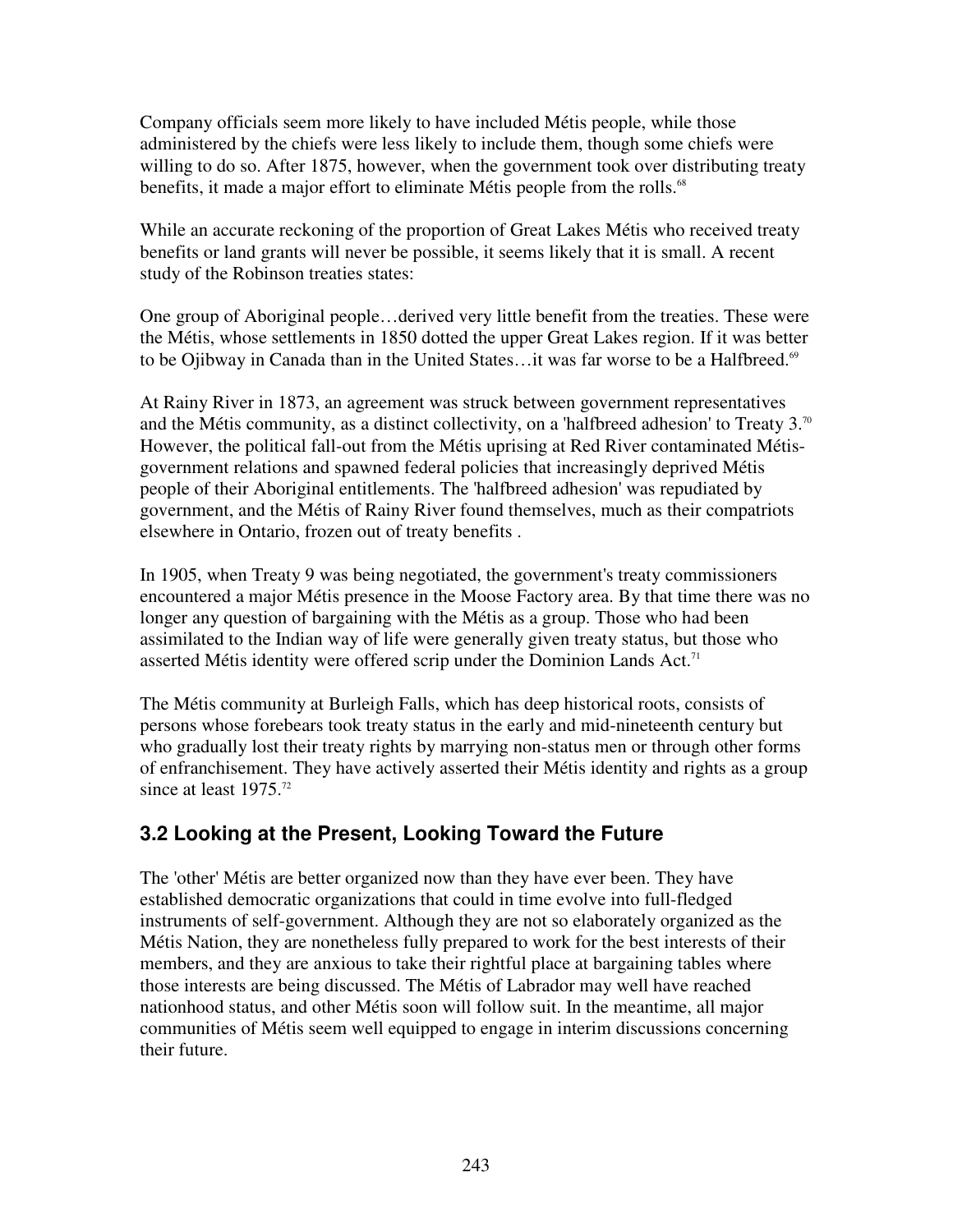Among the activities in which their organizations are engaged is the defence of their right, as Aboriginal people, to pursue resource harvesting. The Métis of Labrador, for instance, are currently engaged in litigation against fishing and hunting restrictions imposed by government authorities. They hope the courts will rule that they have the right to hunt and fish without restriction, because their Aboriginal right to do so was never lawfully extinguished.

As with the Métis Nation, other Métis are deeply concerned about their place in Canada's future. To a considerable extent, in fact, their present is preoccupied with their future. Generally speaking, other Métis share the goals of the Métis Nation, but their aspirations and approaches differ in significant ways from those of the Métis Nation. The following observations are brief because they focus primarily on those differences.

#### *Nation-to-nation relations*

Like their western counterparts, other Métis want to be fully responsible for their own fate. They want to be represented separately, as much as possible, in negotiations about their future relations with Canada. This is a natural consequence of recognition of nationhood.

With groupings of Métis communities whose nationhood may not be developed fully enough for recognition, complete independent representation may be put off. It is likely, however, that considerable immediate independence on certain issues would be appropriate and practicable for some communities.

Because their political structures are less well developed in some respects than those of the Métis Nation, and because they are labouring under stringent economic circumstances, other Métis need financial support to help them perfect their organizations and make preparations for effective negotiation and implementation of governance arrangements. Indeed, as we noted in the chapter on self-government (see Volume 2, Chapter 3), even fully emerged Aboriginal nations need interim funding to assist in nation building. Other Métis, like all Aboriginal people reconstructing their nations, should have access to such funds.

#### *Sections 91(24) and 35*

Other Métis concur that section 91(24) of the Constitution Act, 1867 must be amended to confirm that it applies to all Aboriginal peoples, and they also seek assurance that section 35 of the Constitution Act, 1982 applies to all Métis, not just to those who are part of the Métis Nation. In fact, they want confirmation that they are Métis within the meaning of section 35.

#### *Education, culture and language*

Other Métis feel as strongly as the members of the Métis Nation about the need for federal, provincial and territorial measures to preserve and enhance Métis cultures, Métis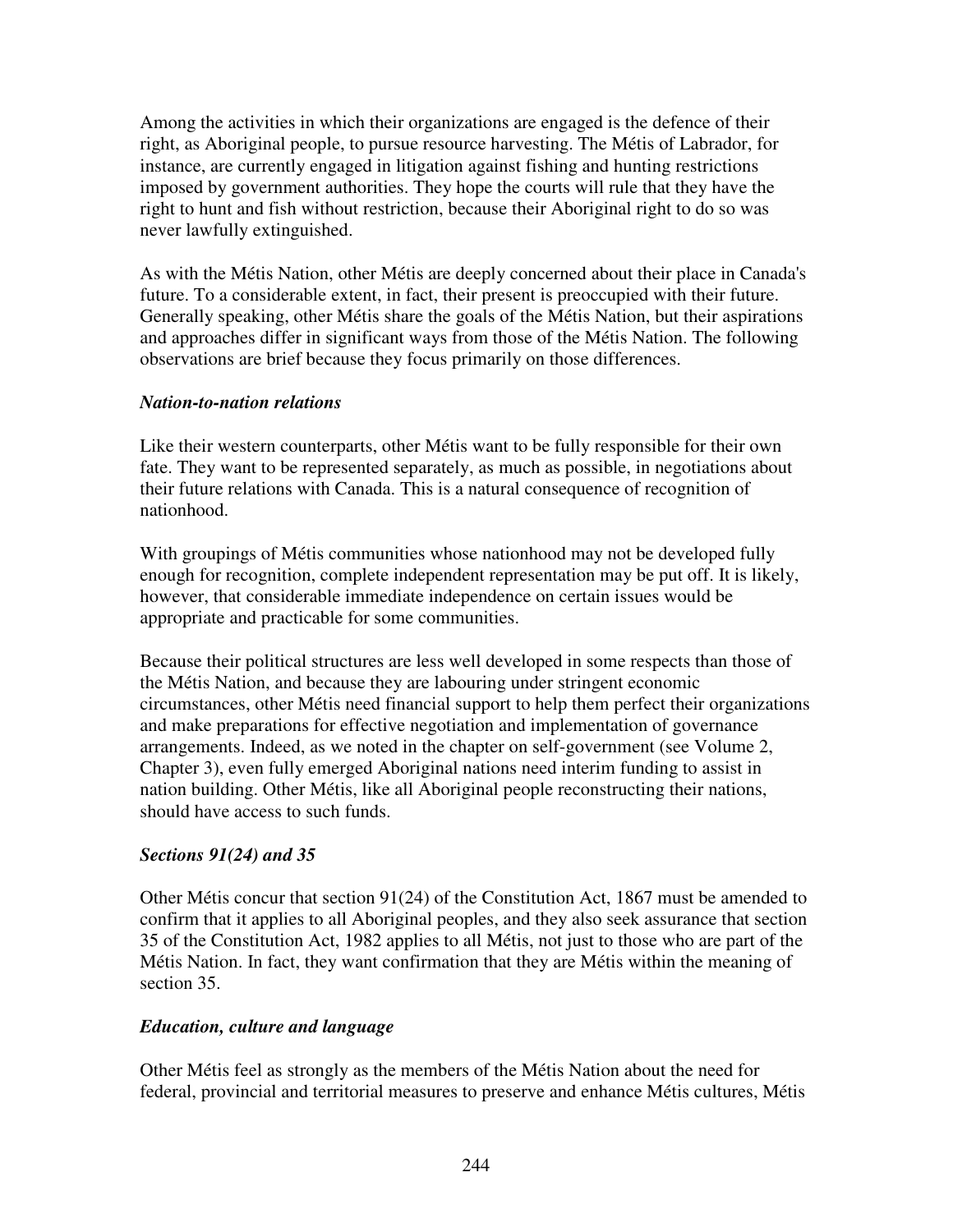use of Aboriginal languages, and education for and about Métis people if they are to survive as a people. Unlike the Métis Nation, they have no distinct language to protect, but encouraging and assisting their use of Aboriginal languages is equally important to them. As to other aspects of their cultures, especially their history, other Métis have a greater need for assistance because their stories are not as well known as those of their western counterparts.

#### *Land and resource base*

Other Métis contend that the case for their having an existing, unextinguished Aboriginal entitlement to land and resource use is as strong as that of the Métis Nation. There were few, if any, attempts to extinguish their Aboriginal title to land as in the west under the Manitoba Act and Dominion Lands Act. The legal right of other Métis to negotiate land claims settlements is therefore difficult to dispute. In the case of the Labrador Métis people, there is no doubt they can negotiate directly, but for other eastern Métis communities the means of conducting negotiations must be given careful consideration.

#### *Self-government*

Like the representatives of the Métis Nation, organizations of other Métis are anxious to talk to federal, provincial, Aboriginal, territorial and municipal politicians about implementing the inherent Aboriginal right of self-government. This will be easier for the Labrador Métis than for less fully developed Métis communities of the east, but even there some progress toward eventual self-government may be possible.

Benefit program compensation and parity

Other Métis have been as much the victims of government discrimination as members of the Métis Nation, with the result that they too are in grave need of catch-up measures in almost every area. Because their level of organization is not as mature as that of the Métis Nation and therefore not as well equipped to take over their own benefit programs, they require more external assistance than the western Métis. They also require a guarantee against discrimination in new programs.

#### *Conclusion*

Even if they were looked upon as a homogeneous collectivity, other Métis would constitute a minority within a minority within a minority: they are a neglected fragment of Canada's Métis population, which is itself a small and too often overlooked part of the larger Aboriginal minority. Other Métis are not a homogeneous collectivity, of course. They include many discrete communities and groups. Few Canadians are more exposed by their ethnicity to the risks of isolation and alienation than other Métis.

Yet other Métis have made remarkable progress toward winning recognition as founding partners of Canadian society and securing the benefits to which that partnership entitles them. Their determination to finish the job is evident. We believe that the other Métis,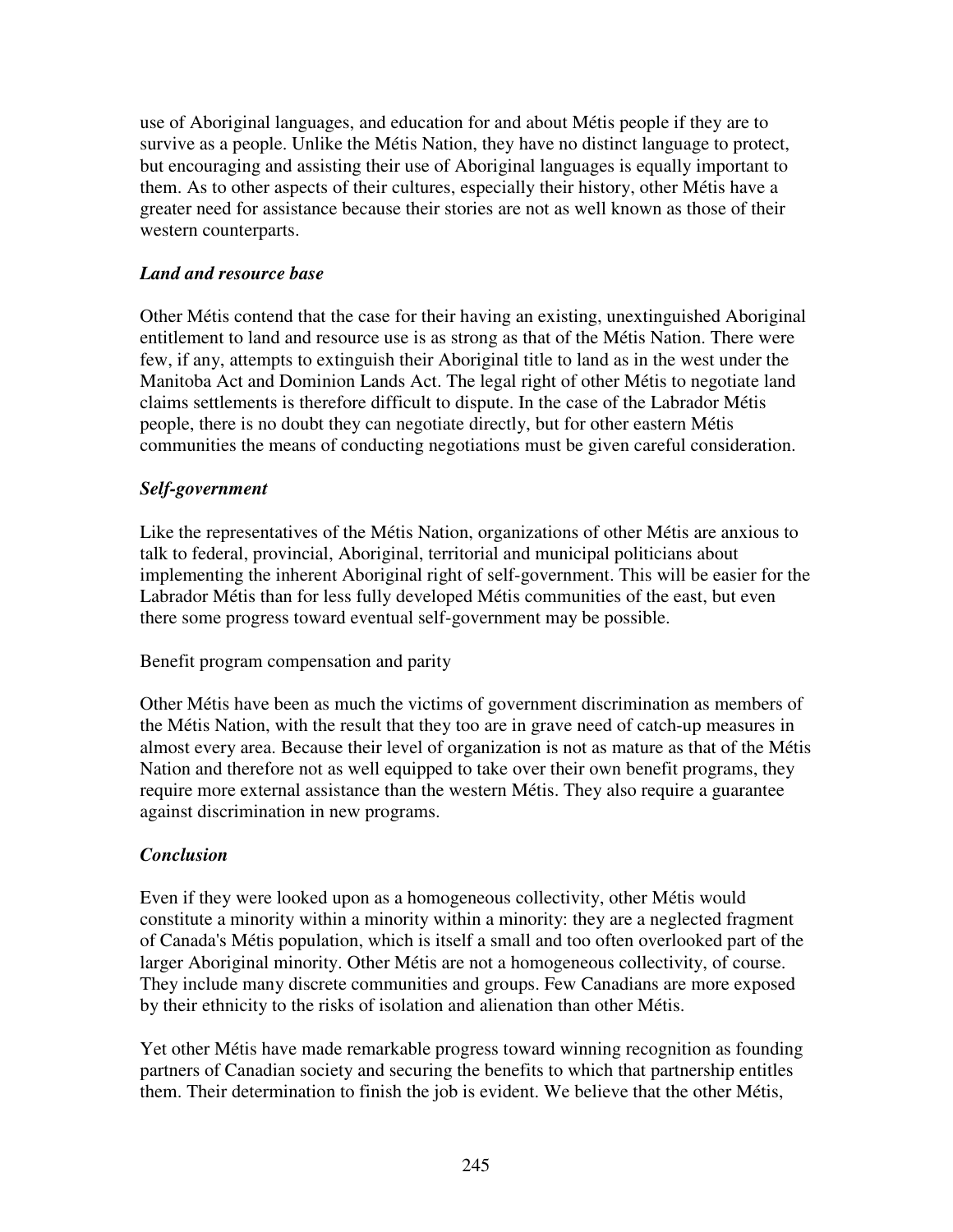with assistance of the type we have recommended, can create a future characterized by full participation in Canadian affairs as integral, though distinct, elements of the Aboriginal universe.

As mentioned at the beginning of this section, we have not made separate recommendations for other Métis. While their uniqueness is unquestionable, we believe their needs can be met by the application to them, with appropriate changes, of the general principles underlying the recommendations previously made.

# **Notes:**

\* Transcripts of the Commission's hearings are cited with the speaker's name and affiliation, if any, and the location and date of the hearings. See A Note About Sources at the beginning of this volume for information about transcripts and other Commission publications.

**1** For an explanation of the plural word 'peoples', see the discussion of Métis cultures and communities below.

**2** The Commission takes no position on which areas and communities should be considered part of the Métis Nation; that is a matter for the Métis Nation and the communities in question to determine for themselves. The population figures mentioned in this chapter are cited for the sole purpose of indicating the relative sizes of the Métis populations of each province and territory.

**3** See note 4 and accompanying text.

**4** See Dale Gibson, "The Beneficiaries of Section 35" (forthcoming). Harry W. Daniels, who was instrumental as president of the Native Council of Canada, in negotiating the inclusion of section 35(2) in the Constitution Act, 1982, contends that it was intended to cover all Métis people and non-status Indians, regardless of where they lived in Canada. The government of Newfoundland and Labrador has taken the position, as expressed in its letter to the Commission on 18 March 1994, that while it "recognizes there are people of aboriginal descent in the province who identify themselves as 'métis', it does not agree that they are "Métis" within the meaning of section 35(1) of the Constitution Act (1982)". See Appendix 5F.

**5** Re the term 'Indians', [1939] S.C.R. 104; [1939] 2 D.L.R. 417 at 433 per J. Kerwin.

**6** Peter W. Hogg, Constitutional Law of Canada, 3rd Edition, (supplemented) (Scarborough, Ontario: Carswell 1992); C. Chartier, "'Indian': An Analysis of the Term as Used in Section 91(24) of the B.N.A. Act" (1978) 43 Sask. L. Rev. (1978-79) 37; and Bradford W. Morse and John Giokas, "Do the Métis Fall Within Section 91(24) of the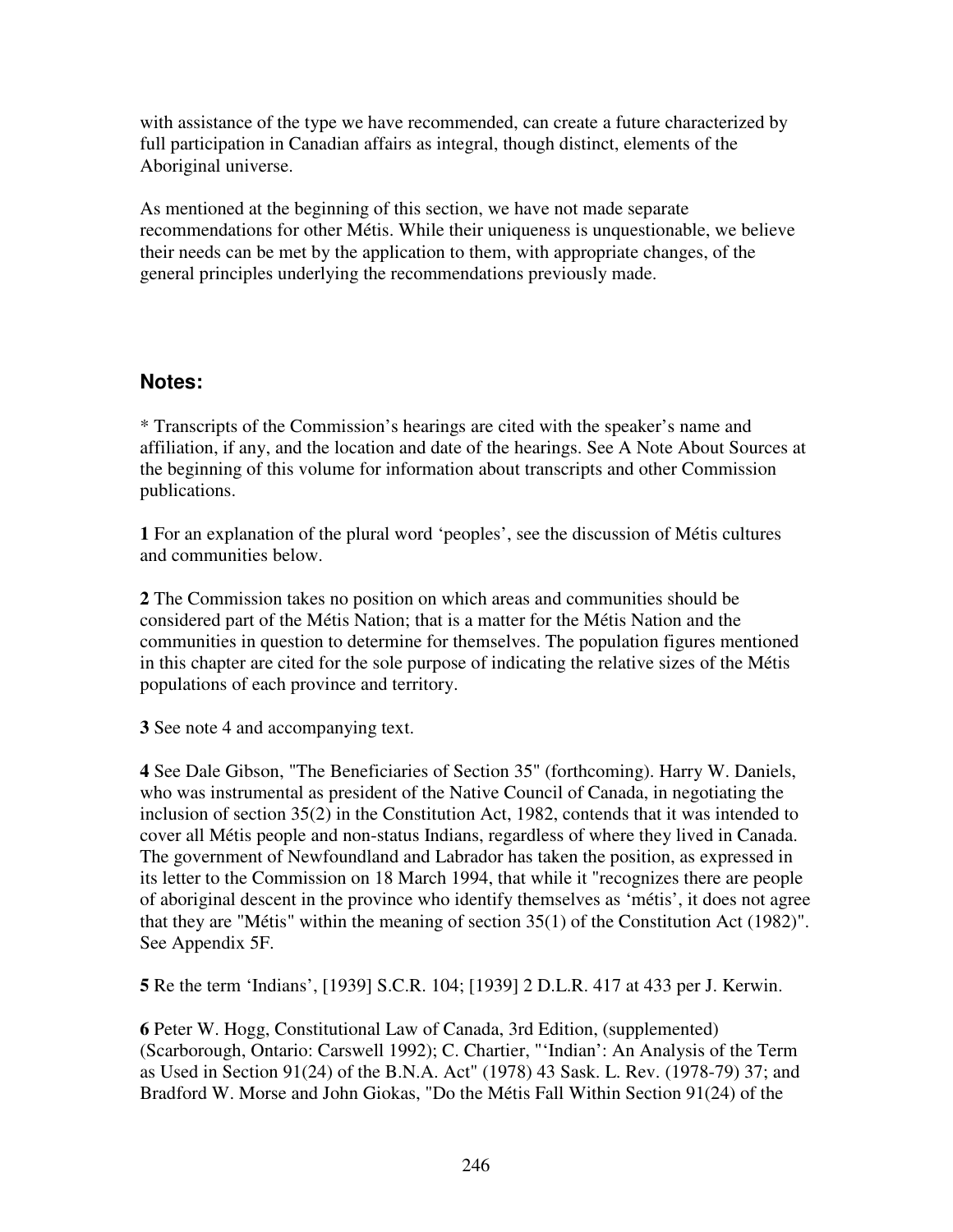Constitution Act, 1867?", in Aboriginal Self-Government: Legal and Constitutional Issues (Ottawa: RCAP, 1995). A contrary view was expressed by Bryan Schwartz in First Principles, Second Thoughts: Aboriginal Peoples, Constitutional Reform and Canadian Statecraft (Montreal: Institute for Research on Public Policy, 1986), p. 245.

**7** Public Inquiry into the Administration of Justice and Aboriginal People, Report of the Aboriginal Justice Inquiry of Manitoba, Volume 1: The Justice System and Aboriginal People (Winnipeg: Queen's Printer, 1991).

**8** In her article, "Métis d'Oka condamnés à l'exode", Recherches amérindiennes au Québec 12/2 (1982), Michelle Sarrazin explains how some Métis were forced to leave their homes because of municipal housing policies.

**9** See Appendix 5A. The inclusion of Sault Ste. Marie as part of the Métis Nation homeland is not intended to express a position on the extent of that homeland, a question that is subject to dispute. We refer to Sault Ste. Marie here only as a reminder that however far the homeland can be considered to extend, some of its inhabitants have historical links with Métis communities in the Great Lakes basin.

**10** Pieter Jan Bakker, "'A Language of Our Own': The Genesis of Michif, the Mixed Cree-French Language of the Canadian Métis", PH.D. dissertation, Drukkerij Universiteit van Amsterdam, 1992, pp. 1-2.

**11** See Roy St. George Stubbs, Four Recorders of Rupert's Land: A Brief Survey of the Hudson's Bay Company Courts of Rupert's Land (Winnipeg: Peguis Publishers, 1967), p. 30.

**12** See Maggie Siggins, Riel: A Life of Revolution (Toronto: Harper Collins, 1994), p. 67; and W.L. Morton, Manitoba: Birth of a Province (Altona, Manitoba: Manitoba Record Society, 1965).

**13** Legally, this is an open question. See discussion of surrender in Appendix 5A.

**14** Siggins, Riel (cited in note 12), p. 191.

**15** Thomas Flanagan, Metis Lands in Manitoba (Calgary: University of Calgary Press, 1991).

**16** Dale Gibson and Lee Gibson, "Who was Gilbert McMicken?" (1986, unpublished).

**17** D.N. Sprague, Canada and the Métis, 1869-1885 (Waterloo, Ontario: Wilfrid Laurier University Press, 1988), p. 125.

**18** See D.N. Sprague, "Government Lawlessness in the Administration of Manitoba Land Claims, 1870-1887" (1980) 10 Man. L.J. 415.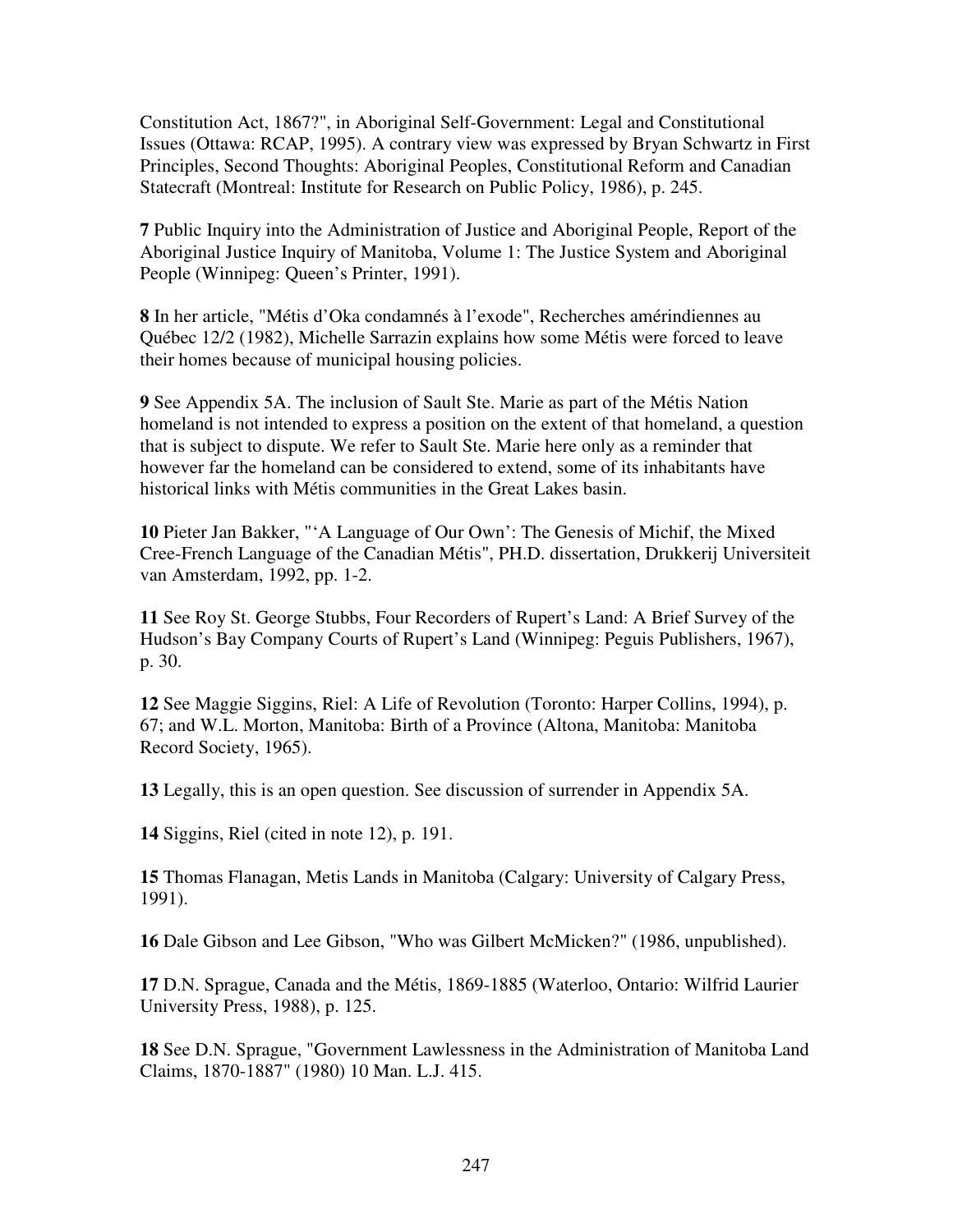**19** Paul L.A.H. Chartrand, Manitoba's Métis Settlement Scheme of 1870 (Saskatoon: Native Law Centre, University of Saskatchewan, 1991), p. 32.

**20** An Act respecting the appropriation of certain Dominion Lands In Manitoba, S.C. 1874, c. 20.

**21** House of Commons Debates, 6 July 1885, p. 3114.

**22** An Act respecting the Public Lands of the Dominion [Dominion Lands Act], S.C. 1872, c. 23, s. 42.

**23** An Act to amend and consolidate the several Acts respecting the Public Lands of the Dominion [Dominion Lands Act 1879], S.C. 1879, c. 31, s. 125(e).

**24** See, generally, Bob Beal and Rod Macleod, Prairie Fire: The 1885 North-West Rebellion (Edmonton: Hurtig Publishers, 1984); and Siggins, Riel (cited in note 12), p. 327. The war was not just a Métis affair. See also A. Blair Stonechild, "The Indian View of the 1885 Uprising", in F. Laurie Barron and James B. Waldram, eds., 1885 and After: Native Society in Transition (Regina: Canadian Plains Research Centre, 1986), p. 166. Reference is made to the hanging of eight Cree people at Regina, apparently for their part in the war.

**25** T.C. Pocklington, The Government and Politics of the Alberta Metis Settlements (Regina: Canadian Plains Research Centre, 1991), p. 7.

**26** Constitution Act, 1930, S.C. 1930, reprinted in R.S.C. 1985, Appendix II, No. 26, Schedule (1) Manitoba, s. 13; schedule (2) Alberta, s. 12.

**27** See Pocklington, Alberta Metis Settlements (cited in note 25); and Catherine E. Bell, Alberta's Metis Settlements Legislation: An Overview of Ownership and Management of Settlement Lands (Regina: Canadian Plains Research Centre, University of Regina, 1994). Professor Bell is currently engaged in a major study of dispute resolution in the settlements.

**28** Pocklington, Alberta Metis Settlements, p. 27.

**29** Constitution of Alberta Amendment Act, 1990, S.A. 1990, c. C-22.2. See Bell, Alberta's Metis Settlements Legislation.

**30** Translated by Elizabeth Maguet and republished in 1982 as Hold High Your Heads, History of the Métis Nation in Western Canada (Winnipeg: Pemmican Publications, 1982). Other studies of Métis history include Marcel Giraud, The Métis in the Canadian West, trans. George Woodcock (Lincoln and London: University of Nebraska Press, 1986); and Antoine S. Lussier and D. Bruce Sealey, eds., The Other Natives: Les Métis, 2 vols. (Winnipeg: Manitoba Métis Federation Press and Éditions Bois-Brûlés, 1978). Most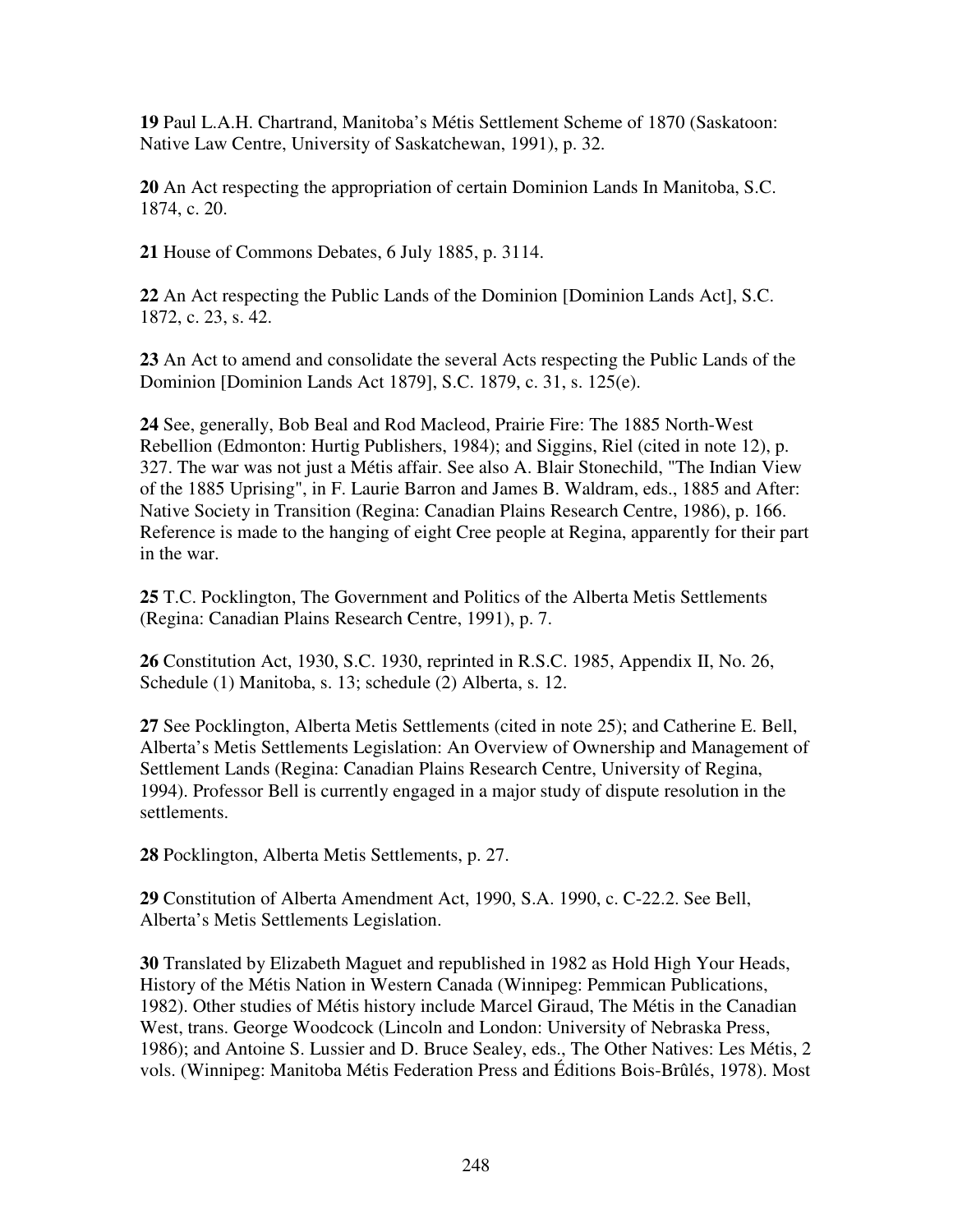historians seem to agree, however, that the definitive history of the Métis has yet to be written.

**31** Métis National Council, transcripts of the hearings of the Royal Commission on Aboriginal Peoples [hereafter RCAP transcripts], Ottawa, Ontario, 4 November 1993. See A Note About Sources at the beginning of this volume for information about transcripts and other Commission publications.

**32** The Métis Nation Accord did not include all provinces. At that point, only five provinces joined federal representatives in agreeing to sign the accord. They were, however, the provinces within which the Métis Nation lies: the three prairie provinces, Ontario and British Columbia. The government of the Northwest Territories later entered into the agreement as well.

**33** The asterisk meant that a political accord was to be used. For the proposed text of that accord, see Appendix 5E.

**34** Pocklington, Alberta Metis Settlements (cited in note 25); and Bell, Alberta's Metis Settlements Legislation (cited in note 27).

**35** The separate school guarantees in section 93 (Constitution Act, 1867 (U.K.), 30 & 31 Vict., c. 3, reprinted in R.S.C. 1985, App II, No. 5) are too lengthy to quote in full. The central guarantee is found in section 93(1), which states that nothing in any provincial statute about education "shall prejudicially affect any Right or Privilege with respect to Denominational Schools which any Class of Persons have by Law in the Province at the Union". This protection has been held to extend to the right of members of the denomination in question to manage their own schools: Roman Catholic Separate Schools of Ottawa v. Ottawa [1917] A.C. 76. Because the only denominational schools whose supporters possessed rights or privileges "by law---at the union" in 1867 were Protestant and Roman Catholic, only schools of those faiths are protected by section 93.

**36** This guarantee is also too long to quote in full. Among other things, it ensures that any Canadian citizen "whose first language learned and still understood" is English or French, or who "received their primary school instruction in Canada" in one of those languages, and who resides in a province where that first language or primary school language is "the language of the English or French linguistic minority population of the province", has the right to have his or her children "receive their primary and secondary school education in that language in that province" (section  $23(1)$ ). That right includes, where numbers warrant, receiving that instruction "in minority language educational facilities provided out of public funds", but applies only "wherever in the province the number of children of citizens who have such a right is sufficient to warrant the provision to them out of public funds of minority language instruction" (section 23(3)). As with separate school rights under section 93, this right extends to management of the minority language schools by members of the minority. That point was established, along with several others, by the Supreme Court of Canada in Mahe v. Alberta, [1990] 1 S.C.R. 342.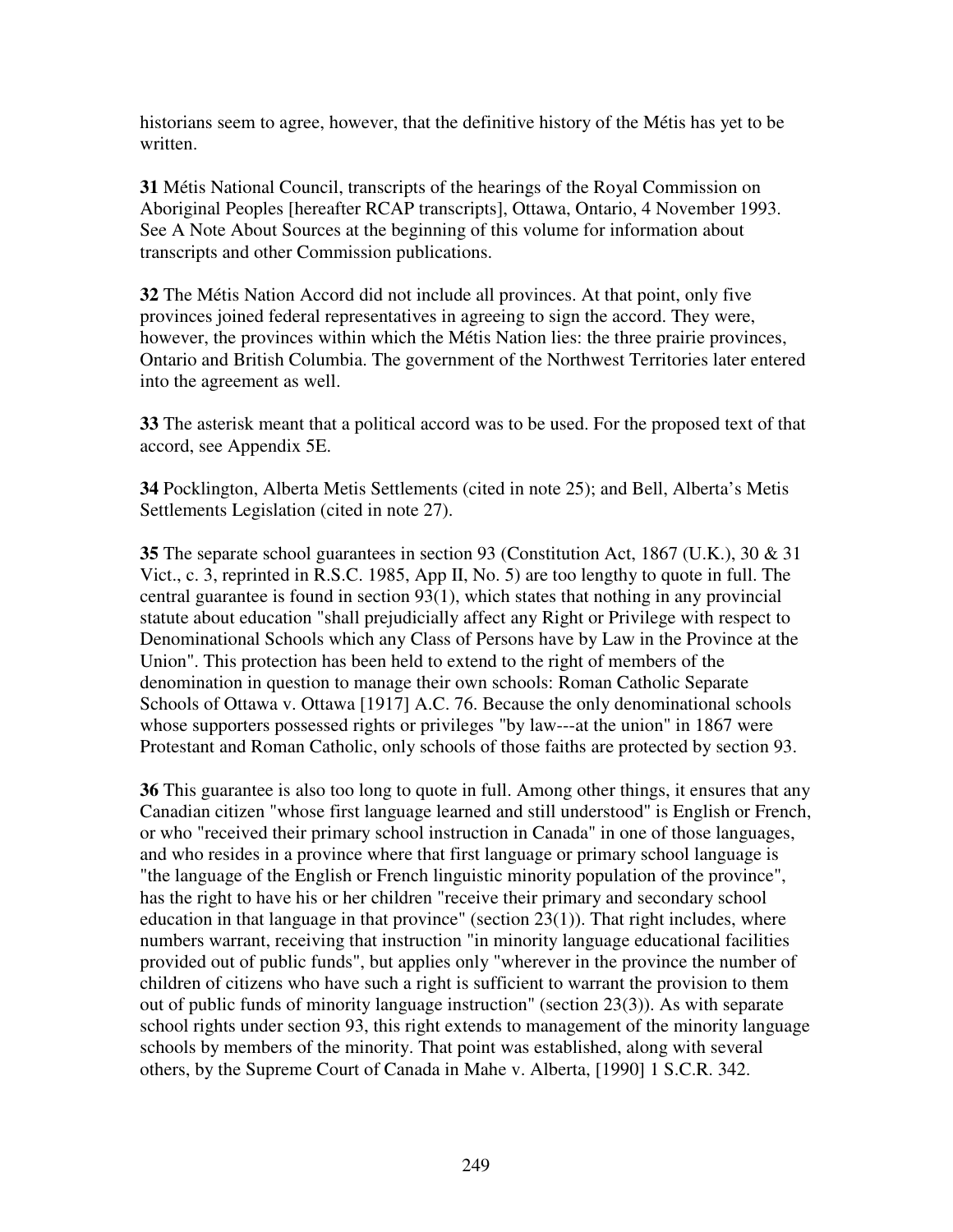**37** Giselle Marcotte, Gabriel Dumont Institute Research and Development Team, RCAP transcripts, Saskatoon, Saskatchewan, 28 October 1992; and Gerald Morin, President, Métis National Council, RCAP transcripts, Ottawa, Ontario, 4 November 1993.

**38** Although Michif is often referred to as a single language, it is in fact a related group of Indian-French linguistic blends.

**39** Statistics Canada, 1991 Aboriginal Peoples Survey, Catalogue No. 89-533 (hereafter APS).

**40** Bakker, "'A Language of Our Own'" (cited in note 10), p. 2.

**41** Statistics Canada, APS (cited in note 39).

**42** Patline Laverdure and Ida Rose Allard, The Michif Dictionary: Turtle Mountain Chippewa Cree, ed. John C. Crawford (Winnipeg: Pemmican Publications, 1983).

**43** Métis people claim to be 'Indians' within the meaning of the Rupert's Land and North-Western Territory Order of 23 June 1870. It probably does not matter whether the order in council applies to them since the fiduciary duty of the provincial and federal governments, in any event, is rooted in common law. See Appendix 5A.

**44** Constitution Act, 1930 (cited in note 26).

**45** See Sprague, Canada and the Métis (cited in note 17).

**46** See Flanagan, Metis Lands in Manitoba (cited in note 15).

**47** RCAP, *Partners in Confederation*: Aboriginal Peoples, Self-Government, and the Constitution (Ottawa: Supply and Services, 1993).

**48** This section draws on Martin F. Dunn, "All My Relations — The Other Métis", research study prepared for the Royal Commission on Aboriginal Peoples [RCAP] (1994). For information about research studies prepared for RCAP, see A Note About Sources at the beginning of this volume. The appropriateness of describing the people discussed in this section as 'Métis' is disputed by some. See our discussion earlier in the chapter on the differing uses of the term 'Métis'.

**49** See Olive Patricia Dickason, "From 'One Nation' in the Northeast to 'New Nation' in the Northwest: A Look at the Emergence of the Métis", American Indian Culture and Research Journal 6/2 (1982). A revised version appears in Peterson and Brown, eds., The New Peoples: Being and Becoming Métis in North America (Winnipeg: University of Manitoba Press, 1985).

**50** See J.C. Kennedy, People of the Bays and Headlands: Anthropological History and the Fate of Communities in the Unknown Labrador (Toronto: University of Toronto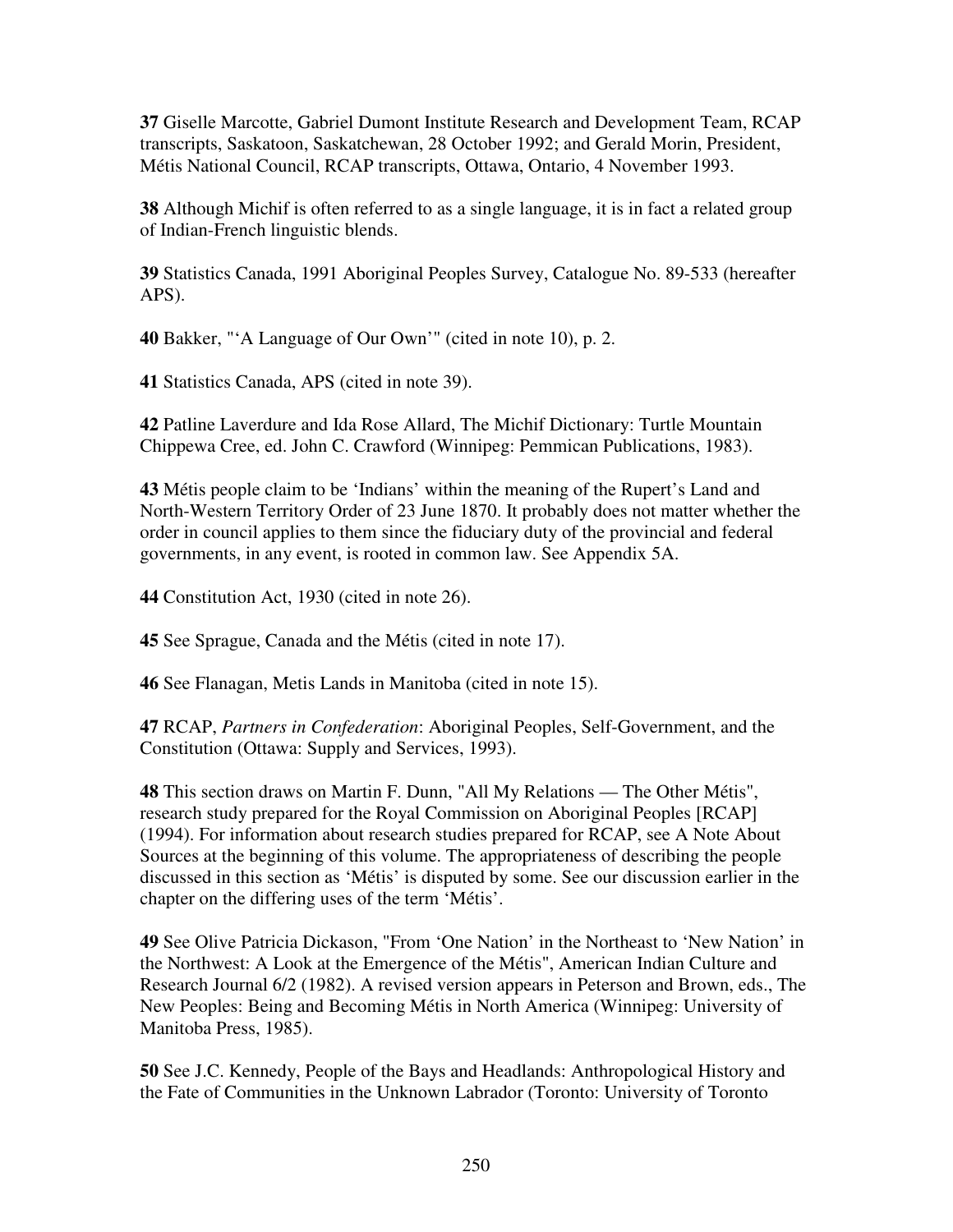Press, 1995); and J.C. Kennedy, Labrador Village (Prospect Heights, Illinois: Waveland Press, 1996). The position of the government of Newfoundland and Labrador on the status of Métis people in that province is described in note 4 and in Appendix 5F.

**51** Kirk Lethbridge, Labrador Métis Association, RCAP transcripts, Sheshatshiu, Newfoundland and Labrador, 17 June 1992.

**52** See Jacqueline Louise Peterson, "The People in Between: Indian-White Marriage and the Genesis of a Metis Society and Culture in the Great Lakes Region, 1680-1830", PH.D. thesis, University of Illinois, 1981.

**53** See Olive Patricia Dickason, Louisbourg and the Indians: A Study in Imperial Race Relations, 1713-1760 (Ottawa: Supply and Services, 1976).

**54** A photocopy of the 1758 map was provided to the Commission by the Skigin-Elnoog Housing Corporation of Fredericton, New Brunswick. Its provenance has not been confirmed, however. Of course, the presence of the word Métis on a map does not necessarily confirm the presence of a Métis population there.

**55** "The Métis of New Brunswick", Report to Native Council of Canada, October 1984.

**56** No metaphor can reflect a complex historical phenomenon accurately. In reality, the French elements of the Métis Nation culture were themselves conceived, gestated and born in many different locations.

**57** See Dickason, Louisbourg and the Indians (cited in note 53); Dickason, "From 'One Nation' in the Northeast" (cited in note 49); Peterson, "The People in Between" (cited in note 52); Peterson, "Prelude to Red River: A Social Portrait of the Great Lakes Métis", Ethnohistory 25/1 (Winter 1978), p. 41; and Isabelle Perrault, "Traite et métissage: un aspect du peuplement de la Nouvelle France", Recherches amérindiennes au Québec 12/2 (1982), pp. 86-94.

**58** The Laurentian alliance of Métis and non-status Indians has also commissioned research about their demographic situation in Quebec. See Danielle Gauvreau, Francine Bernèche and Juan A. Fernandez, "La Population des Métis et des Indiens sans statut: essai d'estimation et distribution spatiale", Recherches amérindiennes au Québec 12/2 (1982), pp. 95-103.

**59** Sylvie Plouffe, Métis Nation of Quebec, RCAP transcripts, Montreal, Quebec, 28 May 1993 [translation].

**60** Réjean Pilote, Métis Nation of Quebec, RCAP transcripts, Montreal, Quebec, 28 May 1993 [translation].

**61** Native Alliance of Quebec, "Moratorium, The Métis People of the Province of Quebec", tabled at the consultation forum of the Native Alliance of Quebec on the